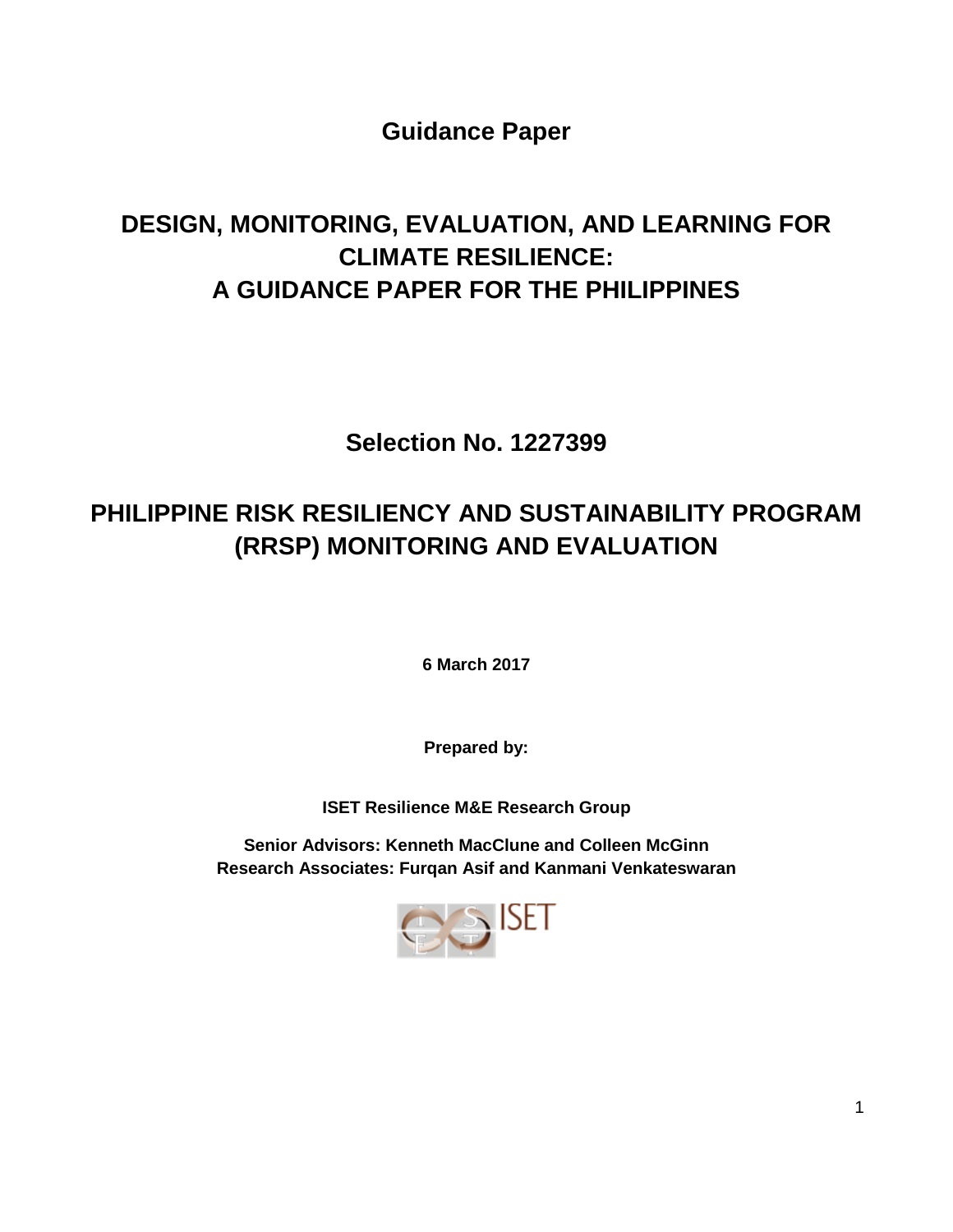## **List of commonly used acronyms**

| <b>CCA</b>    | <b>Climate Change Adaptation</b>                        |
|---------------|---------------------------------------------------------|
| <b>CCC</b>    | <b>Climate Change Commission</b>                        |
| <b>DRR</b>    | <b>Disaster Risk Reduction</b>                          |
| <b>DRRM</b>   | Disaster Risk Reduction and Management                  |
| <b>GIZ</b>    | Deutsche Gesellschaft für Internationale Zusammenarbeit |
| <b>GOP</b>    | Government of the Philippines                           |
| ΚM            | Knowledge Management                                    |
| <b>KRAs</b>   | <b>Key Results Areas</b>                                |
| <b>LGUs</b>   | <b>Local Government Units</b>                           |
| M&E           | Monitoring and Evaluation                               |
| <b>NCCAP</b>  | National Climate Change Action Plan                     |
| <b>NEDA</b>   | National Economic and Development Authority             |
| <b>NGAs</b>   | <b>National Government Agencies</b>                     |
| <b>NGOs</b>   | <b>Non-Governmental Organizations</b>                   |
| <b>PDP</b>    | Philippines Development Plan                            |
| <b>PPCR</b>   | <b>Pilot Program for Climate Resilience</b>             |
| <b>RBMES</b>  | <b>Results-Based Monitoring and Evaluation System</b>   |
| <b>RRSP</b>   | <b>Risk Resilience Sustainability Program</b>           |
| <b>STRESS</b> | <b>Strategic Resilience Assessment</b>                  |
| <b>TAMD</b>   | <b>Tracking Adaptation and Monitoring Development</b>   |
| <b>ToC</b>    | Theory of Change                                        |
|               |                                                         |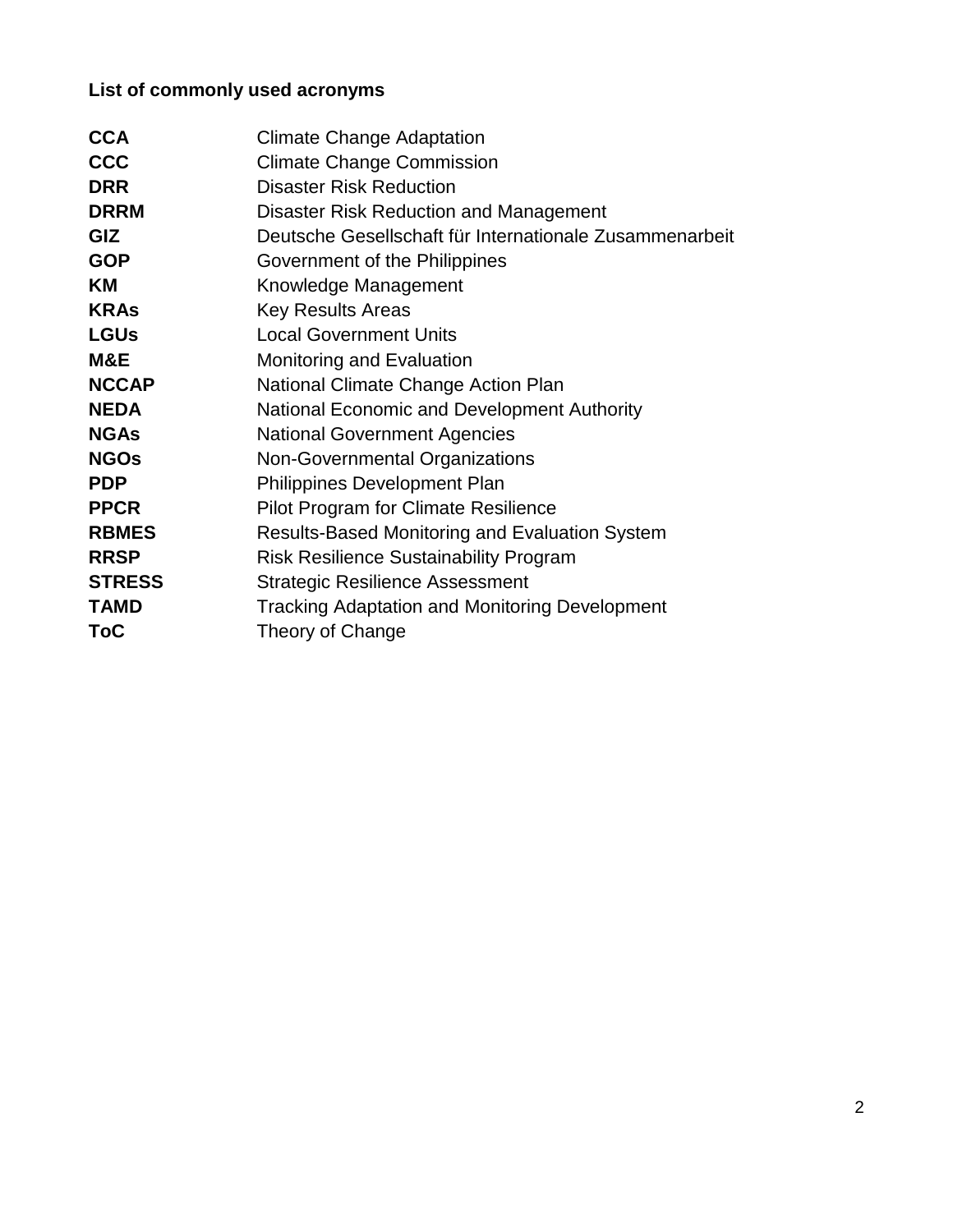### **Acknowledgements**

The authors would like to sincerely thank the following individuals and organizations for their assistance throughout the project and in providing critical input into this paper: Marian Delos Angeles; Ashraf El-Arini; Georgina Gonzales; Ulf Narloch; Maurice Rawlins; Jella Villanueva-Roxas; Foreign Assistance Project Office; Environmental Management Bureau; River Basin Coordination Office; PhilCCAP; Climate Change Commission; GIZ; PMEB; HLURB; and the World Bank Philippines Office. We would also like to thank Mia Chung and Karen MacClune for their expert reviews, insights, and editing.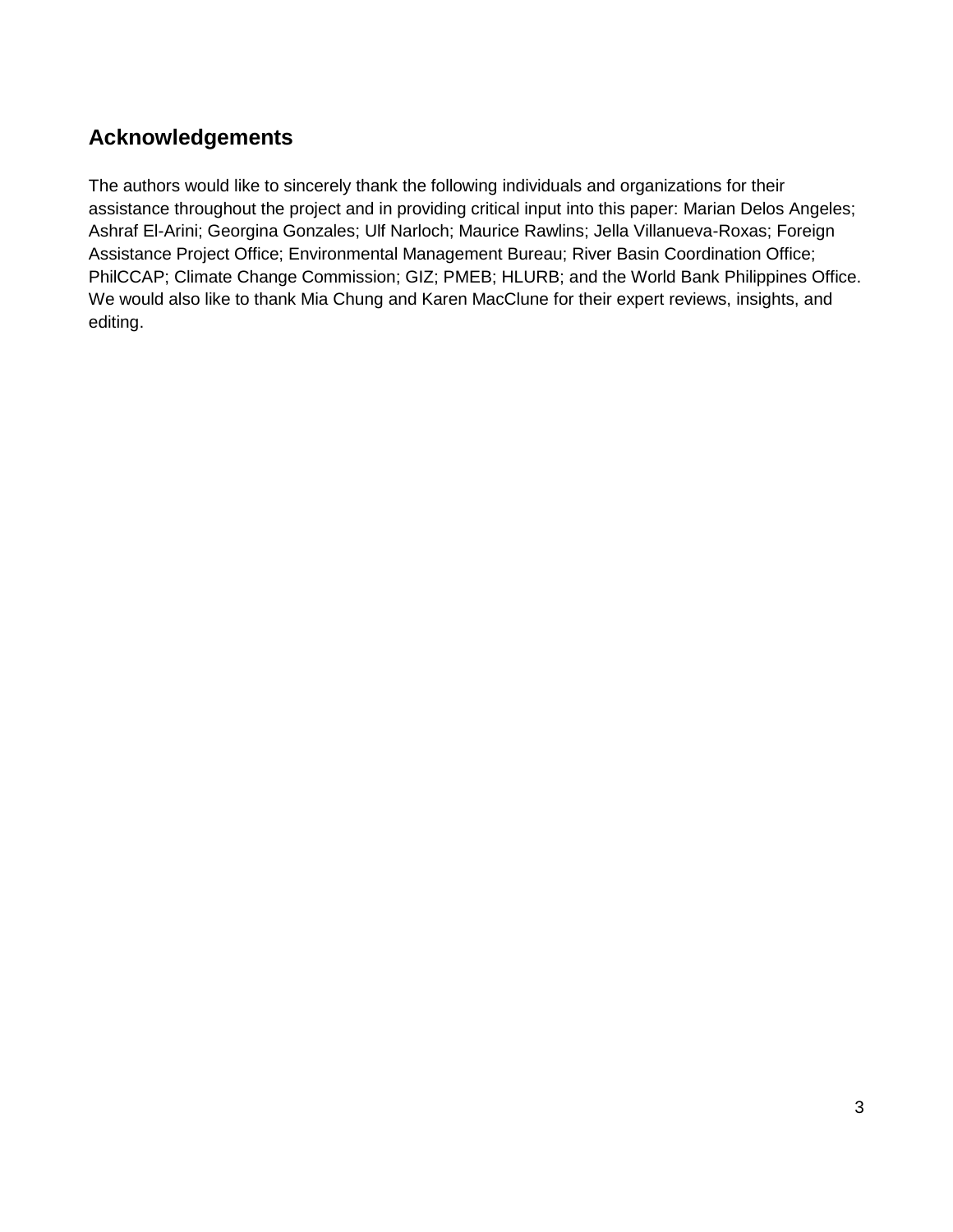## **Table of Contents**

| 1 Introduction                                                                   | 5              |
|----------------------------------------------------------------------------------|----------------|
| 1.1 Objective                                                                    | 5              |
| 1.2 Study Methodology                                                            | 6              |
| 1.3 Background                                                                   | $\overline{7}$ |
| 1.4 Report Structure                                                             | 8              |
| 2 Resilience: from cacophony to coherence                                        | 9              |
| 2.1 Importance of a resilience-based approach                                    | 9              |
| 2.2 Methodological challenges of M&E for resilience                              | 12             |
| 2.3 Best practices in M&E for resilience                                         | 13             |
| 3 Developing a National-Level M&E of Resilience within the RRSP                  | 16             |
| 3.1 Overall Framework                                                            | 16             |
| 3.1.1 Building the Strategy                                                      | 16             |
| 3.1.2 Ten Steps to Results-Based Management                                      | 18             |
| 3.1.3 Selecting Outcomes and Indicators                                          | 19             |
| 3.2 Aligning RRSP with Existent Systems                                          | 20             |
| 3.2.1 PDP Results Matrices                                                       | 20             |
| 3.2.2 Results-Based Monitoring and Evaluation System (RBMES)                     | 21             |
| 3.2.3 PPCR Core Indicators                                                       | 22             |
| 3.3 Overview and analysis of existing national M&E frameworks in the Philippines | 24             |
| 3.4 Implications for sector-focused and sub-national investments                 | 26             |
| <b>4 Recommendations</b>                                                         | 30             |
| Step 1: Conducting a Readiness Assessment                                        | 30             |
| Step 2: Identify outcomes to monitor and evaluate                                | 31             |
| Step 3: Selecting key indicators to monitor and evaluate                         | 33             |
| Step 4: Baseline data on indicators                                              | 33             |
| Step 5: Planning for improvements                                                | 35             |
| Step 6: Monitoring for results                                                   | 36             |
| Step 7: The role of evaluations.                                                 | 36             |
| Step 8: Reporting findings                                                       | 37             |
| Step 9: Using findings                                                           | 38             |
| Step 10: Sustaining M&E within the organization                                  | 39             |
| <b>5 Conclusions</b>                                                             | 40             |
| <b>References</b>                                                                | 42             |
| <b>Annex I</b>                                                                   | 46             |

4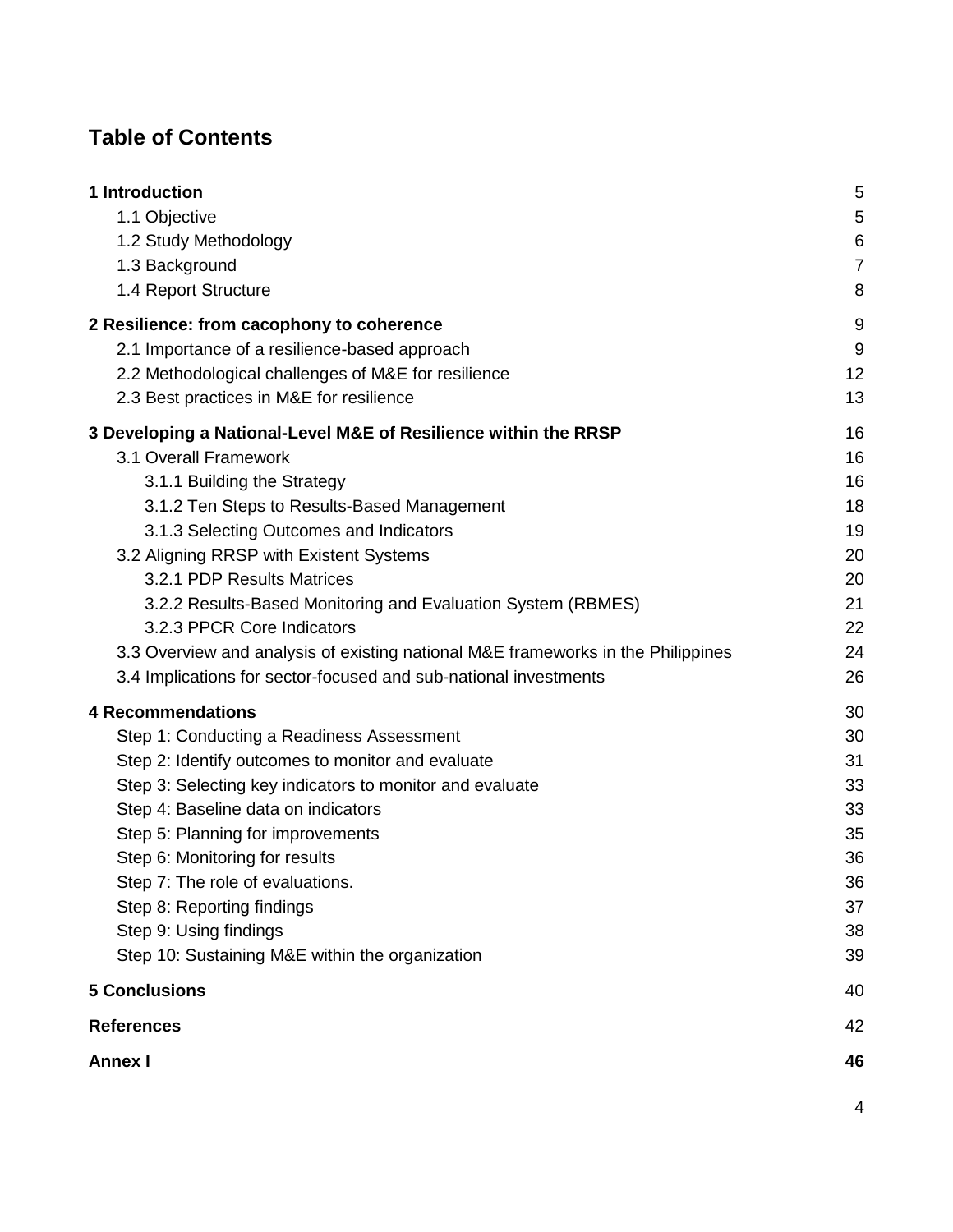## <span id="page-4-0"></span>**1 Introduction**

Climate change and its negative effects are already being felt strongly around the world, and are projected to increase. The brunt of its effects will be borne by some countries more than others. The Philippines is one such country. The Philippines lies in an exceptionally very hazard-prone region, and is the fourth most disaster-prone country in the world. It is among the top 10 countries in terms of 'highest absolute number of affected people' (UNISDR, 2015); its 100 million inhabitants are vulnerable to volcanic eruptions, earthquakes, typhoons, landslides, droughts, and floods, at a significant financial and human cost. Disasters over the 10 years spanning 2006 - 2016 have accounted for almost 1,600 deaths and \$1.7 billion in damages per year (International Disaster Database - EM-DAT, 2016). The last three years alone have cost \$13.7 billion (Ibid). Climate change and its attendant effects such as sea level rise and delays in monsoons will only exacerbate these existing vulnerabilities.

This increase in disaster risk due to climate change threatens future development. Climate change projections for the Philippines suggest an increase in mean temperature by 0.9 °C to 1.1 °C by 2020, and 1.8 °C to 2.2 °C by 2050 (relative to the baseline (1971-2000) climate), and an increase in both rainfall variability (e.g. wet season wetter; dry season drier) and intensity (e.g. stronger monsoons) (DOST-PAGASA, 2016). These changes are projected to be accompanied by an increase in the severity of extreme climate events and the frequency of the most intense storms. This will increase strain on ecosystems and compromise ecosystem services like water and food supply, waste management, and public health. Temperature and rainfall changes will be accompanied by increasing sea levels, and in many places sea level rise will be further exacerbated by local land subsidence. For coastal areas, impacts will be severe and are likely to have cross-sectoral effects, impacting agriculture, fisheries, health, water resources, and tourism. These will be layered on top of current impacts due to unsustainable development practices and rapid urbanization, which are contributing to environmental deterioration and already exacerbating climate and disaster risks and vulnerability in the Philippines.

### <span id="page-4-1"></span>*1.1 Objective*

In recognition of the potential instability climate change may cause, the Philippines has adopted a series of climate change policies and initiatives with the goal of improving disaster risk management, climate change adaptation (CCA) and mitigation, and, now, climate resilience. In this regard, the Philippines is developing a national Risk Resiliency and Sustainability Program (RRSP) with the support of the World Bank and the Pilot Program for Climate Resilience (PPCR). The RRSP will serve as the flagship framework program for national investment with the goal of building climate resilience. The RRSP sits within a broader process led by the administration to address gaps on how the Philippines manages the exigencies posed by climate change. This process envisions an operational framework to improve response to climate risks through better adapted and more resilient ecosystems, infrastructure, and livelihoods in vulnerable areas across key landscapes. The focus of this paper is on providing guidance for the development and operationalization of a monitoring and evaluation (M&E) framework for the RRSP.

The RRSP presently consists of five building blocks: 1) Developing the business case and knowledge; 2) Designing the scope, content, and approach; 3) Execution processes and modalities; 4) Monitoring,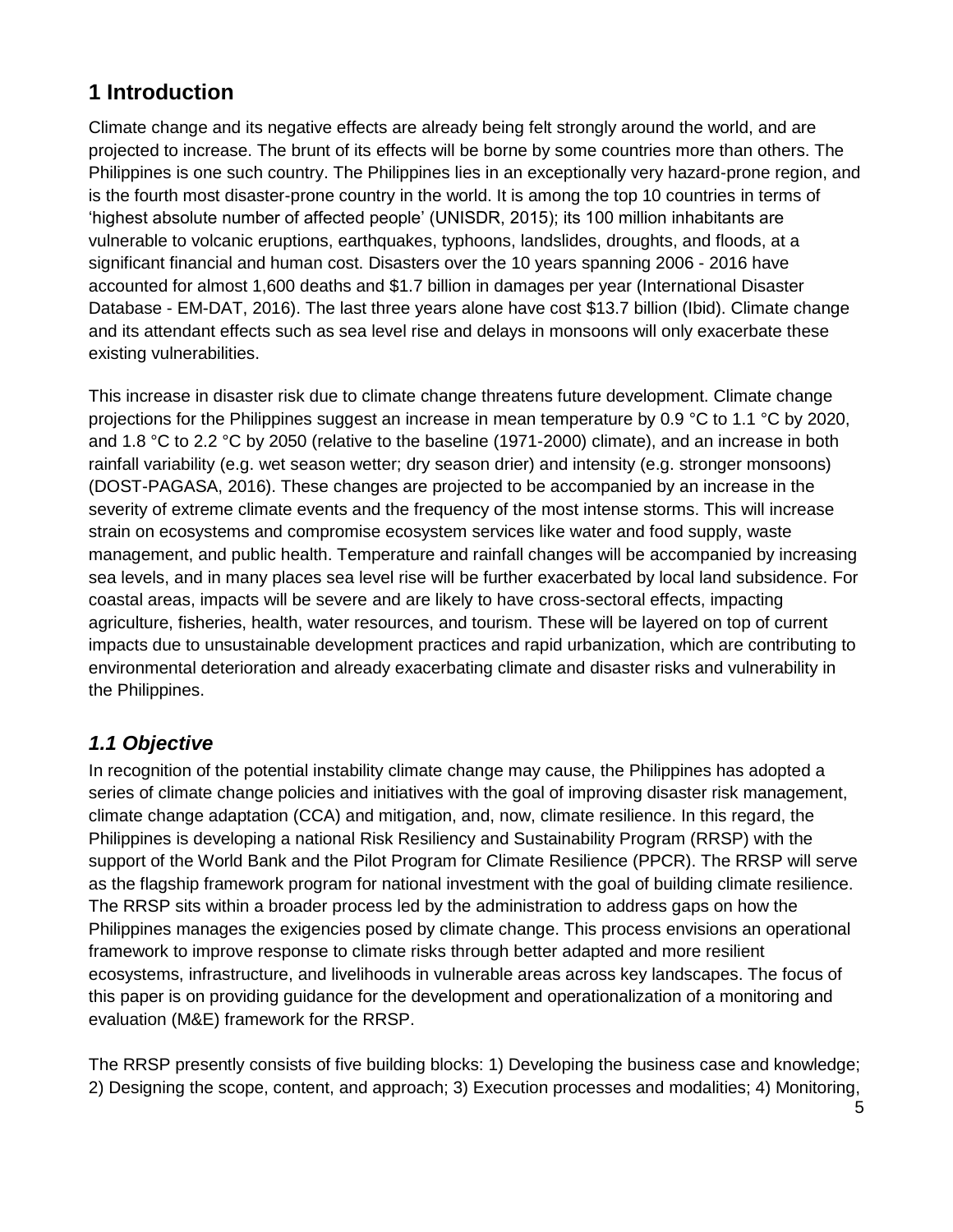evaluation, and reporting; and 5) Consultative process. RRSP-funded programs will be categorized within the following four strategic components: 1) Reducing exposure to hazards through ecosystem stability and resilience; 2) Reducing assets vulnerability through protective and resilient infrastructure; 3) Increasing coping capacity through sustainable and resilient livelihoods; and 4) Increasing knowledge, information, and institutional capacities to respond to risks.

Broadly, the objective of the RRSP is to increase investments and their results by: 1) Improving understanding of adaptation and resilience investment needs through identification of climate risks; 2) Increased mobilization of adaptation and resilience investments through risk-informed identification of options, planning, and financing; and 3) Strengthened response to climate risks through efficient and results-oriented execution of adaptation and resilience investments. The RRSP intends to improve processes between National Government Agencies (NGAs), Local Government Units (LGUs), and communities through consensus building and coordination among agencies, cross-sectoral convergence, and complementarity of investments, while providing effective mechanisms for planning, budgeting, execution, M&E, and learning. The M&E mechanisms of the RRSP form the basis of this report.

#### **What is climate resilience?**

Climate resilience builds on previous approaches such as disaster risk reduction and the sustainable livelihoods framework. It is differentiated from these approaches by its emphasis on uncertainty and by its focus on assessing the level of future risks in the context of climate-related uncertainties.

Overall, climate resilience can be conceptually understood as a *process.* However in the M&E context, it can be seen as a *set of principles* and a development outcome. There is no template for building "climate resilience". Therefore, it is important to define *who* or *what* needs to be made resilient and against what kind of future change or stressor. As a result, indicators of climate resilience will be specific to the situation, rather than generic.

Source: Villanueva, P. S., Gould, C., Gregorowski, R., Bahadur, A., & Howes, L. (2015). *M&E Guidance Notes: BRACED Programme*. BRACED. Retrieved from<https://goo.gl/vWierl>

#### <span id="page-5-0"></span>*1.2 Study Methodology*

The information presented in this document was collected through: (1) desk reviews of international and Philippines climate policies and national M&E frameworks for climate change adaptation, mitigation, and resilience, and (2) semi-structured interviews with staff from key government agencies and offices responsible for developing, overseeing, and implementing climate change policies, programs, activities, and projects. While we had a set of guidance questions (see below), interviews were tailored to different stakeholders and flexible to allow interviewees to guide the discussion based on what they thought was important. The approach to M&E in this report is based on documented international best practices and methodologies for climate adaptation and resilience; it also draws heavily from Kusek and Rist's (2004) general manual on effective M&E systems and frameworks for government agencies.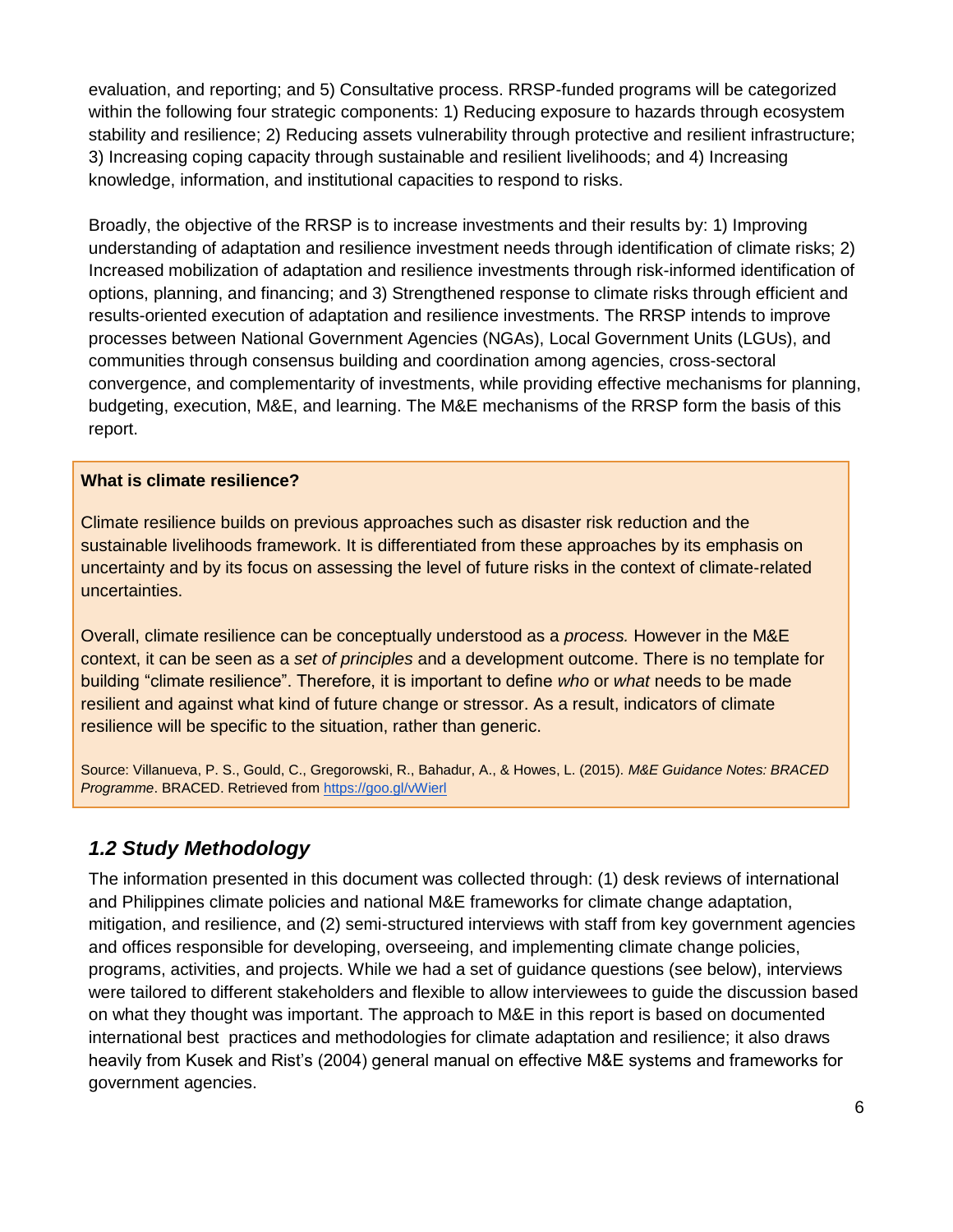#### **Interview Guidance Questions**

- 1. Introductions (people and program)
- 2. What are your CCA and resilience priorities (i.e. what is your mandate)?
- 3. What types of programs are you running to fulfill these priorities? What are your landscapelevel/integrated approaches?
- 4. How are you monitoring and evaluating these programs?
- 5. What are the strengths of these M&E systems in measuring national, sub-national and sectoral resilience and CCA priorities? Is there an example?
- 6. What are the challenges/weaknesses of these M&E systems in measuring national, subnational and sectoral resilience and CCA priorities? Is there an example?
- 7. What are national priorities or goals for resilience?
- 8. How are the results of program/agency-level M&E being fed into national priorities or goals for resilience?
- 9. What is the "missing link" vis a vis resilience that is not being addressed by existing policy instruments, and/or captured by existing M&E frameworks?
- 10. How can M&E for resilience complement other M&E systems?
- 11. There can be a lot of duplication in M&E frameworks/systems. How can we avoid this?
- 12. Do you have any questions for us? Is there anything you'd like us to know that we've missed?

#### <span id="page-6-0"></span>*1.3 Background*

The RRSP may be a new vehicle, but the Philippines has an established track record on climate change policies and programs. Indeed, the country was an early adopter of such endeavors, adopting the Philippine Agenda 21 in 1992 following the United Nations Conference of Environment and Development. The Philippine Clean Air Act, which set standards for greenhouse gas emissions, was enacted in 1997, and Executive Order No. 320 designating the Department of Environment and Natural Resources as the National Authority for Clean Development Mechanisms was promulgated in 2004. Shortly thereafter, President Arroyo formed the Philippine Task Force on Climate Change to focus on both mitigation and adaptation.

The Climate Change Act of 2009 set the stage for national climate change policy in the Philippines, and led to the creation of the Climate Change Commission (CCC). The CCC is mandated to coordinate, monitor, and evaluate government programs focused on climate change. Its goal is to mainstream climate change into policy and development through a cross-cutting, cross sector, integrated approach. Mainstreaming CCA across scales has been a key difficulty, largely because, while the CCC is a national governmental entity it is not a line ministry and so does not have subnational offices. As a result, there is a limited flow of climate information from the national and international levels to the local levels, and equally limited flow of adaptation learning from the local level to the regional and national levels.

The development of the National Climate Change Action Plan (NCCAP) (2011-2028) is an attempt to alleviate some of these issues and introduce a national strategy and associated M&E framework for CCA. In particular, the NCCAP serves as a platform for (1) designing a nationally-driven program focused on integrated CCA and mitigation and developing local programs and (2) developing priority programs to address immediate needs with regards to the adverse effects of climate change. Similarly, the Philippines Development Plans (PDP) 2017-2022, an overarching document setting out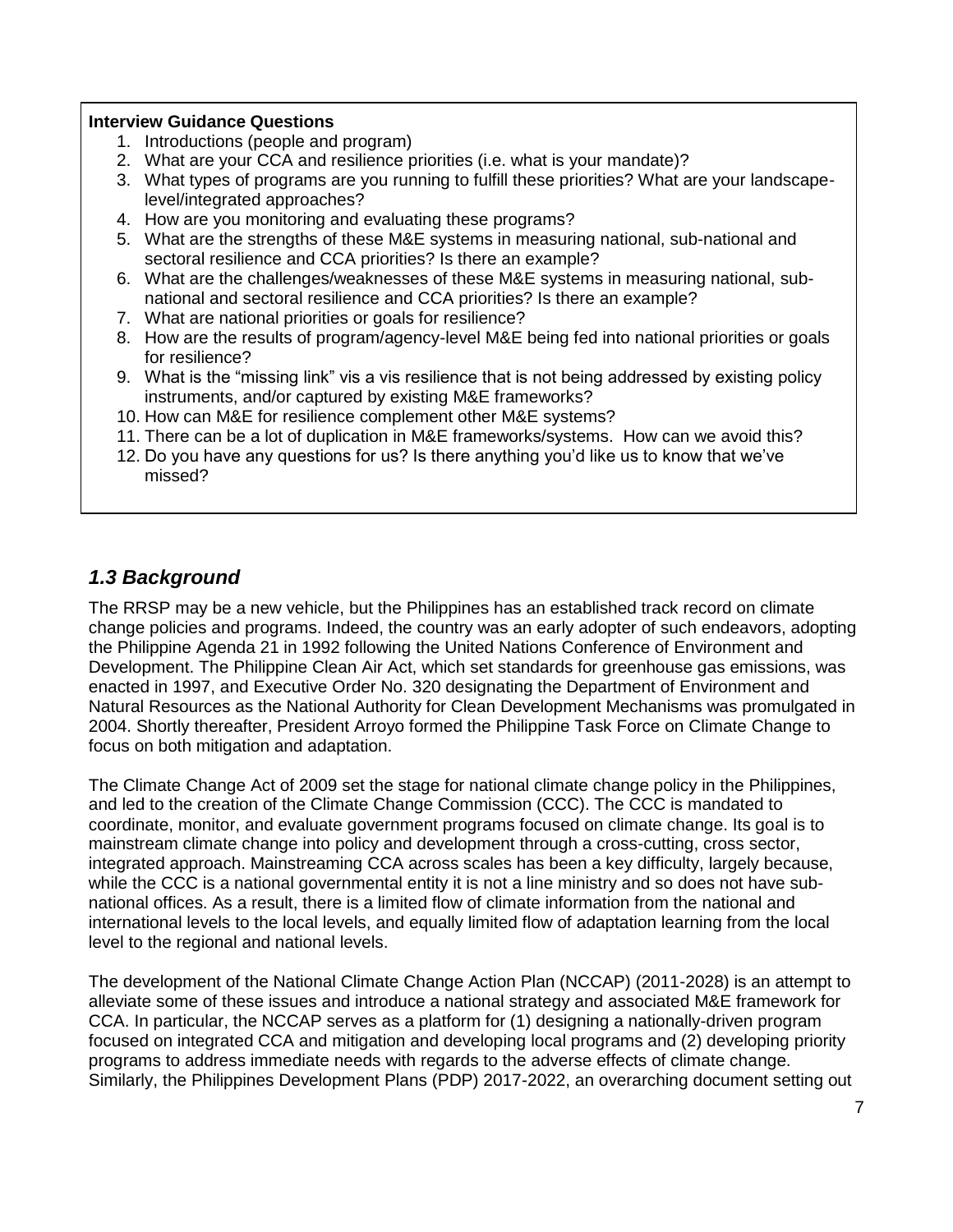key public policy aims and sectoral targets for the Philippines over successive five year periods, has identified climate resilience, disaster risk reduction (DRR), and CCA as major cross-cutting issues, stressing the importance of mainstreaming these concepts into development planning.

In addition to the progressive policy push on climate change has been the parallel agenda of climate financing reform, specifically the program convergence budgeting (PCB) adopted by the Department of Budget and Management (DBM). This has provided an opportunity to consolidate programs and budgets and scale up climate change actions by National Government Agencies (NGAs). In this vein, the Cabinet Cluster on CC Adaptation and Mitigation (CCAM) formulated the Risk Resiliency Program (RRP) as the framework program to assist the Government of the Philippines (GOP) to deliver the outcomes for Key Results Areas (KRAs)<sup>1</sup>, specifically KRA-5 ('Integrity of the environment and CCA and mitigation'). It is particularly tasked with strengthening the resilience of natural ecosystems and the adaptive capacity of vulnerable groups and communities to short and long-term risks using a landscape management approach in the 18 major river basins of the country.

The RRSP represents the next iteration to the RRP and is key for building conceptual clarity and learning around resilience, creating a national strategy for resilience, and focusing resilience investments. The program is also a part of broader efforts of the GOP to leverage climate change as one of the key drivers in its planning, prioritization, and budgeting processes.

In both the NCCAP and the PDP, resilience is broadly and eclectically mentioned. The PDP, for example, explicitly includes resilience in two chapters - 1) Chapter 12: Building Resiliency of Individuals and Families; and 2) Chapter 20: Ensure Ecological Integrity, Clean and Healthy Environment. In other chapters, resilience is applied more broadly, describing a wide variety of contexts including climate and disasters, labour, economics, exports, infrastructure, ecosystems, social protection, urbanization, and banking. For example, the PDP references the resilience of unskilled workers at risk of exploitation. Table 1 (Annex I) shows the level of integration of resilience within the PDP vis-a-vis the number of times and places the term is mentioned. Similarly, the terms "adaptation" and "resilience" in the NCCAP are frequently used interchangeably and/or as subsets of one another. This is problematic, as we discuss below.

The wide range and history of climate change initiatives across the Philippines should be acknowledged and praised. With that work completed the next important step is to consider *to what extent these programs are effective and strategic from a climate change perspective.* This calls for an M&E framework that not only measures the ability of the RRSP to extend funding for strategic resilience priorities, but also its ability to build both rigor and an evidence base for effective policy and praxis.

### <span id="page-7-0"></span>*1.4 Report Structure*

 $\overline{a}$ 

In the following sections, we flesh out the concept of resilience and discuss its relation to CCA, discuss the challenges involved in measuring resilience, and describe existing measurement frameworks that address these challenges. We introduce our approach for developing an M&E framework for resilience in the Philippines and analyze key national measurement frameworks to draw out lessons learned and options for measuring resilience. We then discuss our recommendations for developing and operationalizing the M&E framework. Finally, in our conclusions we discuss where

 $1$  CCA and mitigation was one of five KRAs in President Aquino's Social Contract with the Filipino people, and the Philippines Development Plan 2011-2016 identifies climate risks as one of the major challenges to the country's inclusive growth goals. For more information, see: [http://gwhs-stg02.i.gov.ph/~s2isawadgovph/wp-content/uploads/2015/06/ISAWAD-RESULTS-](http://gwhs-stg02.i.gov.ph/~s2isawadgovph/wp-content/uploads/2015/06/ISAWAD-RESULTS-MATRIX-2013-2016.pdf)[MATRIX-2013-2016.pdf](http://gwhs-stg02.i.gov.ph/~s2isawadgovph/wp-content/uploads/2015/06/ISAWAD-RESULTS-MATRIX-2013-2016.pdf)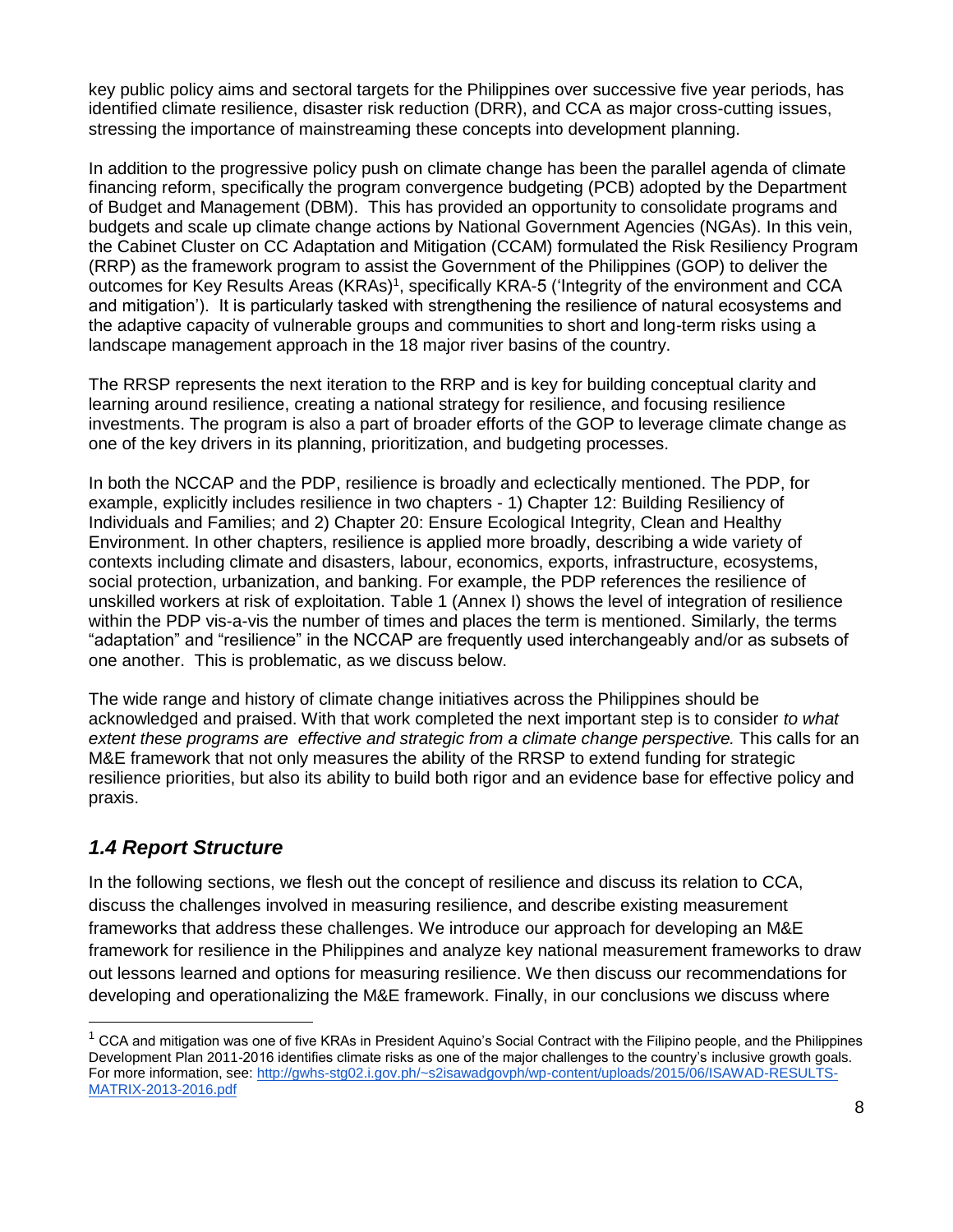RRSP investments should focus to ensure that investments contribute to the emerging evidence base for resilience nationally and internationally.

## <span id="page-8-0"></span>**2 Resilience: from cacophony to coherence**

### <span id="page-8-1"></span>*2.1 Importance of a resilience-based approach*

Given that the RRSP uses 'resilience' as its key conceptual pillar, it is important to comment and reflect on what is meant by adopting a resilience-based approach to development and financing. An oft-mentioned lament is that the terms 'resilience' and 'adaptation' are used uncritically and interchangeably. This is unfortunate, because while they are indeed similar, there are also important conceptual and practical differences. The most important nuance is that resilience explicitly takes a *systems approach* which places climate change itself as the central priority. By contrast, adaptation is applied more broadly. The advantage of a systems approach is that it can help policymakers and practitioners situate resilience-focused strategies within the broader and more complex context of political, social, and ecological networks.

In the Philippines, the Republic Act 10121 (or the Philippine Disaster Risk Reduction and Management (DRRM) Act of 2010) defines resilience as *"the ability of a system, community or society exposed to hazards to resist, absorb, accommodate and recover from the effects of a hazard in a timely and efficient manner, including through the preservation and restoration of its essential basic structures and functions"*. The elements of resisting and absorbing, accommodating, and recovering parallel the three areas of the conceptualization of resilience outlined in Béné (2013). These attributes are absorptive coping capacity, adaptive capacity, and transformative capacity. In sum, resilience results from trade-offs between these three attributes and three different dynamics — the intensity of shock, cost of impacts, and costs of response.

Resilience is a useful approach for understanding the overall system-wide impacts and outcomes of adaptation activities, and identifying entry points for creating system-wide shifts to better cope with change and uncertainty. These 'entry points' include potential points of failure that could lead to cascading negative effects within and between interdependent systems. For example, a catastrophic harvest failure could lead to an influx of rural poor into urban slums, straining the city's systemic capacities such as water services, waste management, and schooling. Resilience can also perform as an integrative policy narrative, breaking down silos between different agencies or organizations while also acting as an analytical tool for understanding vulnerability (Béné, 2013).

In contrast, CCA is the process of adjusting to existing or expected climate change and its effects by moderating or avoiding harm or exploiting beneficial opportunities<sup>2</sup>. One key distinction between adaptation and resilience is that adaptation is fundamentally actor-centered. It is focused on ensuring that social actors, or those actors within a system, can respond to and absorb changes, while reducing vulnerabilities (Nelson, Adger, & Brown, 2007). Resilience, in contrast, emphasizes whether systems themselves — socioeconomic, political, and ecological — can either absorb changes or leverage that change to configure to a better or more stable state. Further, while adaptation is geared towards acting in the context of specific, predicted impacts, resilience is geared towards acting in the context of uncertainty<sup>3</sup>. It can be argued that adaptation is an outcome; resilience is an ongoing process (Béné, Newsham, Davies, Ulrichs, & Godfrey-Wood, 2014). The resilience process is focused on

 $\overline{a}$ 

 $2$  In some cases, the two terms are used interchangeably and imprecisely which adds to conceptual confusion.

 $3$  This is not to say that adaptation does not involve uncertainty at all, especially in the climate change context where there is indeed uncertainty e.g. severity of weather-related events. Rather, it highlights that the two concepts have slightly different epistemological foundations and, most importantly, are *not* oppositional concepts (see Nelson, Adger, & Brown, 2007).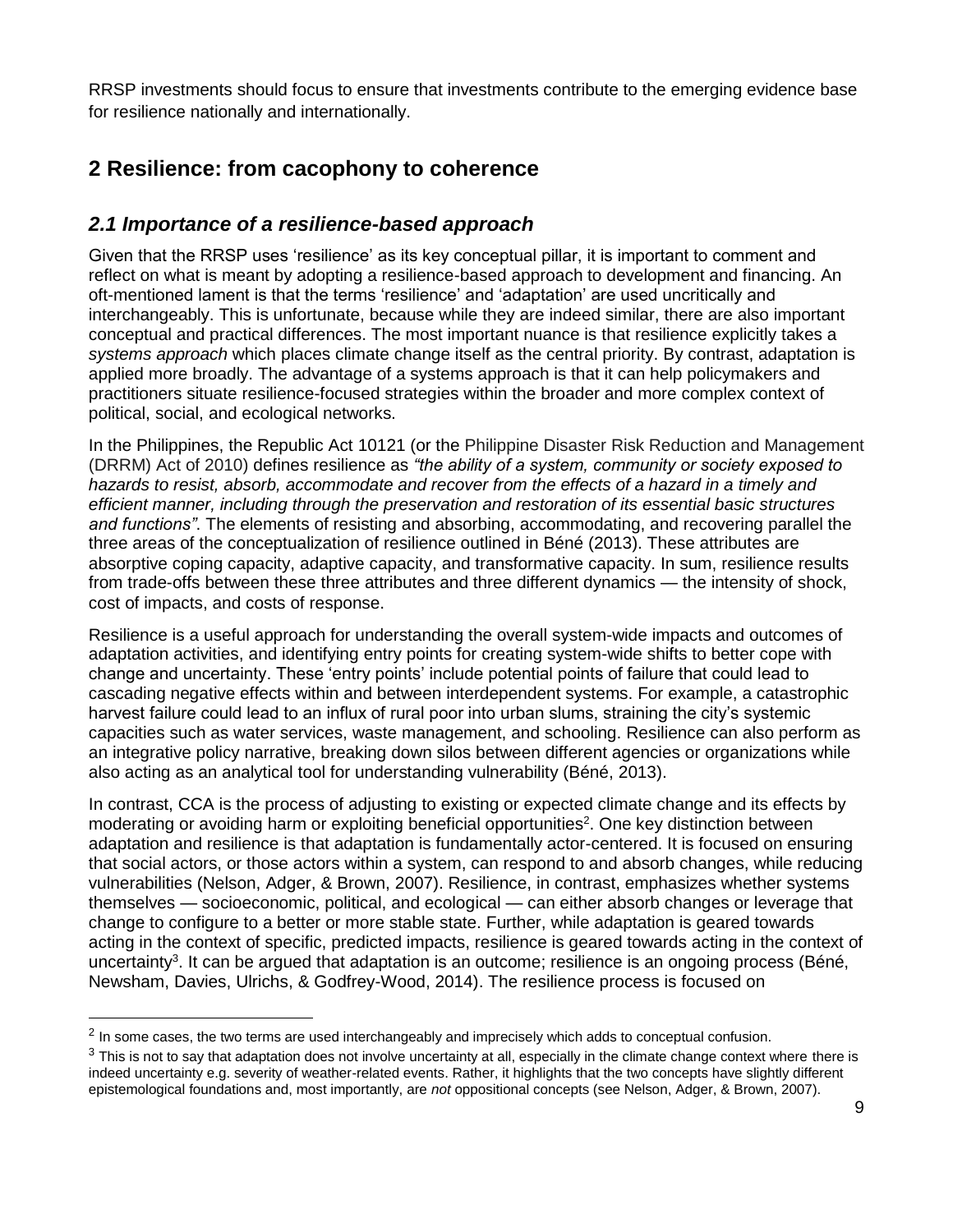understanding, or 'learning', as a means to pursue evidence-based actions and adaptive management. Adaptive management, in particular, is crucial to work in the context of change and uncertainty (Folke, Hahn, Olsson, & Norberg, 2005).

While rooted in theory, the different terms also reflect practical dilemmas and experience. One shortcoming in how adaptation is implemented stems from the overall adaptation approach applied by National Adaptation Programmes of Action and adopted globally by non-governmental organizations (NGOs) and governments alike. The adaptation approach begins with vulnerability assessments, followed by identification of potential adaptation projects, and finally inclusion into climate finance proposals. While this approach is simple and straightforward, the project driven approach has led to an eclectic collection of adaptation initiatives that individually are beneficial but collectively do not aggregate to a strategically sensible portfolio.

Additionally, while there are many co-benefits between adaptation and sustainable development aims, in reality project selection is frequently driven by non-climate priorities. When priorities shift in this way, climate finance runs the risk of being perceived as a source of general funds rather than one with which to achieve compelling adaptation aims. When emerging theoretical literature on resilience emerged emphasizing a coherent overarching strategy to address the actual or predicted effects of climate change, it was rapidly embraced by practitioners striving to build more coherent portfolios and targeted projects. However, too often the term has been updated without the substance. When the differences are overlooked, adaptation work is simply being relabeled as resilience without any shift in strategy or approach - and thus mistakes are repeated and lessons left unlearned. Properly embracing the resilience approach would solve the problem of selecting adaptation projects that are only mildly or conveniently relevant to climate change.

While climate change will affect all areas of the Philippines, some of the most significant risks will impact the most ecologically sensitive areas, for example coastal areas, mangrove estuaries, and lowlying regions. It will also more directly impact those whose livelihoods depend on natural resources and who are already vulnerable and at risk, such as the poor or marginalized. These two groups often overlap. Meanwhile, urban areas too are at risk because of their dependency on infrastructure such as levees, roads, bridges, and public transportation. To build resilience, the focus must be on three components — the ecological/built environment, people and organizations, and legal and cultural norms — and the exposure of these components to shocks and stresses. The ecological/built environment refers to the combination of natural and human built systems and the services they provide. People and organizations refers to individuals and groups and their capacity to respond to and shape the world around them. Legal and cultural norms refers to the written and unwritten "rules of the game" that guide behavior and dictate how people interact with and obtain services from the ecological and built environment around them. These three components are not isolated silos; they are dynamic and constantly interacting with one another.

The advantages of a resilience-based approach are understood and the concept has continued to gain currency, leading to a proliferation of resilience programs. As a result, practical questions around how to understand and measure resilience have garnered significant attention from researchers, policy makers and practitioners. A recent resilience scan found that out of 16 grey literature publications, nearly half were focused on measuring resilience (Bahadur, Tanner, Lovell, Pichon, & Morsi, 2016). Within this discourse, a number of methodology-related challenges have been brought to the fore.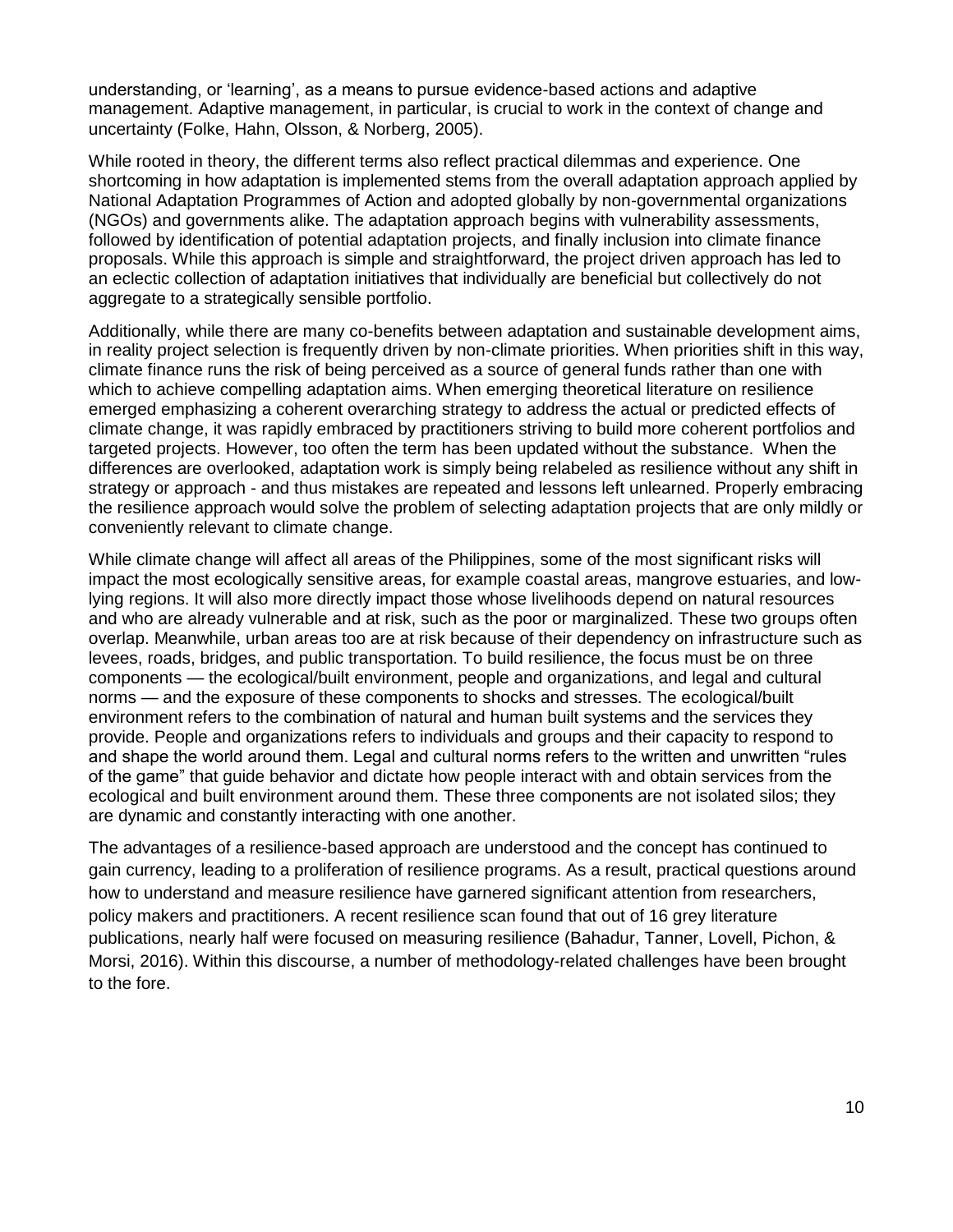#### **Box 1. Good practice example of applied resilience framework.**

The Mercy Corps Strategic Resilience Assessment (STRESS) is one methodology for capturing knowledge, identifying knowledge gaps, conducting targeted research, and developing a measurable long-term strategy for resilience. This strategy is called a theory of change (ToC) and refers to a pathway that clearly lays out how planned and existing programs build resilience in support of both humanitarian and development goals. The process is based on the following questions: *Resilience of what? Resilience to what? Resilience for whom? Resilience through what?*



Mercycorps Resilience Framework

Source: Urban Resilience Measurement Training Guide, MercyCorps [\(http://www.mercycorps.org/resilience\)](http://www.mercycorps.org/resilience)

The STRESS process is divided into four phases:

- 1. **Scope:** The scoping phase brings together diverse stakeholders, builds understanding of the context in question, and establishes the methods by which research will be conducted and the associated logistics. Key to this phase is conducting systems mapping to establish the relationships between people and the complex systems on which they rely.
- 2. **Inform:** This phase consists of three types of information collection methods literature review and expert interviews for a baseline understanding of key issues, secondary data collection to collect quantitative data for analysis, and primary data collection (i.e. focus group discussions) to build understanding of differential perceptions of vulnerability. Key to this phase is collecting information across scales (local, regional, and national).
- 3. **Analyze:** This phase brings together the information collected in the Inform phase to generate knowledge. This involves *deepening* understanding of underlying drivers of vulnerability, shocks and stresses and how these drivers may change or vary across space and time; *evaluating* critical resilience capacities to understand how they can be accessed and used to help people cope with shocks and stresses; and *determining* how to create an enabling environment to build long-term resilience. Key to this phase is bringing stakeholders together for an analysis workshop.

The STRESS methodology is ultimately a process framework with a strong focus on assessing resilience in terms of systems and scales. However, it does not provide a conceptual framework by which resilience is analyzed. Resilience thinking is assumed in this process, and so it is assumed that those who conduct the process will understand whether or not an activity qualifies as resilience or not based on long-term experience. In this respect, the STRESS process cannot be completed by just anyone; those who are new to resilience will likely need considerable training and guidance.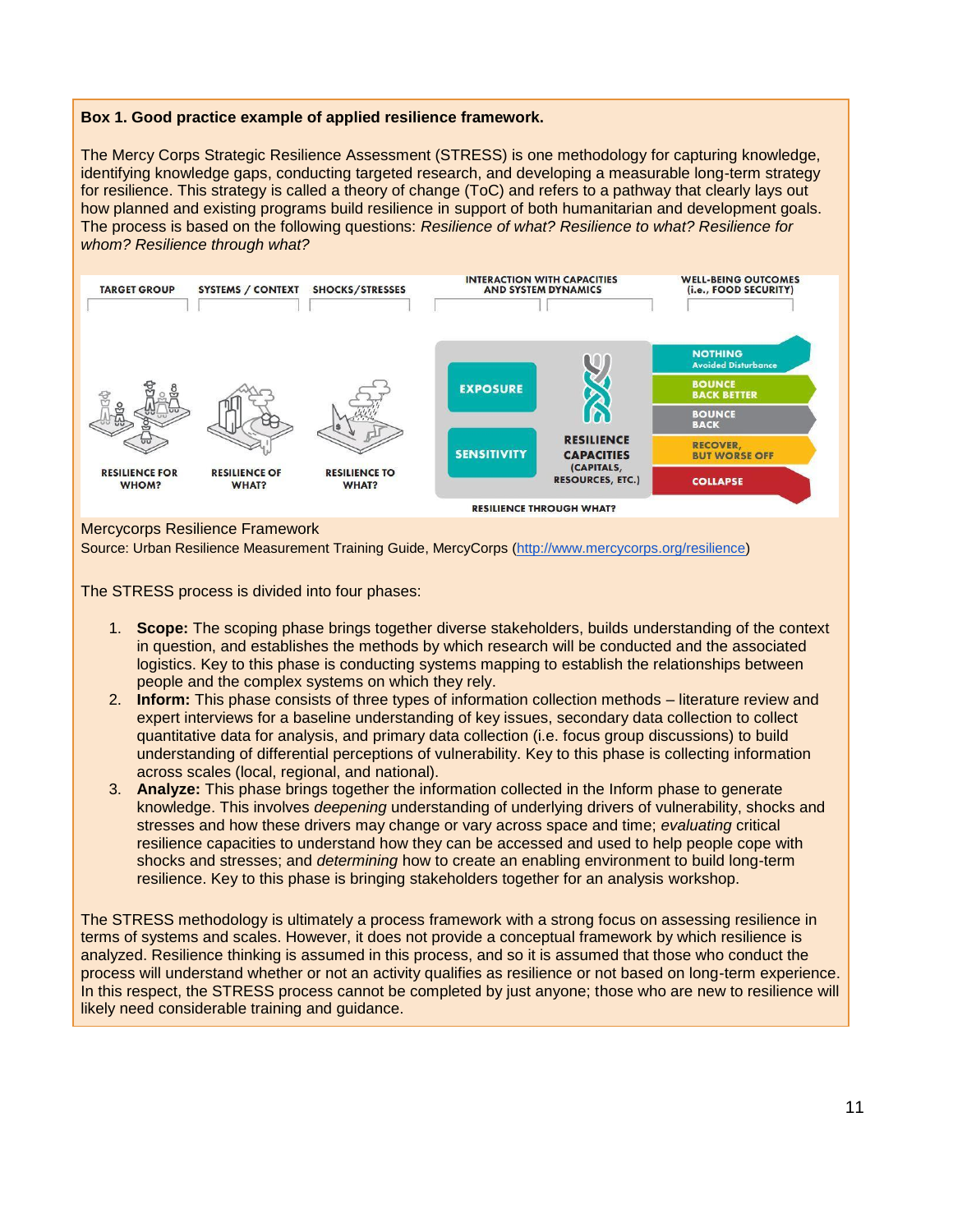### <span id="page-11-0"></span>*2.2 Methodological challenges of M&E for resilience*

Adaptation, and even more so resilience, are *new* terms, and operationalizing them has been a consistent challenge. While there are several approaches for imposing more rigor in adaptation strategy, planning, and project selection, embracing "resilience" has gained considerable international momentum for reasons which are fundamentally practical rather than theoretical. As discussed earlier, resilience is inherently a *systems* approach which insists upon a coherent project strategy with climate change as the focus. Doing so helps 'weed out' development projects which are relevant to climate change but chiefly serve other priorities, which has been a persistent challenge for the climate funds. The resilience approach shares with adaptation a similar set of thorny methodological challenges for M&E (Bours et al., 2014a). While these dilemmas are not unique to either adaptation or resilience, cumulatively they present very real and practical difficulties which should not be underestimated. We now discuss a few here, and their implications for crafting a framework for the RRSP<sup>4</sup>.

**Scale**: The concept and understanding of resilience '*of what, to what*' is directly connected with the scale at which it is being considered. This can pose hurdles for 'measuring resilience' because resilience could be improved at one scale (e.g. community) but be eroded at another (e.g. individual). For example, a flood wall built for a community to reduce flood risk would improve that community's resilience but for those living *outside* of the flood wall but still part of that community, they would be at a higher risk during a future flood event and thus, their resilience would be decreased.

**Defining success:** Resilience must play a proper role in the project framework itself. If resilience is made a goal, it would form a 'moving target' wtih long time horizons, which poses problems for measuring success in the short term. Moreover, different stakeholders may have divergent viewpoints and priorities (Krause, Schwab, and Birkmann 2015), which need to be respected and navigated. And at the project level, some may struggle to articulate resilience aims or achievements beyond general development ones.

**Indicator selection:** There are no universal indicators or common measures, metrics, or benchmarks for resilience. Instead, we have a diversity of scales, sectors, and levels of intervention which defy cookie-cutter, standardized measurements. Because resilience focuses particularly on systems, measurement is even more complex because systems have multiple, interconnected components and dimensions. Indicators for individual projects - such as rice yields, water quality, or disaster-related deaths - may be easy and straightforward to measure, but do not necessarily differ from 'business as usual' projects in that sector. Other critical aims, especially those involving 'fuzzy' topics like wellbeing, adaptive capacity, and sensitive human behavior, are more challenging to measure. As a result, it is best to develop a *suite of indicators* that, together, provide a picture of system-wide resilience. *System resilience indicators* look at the resilience of the main components of the system over time, including the overall wellbeing of people and the system when shocks occur. These indicators might be complemented by *negative resilience indicators* which look at whether people are using strategies to increase their resilience that may have negative impacts in other areas. Meanwhile, *process indicators* consider how the resilience framework is being used in policy making and programming; *output indicators* showcase the results of implementing the resilience framework; and *proxy impact* 

 $<sup>4</sup>$  For the sake of brevity (as well as to avoid being redundant), a synopsis of methodological challenges is presented here.</sup> For more detail, see the Briefing Note prepared by the ISET team.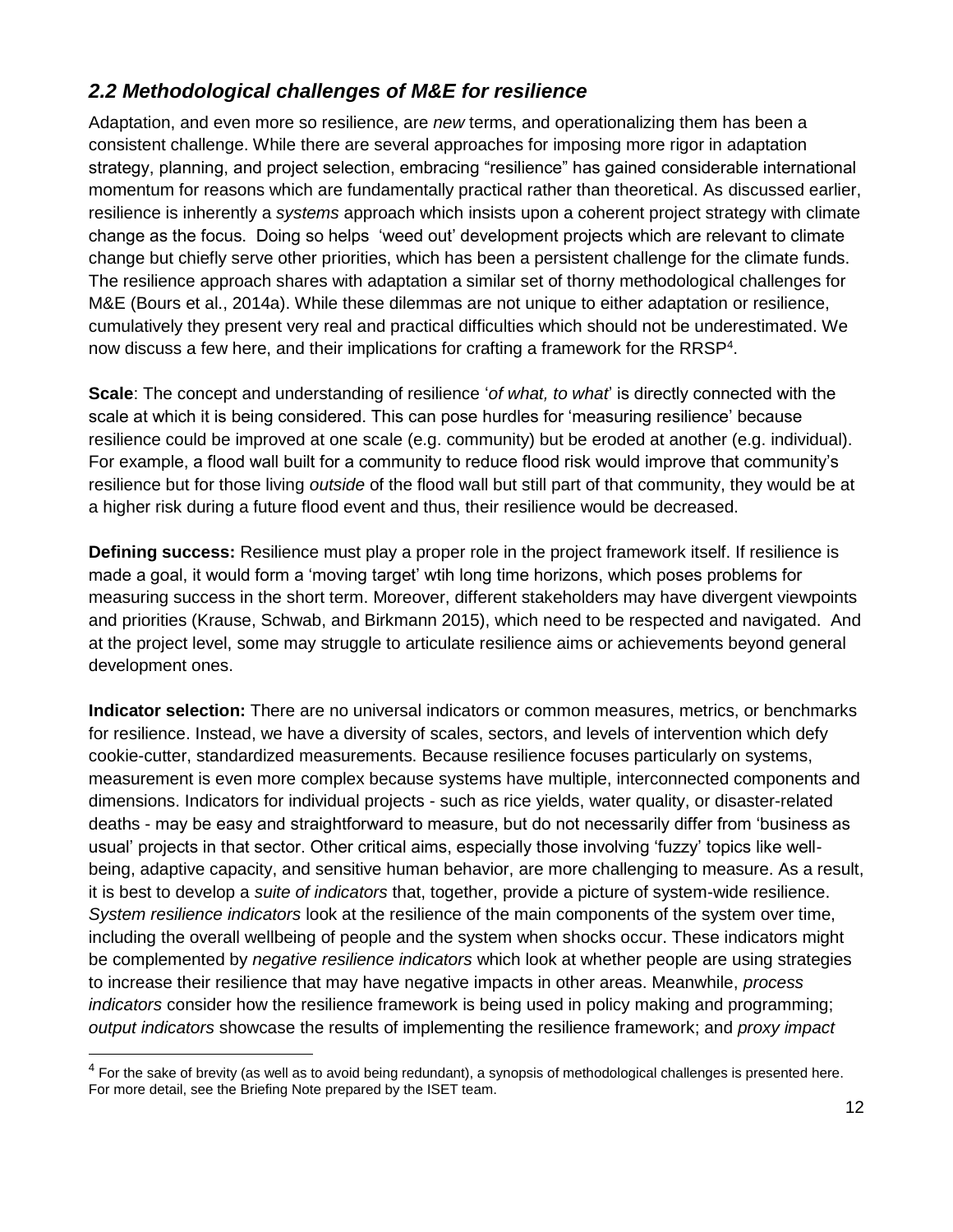*indicators* show the results of resilience-focused programming (Schipper & Langston, 2015).

**Determining attribution:** Attribution establishes whether there is a causal relationship between an intervention and an outcome. Resilience represents a complex and long-term process that stretches over a time horizon well beyond any normal program cycle. It can be difficult to make defensible claims that resilience has been built or increased as a result of a specific intervention. It is preferable to demonstrate an intervention's *contribution* towards resilience, rather than claiming a level of attribution that cannot be fully justified. Evaluators also face a counterfactual conundrum, as they are trying to determine what would have happened in the absence of the intervention. However, promising methodologies are emerging to help address this challenge (e.g., Dinshaw et al. 2014), offering an opportunity for M&E of resilience in the Philippines.

**Identifying baselines, targets, and impacts:** Baseline data provide a benchmarks against which to compare program performance. Targets define expectations for outputs, and impacts capture the overall effect of the intervention on larger development aims. Both CCA and resilience present challenges in defining and measuring all of these, in part because the context itself is often changing as well. Moreover, because underlying conditions are also changing, comparisons of pre- and postintervention data may be less relevant. For example, in the context of increasing drought, it may be unrealistic for a modest intervention to actually *improve* water security; stabilization may be a more appropriate target, especially if funds are modest.

*"Finally, and perhaps most challenging, is that resilience can only truly be measured in the face of climate shocks and stresses. The uncertainty of frequency and severity of such climate events means that, in many cases, measurement tools will remain untested within the life of a programme, relying instead on assumptions, albeit well-evidenced ones."* (Wilson & Yaron, 2016)

**Long time horizons:** Climate change unfolds over the long term, and accordingly, so does climate resilience. It is difficult to confidently measure the effect of a short-term and/or localized intervention in response to a long-term, emergent, and complex process. Moreover, some interventions take a long time before their effects can be fully assessed. Examples include ecosystem-based adaptation<sup>5</sup> that requires waiting for trees to grow, or developing and promoting new agricultural techniques and seeds that are more drought-resistant. This is why it is important that M&E be adequately resourced throughout the course of the program, and funding perhaps also extended (Dinshaw et al. 2014).

### <span id="page-12-0"></span>*2.3 Best practices in M&E for resilience*

Measurement of adaptation and resilience globally, particularly at the outcome and impact levels, has proven to be a challenge for all of the climate portfolios. Schipper and Langston (2015) demonstrate that "the ability and methods to measure resilience are contested" (p. 9). As has been written at length elsewhere (e.g.[,](http://www.seachangecop.org/node/3431) Bours, McGinn, & Pringle 2014), early climate portfolios struggled to make sense of the sheer diversity of adaptation programs, and found themselves unable to formulate robust conclusions across sectors and scales. There was some hope that standardized indicators might tame

 $<sup>5</sup>$  Ecosystem-based adaptation refers to "the sustainable management, conservation and restoration of ecosystems to</sup> provide services that help people adapt to the adverse effects of climate change" (CBD 2009).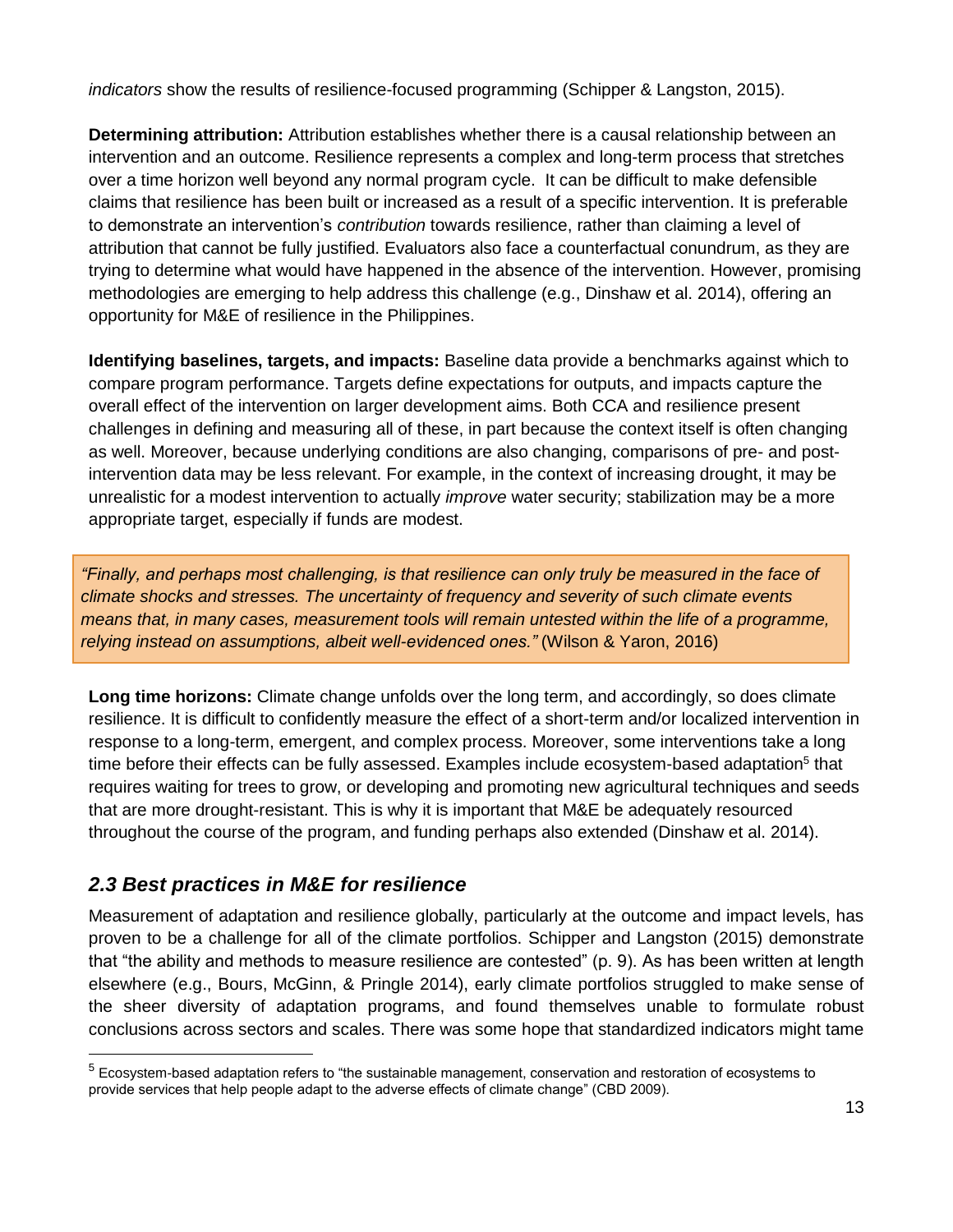the 'data chaos,' but none of those efforts neatly solved the problem. As a whole, the field has recognized that while global indicators are important for certain purposes, there is no easy or straightforward way to measure disparate adaptation or resilience initiatives at the global level. Instead, we must choose from various imperfect approaches, each with its strengths and weaknesses.

Analysis by Vandergriff et al. (2016) of donors' resilience measurement approaches concludes that "it is clear that resilience M&E is still a young field… [and] none of them have fully developed projectlevel results frameworks or a prescribed set of standardized indicators" (p. 25)<sup>6</sup>. Note that our brief review focuses on examples of frameworks related to climate resilience (albeit not exclusively; see Table 2, Annex I). Broadly, international approaches to resilience/adaptation indicators fall into several areas (which can also be used together):

- *Use of general development and sector-specific indicators to measure results.* One disadvantage is that these indicators may not distinguish one initiative from another within the sector, or identify those which are not specific to climate resilience strategies. General water security indicators, at least individually, are not particularly different from climate resilience water security indicators. One common way to partially compensate for this is to also apply "mainstreaming" indicators or indices, which are designed to measure the extent to which climate change information, strategies, etc. are being applied within institutions. The most wellknown example of this combined approach is the two-track Tracking Adaptation and Monitoring Development (TAMD) framework developed by the International Institute for Environment and Development (Brooks et al., 2013). TAMD combines Track One (development) with Track Two (mainstreaming) indicators and/or indices which are intended to measure national-level adaptation performance.
- *An index to capture various dimensions of resilience* (e.g. ARUP's City Resilience Framework).
- *Settling for input or output indicators for adaptation/resilience*, rather than a clearly measureable outcome or impact. In this case, adaptation/resilience may also be classified as an impact or other overarching indicator ("transformation" is one trend) which may not have a specific or operationalized measure.
- **Impact indicators set for resilience** e.g. Adaptation Fund "increased resiliency at the community, national, and regional levels to climate variability and change." However, the portfolios are struggling to coherently operationalize these and by and large they are not doing so satisfactorily or systematically.
- **•** Sidestepping the lack of a metric for adaptation/resilience altogether and instead counting *number of people with improved resilience outcomes* (as defined by the context and program at hand). This interesting and potentially influential innovation is being piloted by the UK government's climate finance streams. To be meaningful, it is essential that this indicator be built on robust and rigorous standards for what constitutes a "resilience outcome." There are also methodological weaknesses: for example, degree or extent of "improved resilience" is

 $6$  Readers who are interested in a practical overview of multilateral development banks' and major bilateral donors' approaches to resilience measurement are strongly urged to read the review by Vandergriff et al. (2016), as well as Schipper and Langston's (2015) more conceptual analysis of resilience measurement theory and practice. We also recommend the more comprehensive reviews of adaptation/resilience frameworks by Bours, D., McGinn, C., and Pringle, P., 2014; Leagnavar, P., Bours, D., and McGinn, C., 2015; Brooks & Rowley, 2015; and Peters, Langston, Tanner, & Bahadur, 2016.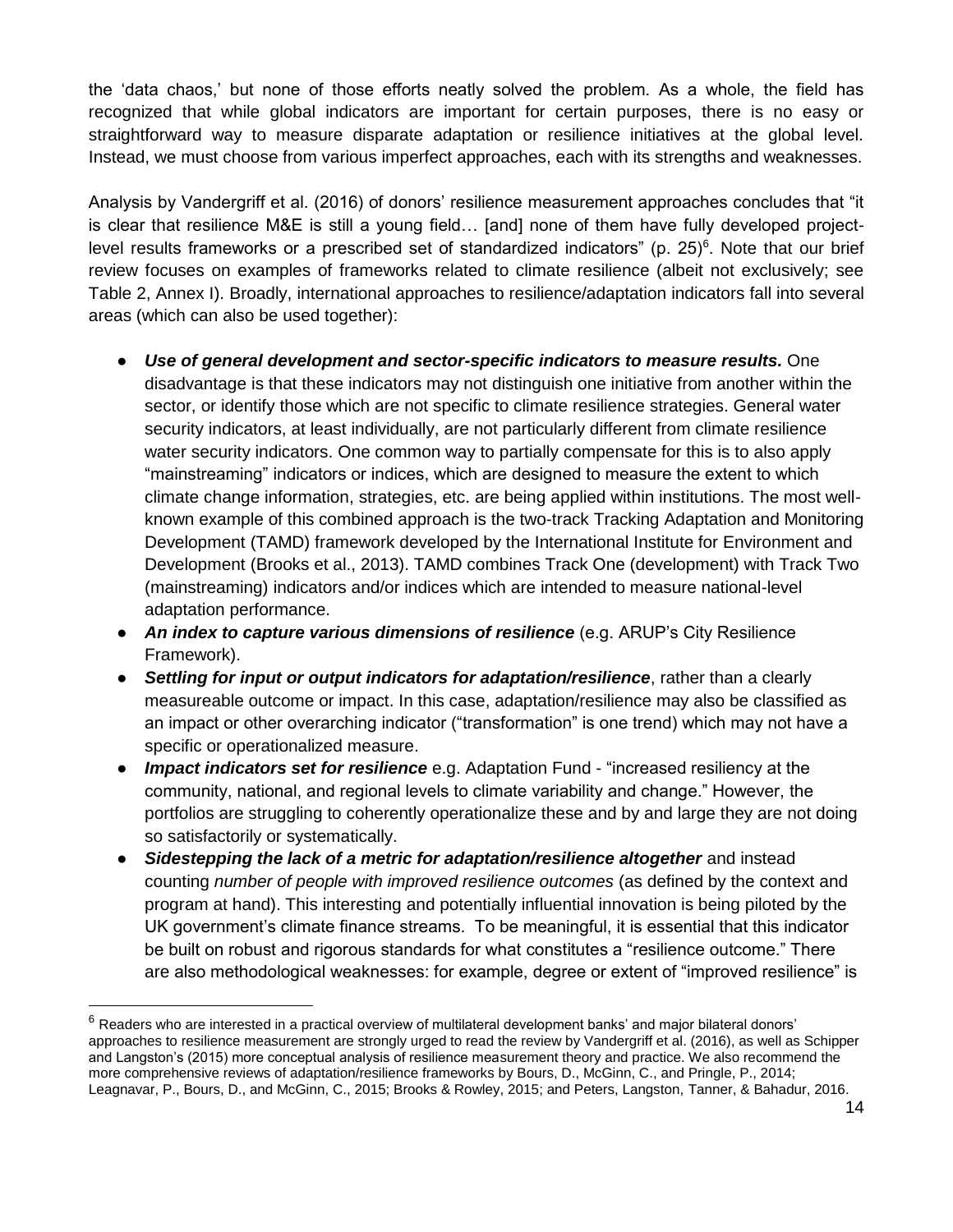not captured. This new approach is being closely watched, but it is too soon to draw conclusions about its effectiveness as a headline indicator.

A review of international trends in climate resilience measurement point to various promising pathways, but no quick fix. While there are multiple interpretations, the most plausible is that there are several, sometimes complementary, trends reflecting different ways of dealing with the methodological challenges surrounding climate resilience measurement. One is to downsize expectations and settle for 'easy' but not compelling indicators at higher (e.g., national or portfolio) levels. This should *not* necessarily be interpreted as inferior or unjustified. Indeed, a compelling case can be made that resilience should not be squashed into standardized indicators that do not fit. One school of thought embraces the diversity and complexity of resilience programming and advocates for M&E approaches which are authentically tailored towards local contexts rather than preoccupied with "artificial" aggregates. Other reasons to downsize expectations reflect legitimate assessments of feasibility, data reliability, and resource priorities. For example, the first (2009) iteration of the PPCR's M&E framework included 30 indicators, "many of which were not specific enough, impractical to measure, and/or lacked relevance" (Roehrer and Kouadio, 2015). The current iteration has been pared down to five core indicators and six optional ones (albeit with sub-indicators). According to Roehrer and Kouadio, the more ambitious earlier frameworks were simply too complex and cumbersome, and most participating countries lacked capacity in their M&E systems to effectively operationalize them. A "less is more" approach to portfolio M&E was embraced, achieving better data quality and allowing resources to be invested elsewhere.

There are also some ambitious trends for resilience M&E. In the absence of either a metric or an evidence base, resilience measurement is ultimately experimental and theory-driven. Some agencies and analysts are breaking new ground in this regard. The International Climate Fund, Department for International Development, and other UK government institutions and partners are often pointed to as thought leaders in this regard. The BRACED program and other initiatives seek to develop robust methodologies to measure climate resilience. Interested readers are also invited to join the resilience measurement community of practice financed by the Rockefeller Foundation<sup>7</sup>. However, these approaches remain expensive and experimental. While it might be tempting to delve into this rich, emerging body of research, we do not think that it is useful to do so here. Our stakeholder consultations in the Philippines confirm a strong commitment to policies and programs to build climate resilience, and M&E is an important component of that. However, it is clear that the resilience priorities of the GOP are very firmly planted in designing and implementing effective on-the-ground strategies. Voices invariably call for practical tools which quickly and directly translate into practice in the near term, rather than in groundbreaking M&E research. Whilst it is important to acknowledge this body of work, it is also clear that RRSP and the GOP demand is expectedly and justifiably for an M&E system which *reflects* good international practice, but it is not prepared to invest considerable resources into actually *advancing* it.

 $\overline{a}$ 

<sup>7</sup> See<http://resiliencemeasurementcop.groupsite.com/main/summary>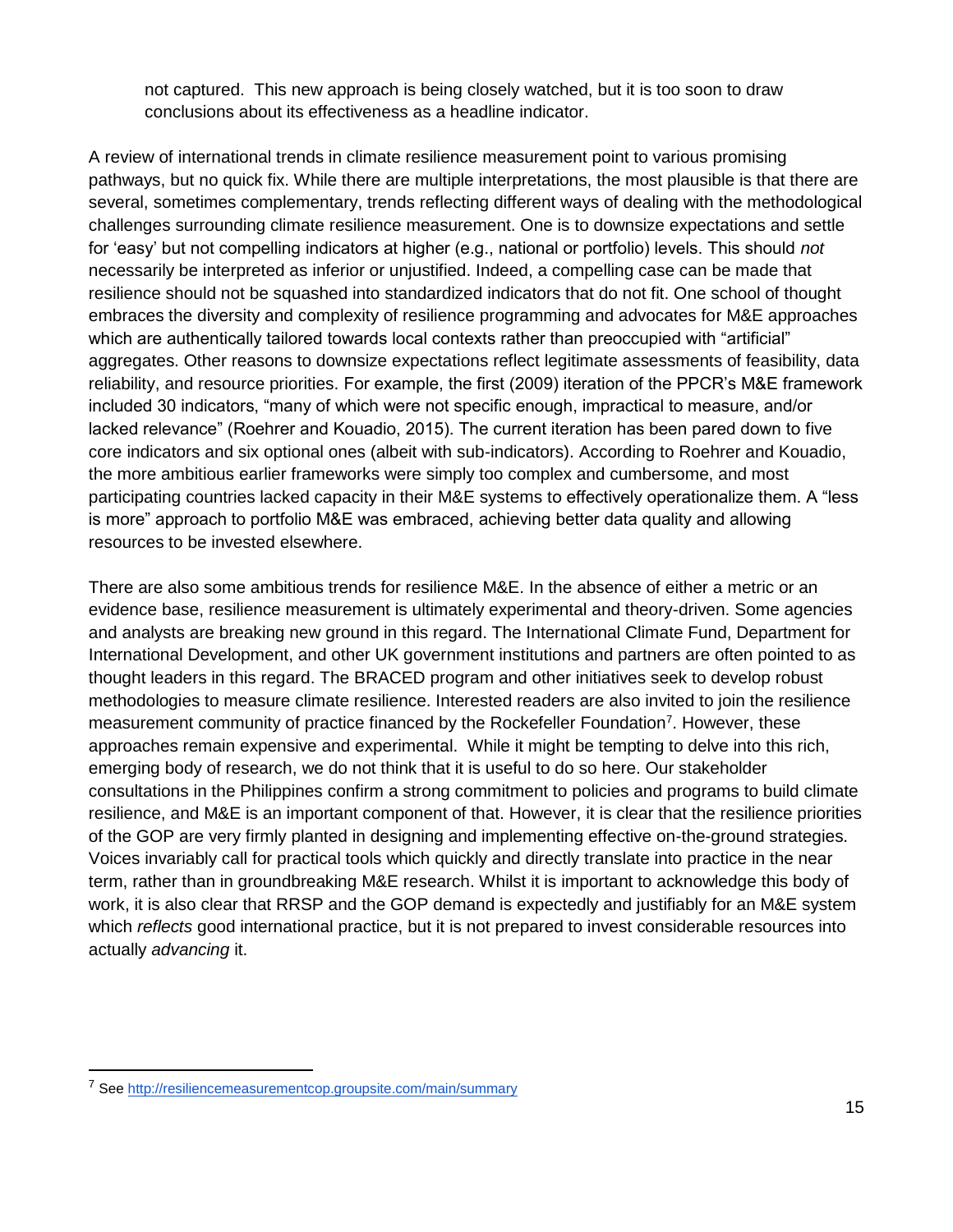Drawing from international experience and practice are key takeaway learnings for the RRSP, including:

- There is not 'bottom line' in the form of standard, universal indicators that neatly measure or summarize resilience progress or performance. Indicators also are not the best vehicle to distinguish resilience initiatives from development 'business as usual.' That work must be driven by underlying strategy, which in turn will facilitate selection of appropriate indicators.
- The RRSP M&E system will work best if it is grounded in a strong, coherent theory of change (ToC) and/or other tools which introduce rigor into the strategy and design of its investments, and ensure *fidelity to resilience as a priority* — not simply as a convenient co-benefit. This will help RRSP avoid becoming a 'slush fund' for projects which may be very valuable but do not have resilience as their focal point.
- M&E of climate resilience is inherently challenging, more resource-intensive than some expect, and requires considerable capacity building and analytical skills. Be prepared for this! Ticking boxes will not be sufficient.
- It is helpful to think of M&E for climate resilience in terms of an entire system which spans design, monitoring, evaluation, and learning. While many think of "M&E" in simple monitoring terms and therefore focus on specific indicators, it is essential to invest across these pillars and particularly at the 'bookends' (i.e., design/selection of investments, and learning from them). This is important because without a 'bottom line' in the form of a standardized metric, best practice is to ensure that resilience perspectives are fully applied across design, monitoring, evaluation, and learning stages.
- Monitoring of investments tends to focus on accountability, such as whether targets are being met, funds spent efficiently, and so forth. While essential, it does not say very much about outcome or impact specifically in terms of climate resilience. This requires a specialized and targeted effort. For this reason, it is important to invest in learning-oriented evaluations and knowledge management (KM) which specifically explore and build evidence in regards to *climate resilience,* as distinguished from both adaptation and general development aims.
- M&E for climate resilience should be better harnessed to inform policy and praxis. Too often, reports are left to collect dust, literally or on one of the internet's many virtual cobwebs. Key findings should be identified and disseminated in useful, readable, and action-oriented briefs and other knowledge products to build an evidence base and influence others. This requires a pro-active approach to knowledge management.

## <span id="page-15-0"></span>**3 Developing a National-Level M&E of Resilience within the RRSP**

### <span id="page-15-1"></span>*3.1 Overall Framework*

### <span id="page-15-2"></span>**3.1.1 Building the Strategy**

Because climate resilience is 'fuzzy', multidimensional, and emerging, it is essential to ground policy and practice within a coherent strategy. If this groundwork is not carefully laid, it will be difficult to assess the effectiveness of the RRSP, or harness it to advance learning. Further, without a strong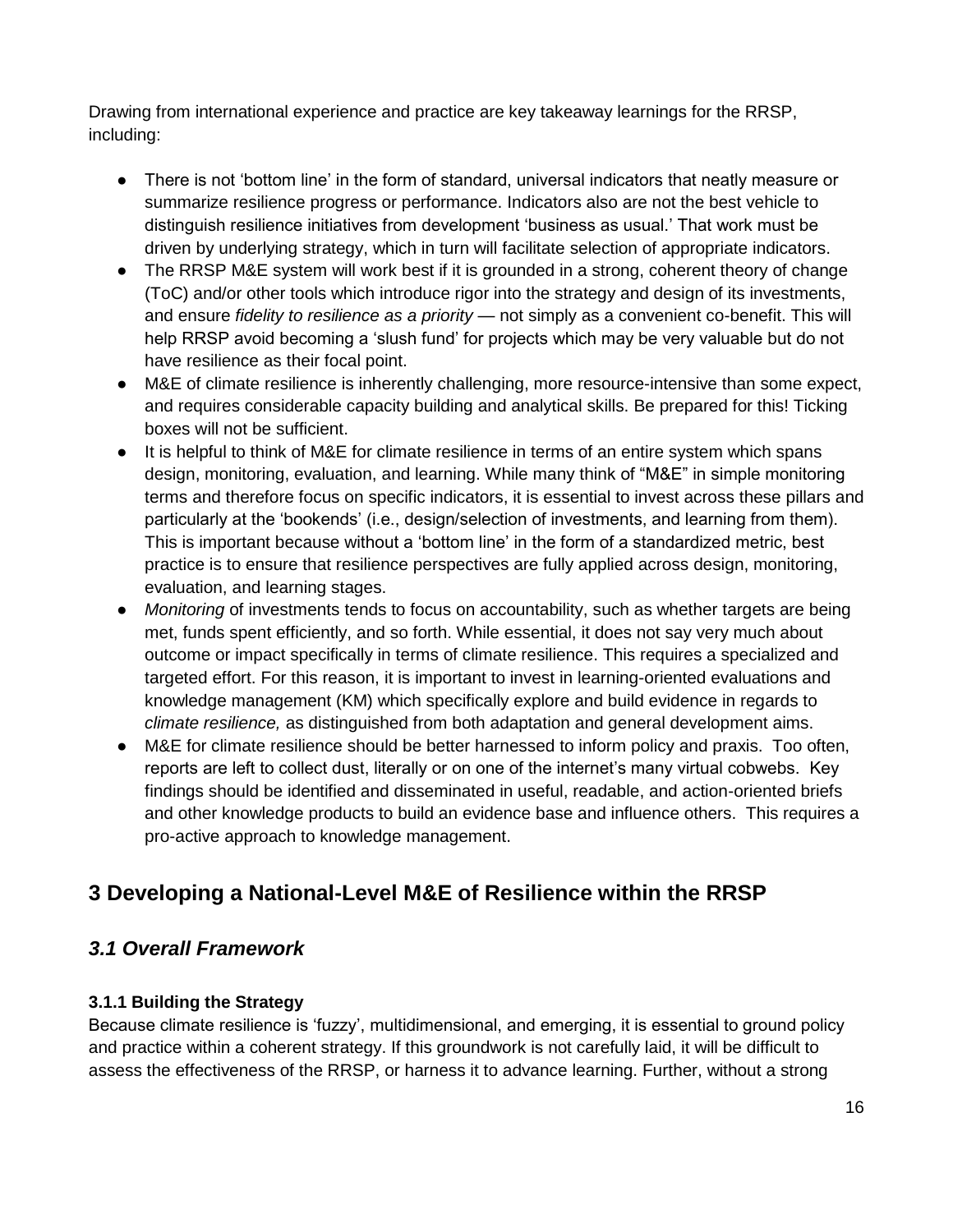strategy, the portfolio may also run the risk of becoming a 'slush fund' for miscellaneous development projects which do not systematically improve resilience, however useful they may be otherwise.

The strategic design and priorities of the RRSP are still being developed, but to date four strategic components have been identified<sup>8</sup>:

- 1. **Reducing exposure to hazards through ecosystem stability and resilience**. Core investment areas should focus on key landscapes and include: (a) Forest development and rehabilitation (e.g., agroforestry, orchard development); (b) Watershed protection, rehabilitation, and effective management (e.g., wetland rehabilitation, soil and water quality management, water reservoir); (c) Coastal ecosystem management and rehabilitation (e.g., reef rehabilitation, mangrove plantation, buffer zones, marine protected areas); and (d) Critical habitats and protected areas in tourism development areas.
- 2. **Reducing vulnerability of assets through protective and resilient infrastructure.** Core investment areas include: (a) Soil and water impounding structures preventing erosion, landslide and floods; (b) Protective structures including embankments and coastal protection measures; (c) Quality of housing and public buildings (e.g., schools, health centers, community centers) through hazard-resilience standards; (d) Rural connectivity through resilient transport facilities; (e) Resilient service supply (e.g., water, sanitation, sewage, power); (f) Improved preparedness including early warning systems, evacuation roads, and shelters; and (g) Resilient post disaster recovery and reconstruction.
- 3. **Increasing coping capacity through sustainable and resilient livelihoods.** Core investment areas should focus on demand driven activities that augment community resilience and include: (a) Enhancing productivity of existing income activities through improved techniques (e.g., improved crop harvesting, climate resilient farming, sustainable aquaculture intensification); (b) New income activities including cash-for-work programs and/or microenterprises based on timber plantations, harvesting non-timber forest products, nature based tourism, etc.; and (c) Social safety nets for the poorest communities.
- 4. **Increasing knowledge, information, and institutional capacities to respond to risks.** Core investment areas include: (a) Data systems including a collection of climate data; (b) Analytical tools (e.g., vulnerability assessments, climate and ecosystem modelling, risk screening and measurement, economic valuation of risks, and costing of risk reducing options); (c) Climate information services; (d) Trainings and programs for risk-informed planning (including training for the revision, updates of legislations regarding infrastructure and housing standards, floodplain management, integrated coastal zone management, and risk informed land use planning); (e) Risk-informed development plans and strategies; and (f) Improved planning, budgeting, execution, and M&E of resilient investments.

 $\overline{a}$ 

<sup>&</sup>lt;sup>8</sup> Note: the RRSP's strategic components are not yet finalized. However, we do not expect the finalized strategic components to be significantly different from their current iteration.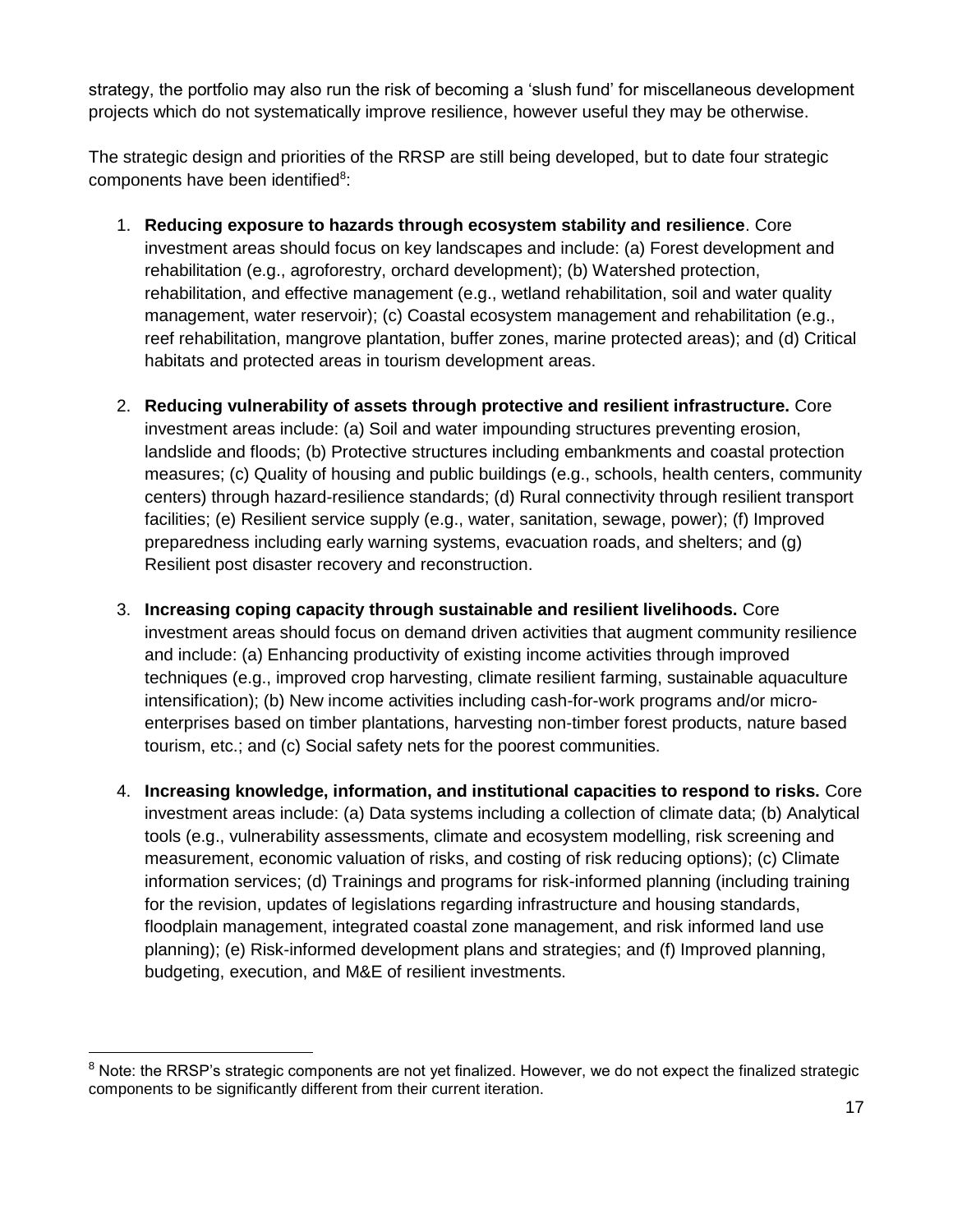#### <span id="page-17-0"></span>**3.1.2 Ten Steps to Results-Based Management**

As outlined above, it is helpful to think in terms of a system rather than tasks. The building blocks of an M&E system span strategy, monitoring, evaluation, and knowledge management. Taking into all of these into consideration is especially important for complex, multidimensional development challenges like climate change. Frequently, busy professionals focus on program implementation, and when it comes to M&E zero in on the most immediate task at hand — almost invariably *monitoring* tasks like selecting indicators or preparing a quarterly report. In the absence of either a metric or an evidence base, however, improving climate resilience is fundamentally a question of strategy and learning. Monitoring is necessary, but not sufficient. We find that the World Bank manual *Ten Steps to Results-Based Management* (Kusek & Rist 2004) provides a useful, practical, and readable framework which shifts thinking toward M&E *systems* rather than tasks. Although somewhat dated (it lacks, for example, discussion of theories of change), the document remains especially applicable to GOP as it was written specifically for a government audience and assumes complex operational portfolios.

Kusek and Rist emphasize that M&E should not be thought of in terms well beyond design of logframes and selection of indicators, but rather in terms of a spectrum of systems for quality reporting, analysis, learning, and long-term sustainability of the framework itself (Figure 1). It may be helpful to remember the difference between M&E. Monitoring represents the day-to-day (or, more usually monthly report-to-monthly report) gathering of critical, tangible information, together with a snapshot analysis, usually of immediate and practical matters at hand. It confirms that a project and finances are on track (or not). It also represents an opportunity to flag both internal and external issues and problems that may be influencing smooth implementation, and highlight where changes in strategy, targets, or personnel may be necessary. On the other hand, evaluation tackles the broader questions of outcomes, effectiveness, and strategy. Evaluation is applied, learning-oriented research with the goal of influencing decision-making.





Source: Kusek & Rist (2004)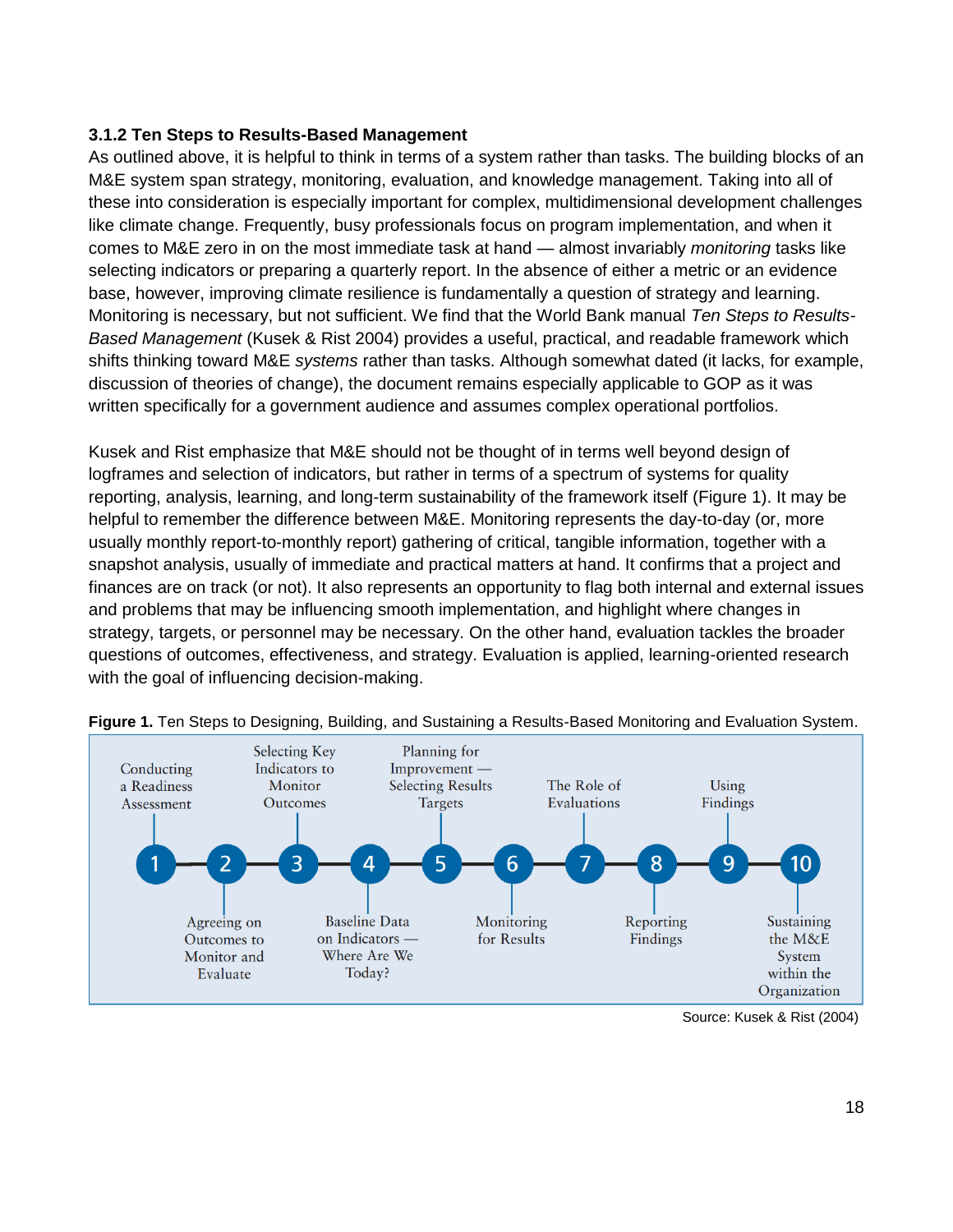A full analysis of the strengths, gaps, and capacities of M&E systems in the Philippines is well outside the scope of this paper. Our mandate is more focused and targeted, and so in this report, we will largely be focusing on Steps 2 and 3. However, it is useful to point to some preliminary recommendations to help the administrators of the RRSP with making the appropriate investments and decisions to operationalize the other steps in the process, and ultimately, the M&E framework as a whole.

#### <span id="page-18-0"></span>**3.1.3 Selecting Outcomes and Indicators**

Higher-order indicators for climate resilience can be conceptualized as a suite which includes:

- 1. *Impact Indicators.* These might include general development indicators that are especially relevant or sensitive to climate resilience. Examples include rural to urban migration rates, measures of household food security, and annual disaster loss and damage. Such indicators would enable analysts to paint a portrait of climate resilience and assess progress over time. However, these indicators have multiple drivers, and it would be difficult to confidently attribute changes to a specific policy intervention. Instead, they can be used to frame analysis of the resilience context. Impact indicators can also be explicitly resilience-focused; however operationalizing these in a robust and rigorous way requires investment of considerable expertise and resources.
- 2. *Results Indicators.* Results indicators would be selected from the most important performance outcome indicators for resilience investments, strategies, and policies (e.g., the PDP and NCCAP). Such indicators might include increased livelihood options, educational achievement, and better access to services such as electricity, roads, and potable water. These indicators would enable policymakers to track progress of their own identified priorities, and measure changes in outcomes that could more confidently be attributed to the Philippines' own policy instruments.
- 3. *Process Indicators.* Climate change is an emerging phenomenon that will manifest over the long term. The time horizons stretch far beyond a normal policy or program cycle. While we cannot assess the impact of an intervention on the future per se, we can identify processes that lead us along a promising pathway and measure benchmarks along the way. Measures relevant to climate resilience might include how effectively institutions themselves are mainstreaming climate concerns into policy making, planning, and programming.

The selected outcomes and indicators that we present here are informed by both the RBMES and the draft PDP 2017-2022 results matrices to ensure that the RRSP's M&E framework is neither replicated nor conflicting, but rather aligned and linked with existing and related programs. We reviewed both the RBMES and the PDP results matrices and the extent to which resilience (as defined by the RRSP strategic components in the program's most recent iteration) is integrated in both M&E frameworks.

The contents of the matrices were scanned and categorized according to the RRSP component to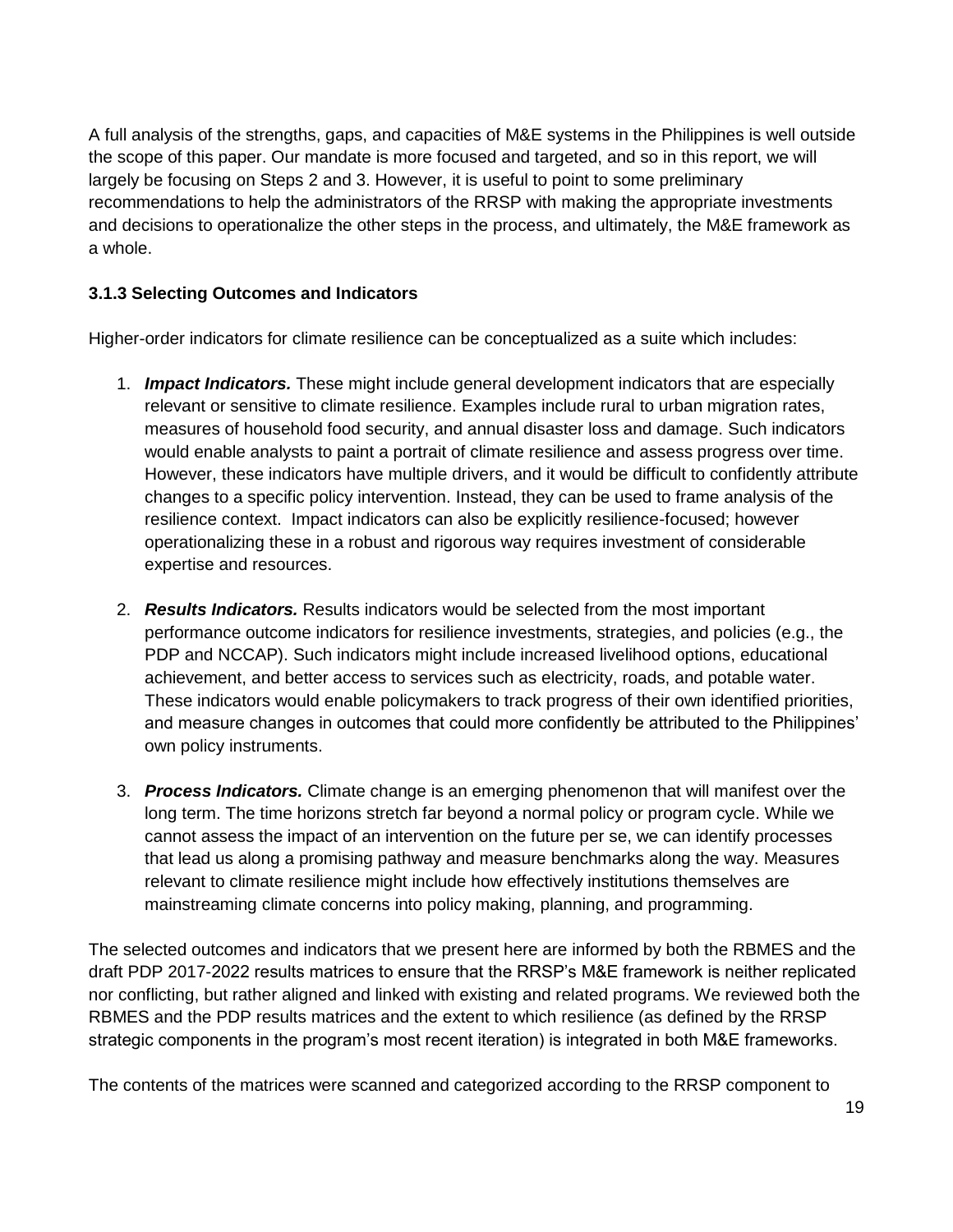which they related. Areas within the RBMES and the PDP results matrices irrelevant to the aims of the RRSP were excluded. These results were consolidated into tables for each thematic area (as applicable for the RRSP component; see Annex I for full RBMES matrices). Ultimately, the selected outcomes and indicators are a combination of higher-order outcomes from the RBMES and PDP results matrices that fall under the scope the RRSP. We also suggest further outcomes and indicators to fill gaps where the two M&E frameworks do not align.

### <span id="page-19-0"></span>*3.2 Aligning RRSP with Existent Systems*

#### <span id="page-19-1"></span>**3.2.1 PDP Results Matrices**

 $\overline{a}$ 

The PDP for the next cycle (2017 - 2022) is currently under development with some, but not all, sections available online in draft form (13 out of 22 chapters) (NEDA, 2017)<sup>9</sup>. The two sections most relevant to resilience are Chapters 12 ('Building Resiliency of Individuals and Families') and 20 ('Ensure Ecological Integrity, Clean and Healthy Environment'). The draft indicators from these chapters are presented in Table 3 (Annex I)<sup>10</sup>. Significant changes are being made to M&E systems and reporting into the upcoming PDP results matrix, including that the National Economic and Development Authority (NEDA) is shifting from an output-based monitoring system to one focusing on *outcomes*. It is expected that this shift will facilitate determining whether wider strategic goals and targets have been met. While this advances analysis, learning, and building an evidence base, reporting processes will likely be more complex, which is resource-intensive and may pose challenges to quality, capacity, and uptake.

Chapter 12 ('Building Socioeconomic Resiliency of Individuals and Families') is not specific to climate resilience, but is relevant insofar as climate resilience does includes social protection and safety nets. Notably, there is already 100% coverage for three indicators: 1) Percent (%) of population covered by social health insurance; 2) Percent (%) of poor families covered by PhilHealth as identified under the Listahanan and LGU Sponsored Program; and 3) Proportion of poor senior citizens covered by social pension. This is an outstanding achievement. Yet, it may be useful to introduce additional indicators with a lower baseline to track *progress* of advancement. We also note an oddly flat rate (65%) for the indicator 'Proportion of individuals affected by natural and manmade calamities provided relief assistance.' Frequency and severity of disasters tend to fluctuate considerably. The stability of this indicator suggests that data is not being updated annually. These observations highlight opportunities to update indicators and targets, as well as to improve data quality and accuracy.

The discussion on outcome 3: 'Increased adaptive capacities and resilience of communities and ecosystems' in the chapter on ecological integrity is the section that most specifically addresses climate resilience. The objectives focus on disaster risk reduction and management (DRRM); ecosystems themselves are included in another outcome. The PDP explicitly calls for interventions across scales and down to the local level; interagency coordination; developing and integrating

 $9$  Note: at the time of writing this paper, the PDP is in its final stages of development with the public consultation period having closed on January 15, 2017 and a note on the website stating that the PDP 2017-2022 will be uploaded soon. Therefore, the review will be limited to the sections that are available and applicable (notably still in their draft forms).

<sup>10</sup> Note that this table includes "resilience" indicators broadly, not just *climate* resilience.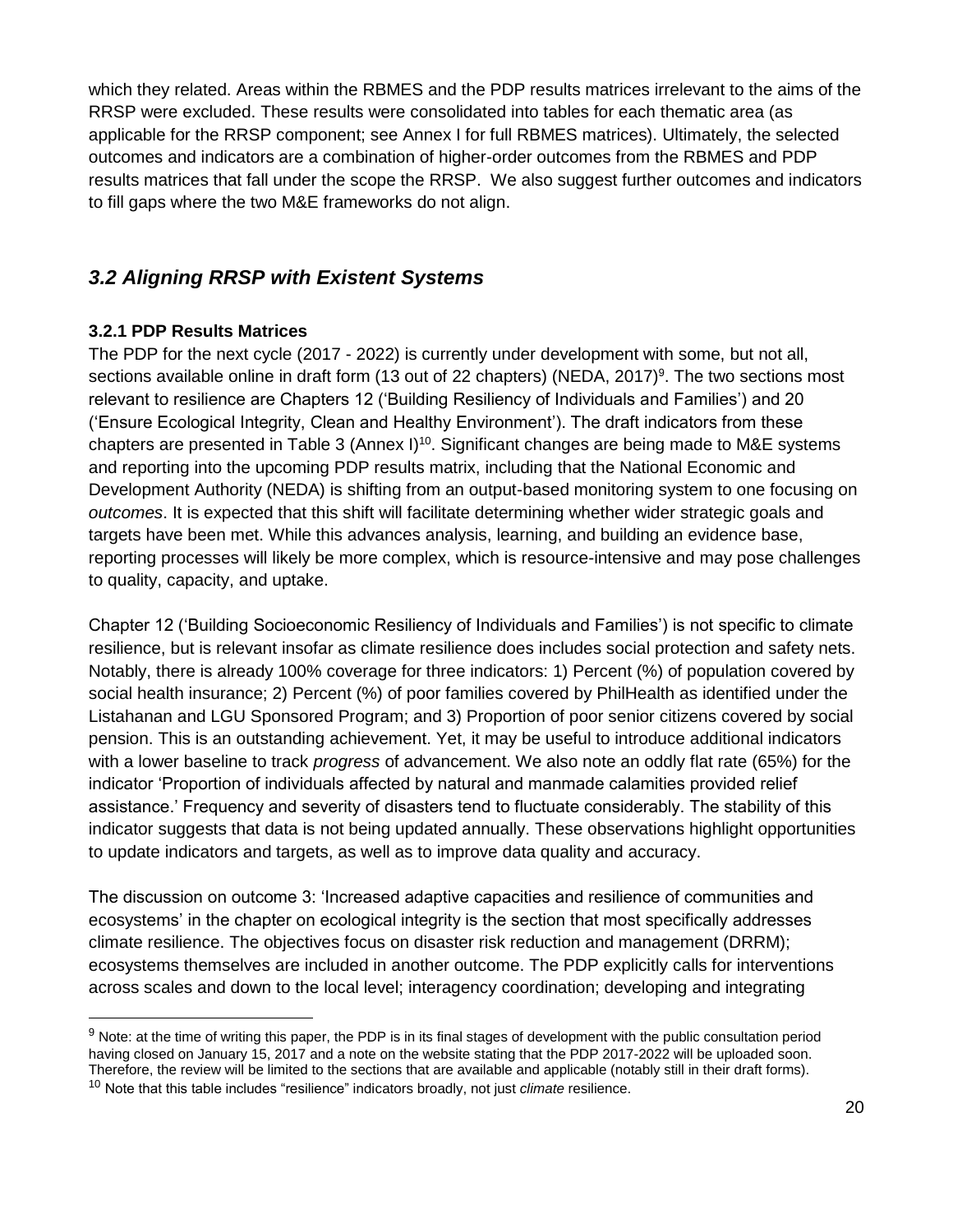geospatial and risking information; and mainstreaming climate change and DRRM including into both national and local development plans and policies.

A key challenge for NEDA is not simply in designing a new PDP results matrix, but in operationalizing and using it. Our stakeholder interviews suggested that reporting against 2011-2016 was fragmentary. This was largely attributed to a lack of resources and poor capacity, especially at the sub-national level. At the time of writing, stakeholders are clearly - and sensibly! - focused on designing the PDP results matrices and selecting indicators. However, our fieldwork strongly suggests that in the Philippines, gaps tend to lie in *implementation and operationalization,* and harnessing M&E to inform policy and practice. It is important to have a sound design, but that is only the beginning of the process. We recommend that stakeholders explore ways to improve the quality and completeness of data collection and reporting, and invest in knowledge management capacities and processes.

What does the RRSP contribute to indicator selection for the PDP? At present, the CCC coordinates an inter-agency M&E system to measure progress towards climate change aims, which encompass both mitigation and adaptation/resilience. We discuss this in detail in the following section. We recommend that the RRSP *not* engage in a duplicative process to feed directly into the PDP beyond those which capture its own programming pillars. Instead, we encourage the RRSP to *inform* the CCC's inter-agency recommendations and input in regards to national-level M&E. While adaptation and resilience are not identical nor interchangeable, the differences do not play out in the realm of individual indicators and it is best to reinforce and support existing systems and frameworks. The CCC is the designated inter-agency lead, and the RRSP can be an active participant rather than initiate a parallel process. The RRSP might, however,*additionally* finalize its own strategy and outcomes, and ensure that its outcome indicators are also included in the PDP results matrix *as well as* in the CCC's own M&E framework, the RBMES. If time and resources permit, the RRSP might also review how complete and sound the climate resilience strategy within the PDP is, and ensure that selected indicators match. In the absence of a climate resilience metric, there is no quick and easy 'bottom line' to be captured by standardized indicators. It is therefore essential that the underlying strategy is strong, and that selected indicators measure progress of how that strategy is being implemented. Skipping ahead to reviewing indicators in lieu of reviewing the strategy itself is *not* recommended.

#### <span id="page-20-0"></span>**3.2.2 Results-Based Monitoring and Evaluation System (RBMES)**

The RBMES was developed to identify and monitor results that could be linked to interventions stemming from the implementation of the NCCAP 2011-2028. In principle, various climate change initiatives across the Philippines report back to this framework, which in turn feeds into the PDP's own results matrix.The RBMES has been under development for quite some time by the CCC with technical support from the Deutsche Gesellschaft für Internationale Zusammenarbeit (GIZ). It has been applying an excellent, globally-recognized manual (Spearman & McGray 2011), which utilizes participatory and iterative processes to set measurement and evaluation priorities, build advanced ToCs, select indicators, and determine stakeholder capacity to report on indicators and analyze results.

The RBMES framework is very well developed, but stakeholders indicated significant challenges in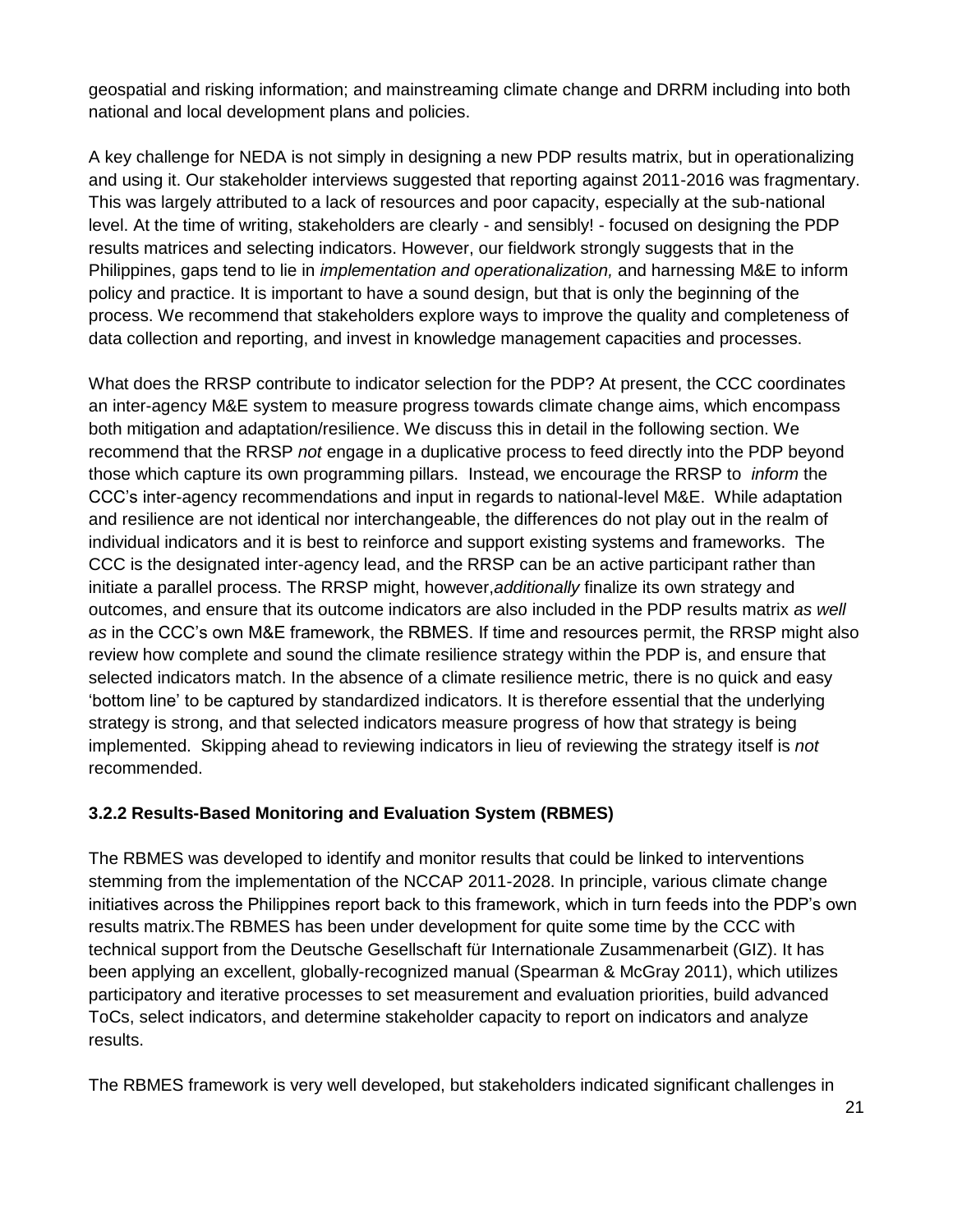operationalization and KM. While this is a common issue across the Philippines, it may be exaggerated in this instance because the CCC is a coordinating body rather than an implementing agency like a line ministry, and as such has a different institutional 'status' compared to other government institutions. A comprehensive review of the operational challenges of the RBMES is outside the scope of this paper (or the evidence that we have gathered), but there were several themes that echoed across stakeholder interviews, including: that the Philippines has excellent M&E frameworks but they are under-utilized; that M&E functions as a reporting requirement rather than a vehicle for learning; and that inter-agency coordination is weak in part because it often falls outside line agency priorities. Within the NCCAP, KM and capacity development are identified as priority areas, but a lead agency or anchor program for it has yet to be identified. However, the NCCAP does suggest that it be the CCC.

The RBMES was created by the NCCAP to serve as a national M&E framework for measuring both mitigation and adaptation. Given that adaptation and resilience have considerable common ground, resilience can fall neatly under this umbrella. To identify key gaps, we reviewed the various results matrices within the RBMES that relate to resilience (Table 4, Annex I). We found that resilience is integrated at the outcome level in areas of water sufficiency (ultimate outcome), environment and ecological stability (intermediate outcome), food security (ultimate outcome), and human security (ultimate outcome). However, gaps were also identified for each thematic area. The NCCAP, for example, is more focused on access to critical infrastructural services such as transport, power, and water; the RRSP complements that with more focus on protective infrastructure. In addition, the NCCAP is more focused on water governance, with a particular focus on rivers, whereas the RRSP aims to address a broader array of water-based ecosystems like wetlands, reefs, mangroves, and coasts. We also noted that while the NCCAP encompasses both rural and urban areas, the RRSP is almost exclusively rural or peri-urban. Livelihood-related programs, for example, are largely focused on diversifying and financing rural livelihoods like agriculture and fishing and rural-based livelihoods like eco-tourism. There is no mention of investing in areas to improve the sustainability and resilience of livelihoods in urban areas, for example, factory/labour workers and migrants. Overall, there are gaps in the RBMES that can be expanded to include the RRSP's priority outcomes and indicators. (See Annex I for full RBMES resilience-related indicator matrices.)

#### <span id="page-21-0"></span>**3.2.3 PPCR Core Indicators**

At time of writing, PPCR had funded the first phase of RRSP, but future funding is uncertain at best and it may not be required to report against its core indicators going forward. Nevertheless, it may be useful to take a closer look at how one portfolio approaches headline indicators. PPCR-funded countries follow the reporting requirements outlined in the 2016 *PPCR Monitoring and Reporting Toolkit* (Climate Investment Funds, 2016). Under these guidelines, funded countries report annually against five core indicators (Table 1)<sup>11</sup>, with other indicators being optional. The full details of the requirements, processes, and methodology are laid out in the full toolkit document referenced above.

**Table 1.** PPCR core indicators overview. Source: Climate Investment Funds (2016)

<sup>&</sup>lt;sup>11</sup> Spreadsheet tool for PPCR toolkit available here: [https://www-cif.climateinvestmentfunds.org/knowledge-documents/ppcr](https://www-cif.climateinvestmentfunds.org/knowledge-documents/ppcr-core-indicator-monitoring-and-reporting-tools)[core-indicator-monitoring-and-reporting-tools](https://www-cif.climateinvestmentfunds.org/knowledge-documents/ppcr-core-indicator-monitoring-and-reporting-tools)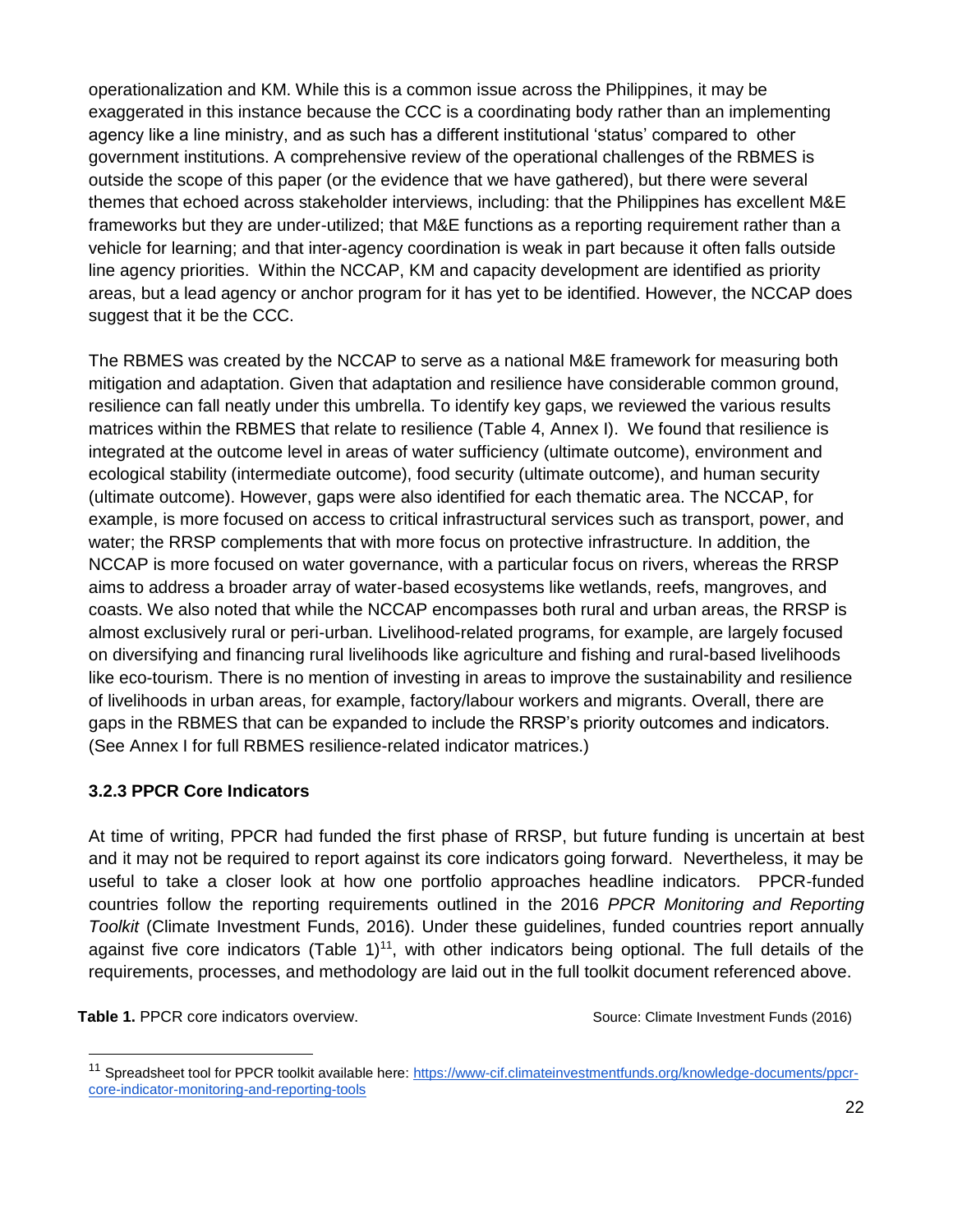| <b>PPCR core indicator</b>                                                                                                                                                                                                                            | Data source                                                                                                                                                                                                                                                                     | Methodology                                                                                                                                                                                                                                                                                                                                                                                                      |
|-------------------------------------------------------------------------------------------------------------------------------------------------------------------------------------------------------------------------------------------------------|---------------------------------------------------------------------------------------------------------------------------------------------------------------------------------------------------------------------------------------------------------------------------------|------------------------------------------------------------------------------------------------------------------------------------------------------------------------------------------------------------------------------------------------------------------------------------------------------------------------------------------------------------------------------------------------------------------|
| Degree of integration of<br>climate change in<br>national, including sector,<br>planning.                                                                                                                                                             | <b>Climate Change Policies/Plans</b><br><b>Climate Resilience Strategies</b><br>Official Planning documents e.g. PDP<br>2017 - 2022<br>Relevant and related legislation e.g.<br>$\bullet$<br>Climate Change Act<br>Meeting documents; workshop/budget<br>reports; policy papers | Qualitative assessment focuses on looking at<br>changes vis-a-vis integration of climate change<br>priorities in national planning<br>Note: to be completed at the national level                                                                                                                                                                                                                                |
| Evidence of strengthened<br>government capacity and<br>coordination mechanism<br>to mainstream climate<br>resilience.                                                                                                                                 | National policies, incentives and legislative<br>measures taken to mainstream climate<br>resilience (e.g. for Philippines, the<br>establishment of CCC)                                                                                                                         | Qualitative assessment, focusing on a) Seeking<br>evidence of availability of information, studies, and<br>assessments on climate variability and change; b)<br>Evidence of functionality of mechanisms to<br>mainstream climate resilience e.g. non-governmental<br>stakeholder involvement, availability of climate<br>resilience information to general public<br>Note: to be completed at the national level |
| Quality and extent to<br>which climate responsive<br>instruments/investment<br>models are developed<br>and tested.                                                                                                                                    | Existing project/program/PPCR investment<br>plan documents and reports from civil<br>society and PPCR stakeholder community<br>Collected at the project/program level                                                                                                           | Answer the following questions:<br>1. Which climate responsive instruments/investment<br>models have been developed and tested?<br>2. Has it been implemented to scale proposed?<br>3. Has it incorporated both female and male users?<br>4. Has it incorporated needs of vulnerable<br>populations?<br>Questions scored from $0-10$ ( $0 = no$ ; $5 = \text{halfway}$ ; 10<br>= yes, completely)                |
| Extent to which<br>vulnerable households,<br>communities, businesses,<br>and public sector services<br>use improved PPCR<br>supported tools,<br>instruments, strategies,<br>and activities to respond<br>to climate variability or<br>climate change. | Existing project/program/PPCR investment<br>plan documents and reports from civil<br>society and PPCR stakeholder community<br>Collected at the project/program level                                                                                                           | Answers to be provided to the following questions:<br>1. Which climate responsive tools, strategies or<br>activities have the PPCR improved and supported?<br>2. How many households, businesses, communities,<br>and public sector services were targeted in the<br>plans?<br>3. How many have used the tool(s) during the<br>reporting period?<br>4. How have they used the tool(s)?                           |
| Number of people<br>supported by the PPCR to<br>cope with the effects of<br>climate change.                                                                                                                                                           | Data from national systems e.g.<br>population/census data; project/program<br>specific surveys including baseline surveys<br>Household size and gender ratio need to<br>be disaggregated (data is expressed as<br>number of people)<br>Collected at the project/program level   | Answers to be provided to the following questions:<br>1. How many people have been supported in the last<br>12-month reporting period?<br>2. How many of those supported are below the<br>national poverty line?<br>3. How many of those supported are female?                                                                                                                                                   |

Indicators 1 and 2 are national level, whereas the remainder are meant to present aggregated data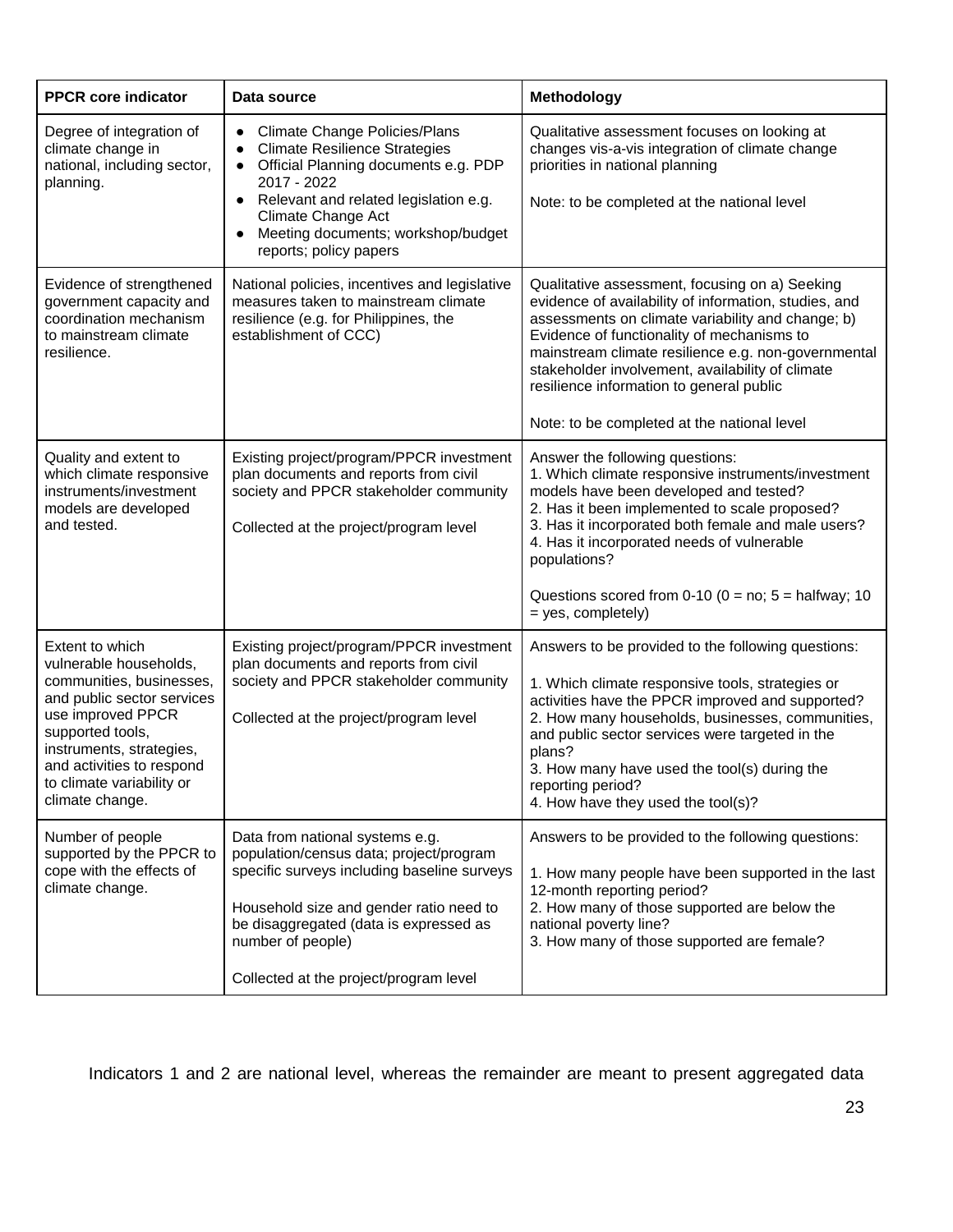from PPCR projects and programs. Each indicator is distilled into a country-specific scorecard or table. In other words, each PPCR country operationalizes each indicator by developing detailed criteria for measurement according to definitions which are tailored to the country context. While the toolkit provides some guidance in defining, for example, "degree of integration of climate change in national, including sector, planning," it is up to each country team to set not only definitions for scoring criteria, but also the methodology for participatory consultation with stakeholders. The data is meant to be visually presented in the form of a spider chart, and accompanied by a narrative which presents evidence to justify the score.

### <span id="page-23-0"></span>*3.3 Overview and analysis of existing national M&E frameworks in the Philippines*

The overview of existing national M&E frameworks highlights several gaps and opportunities for the RRSP. Firstly, congratulations is due to the Philippines for having already developed the RBMES. While resources did not permit an in-depth analysis of the RBMES in this paper, our brief analysis suggests that the RBMES is an outstanding wheel that does not need to be reinvented. The CCC's iterative, more than year-long development process has allowed for the creation of an M&E framework to measure adaptation and mitigation that is aligned with both national policy and cross-scalar needs. There are ample opportunities for the RRSP to complement and support the RBMES. The RBMES also feeds directly into the Philippines' overarching M&E systems, including the PDP results matrix. Among the chief messages from stakeholders is that M&E frameworks are in place, but not always effectively coordinated, harmonized, and used. Reporting is often considered an onerous requirement, quality of reporting may be weak or fragmentary, and little is done with the information that is gathered. As such, it is essential that the RRSP does *not* initiate a parallel or duplicative process for national-level climate resilience M&E. Instead, the RRSP should develop an M&E framework for its own investments in accordance with its own internal requirements and procedures, while ensuring that the program's framework is aligned with the RBMES, and in turn, the PDP. As logframes are designed for individual projects, during finalization it is inevitable that gaps in the RBMES will be identified. The RBMES includes a wide array of indicators, but as we demonstrate in our 'mapping' of the RRSP aims to the RBMES, some areas are stronger and/or more complete than others. The RRSP and NCAP can set up a mechanism to formally expand the RBMES to include indicators which reflect RRSP investments.

Below we have presented an overview of the high-level outcomes across the key national policies and programs (RRSP, RBMES and the PDP) (Table 2). RBMES and PDP outcomes have been roughly grouped respective to the four RRSP components.

| <b>RRSP</b>                | <b>RBMES</b>                           | PDP 2017 - 2022                              |
|----------------------------|----------------------------------------|----------------------------------------------|
| <b>Component 1:</b>        | <b>Ecosystem &amp; Environmental</b>   | Safety and security against natural and      |
| <b>Reducing Exposure</b>   | <b>Stability   Human Security</b>      | man-made disasters, especially for the poor, |
| to Hazards through         |                                        | improved                                     |
| <b>Ecosystem Stability</b> | Enhanced adaptive capacity of          | Ecological integrity ensured and socio-      |
| and Resilience             | communities, resilience of natural     | economic conditions of resource-based        |
|                            | ecosystems and sustainability of built | communities improved                         |

**Table 2**. Mapping high-level outcomes from the RBMES and PDP 2017 - 2022 onto the RRSP.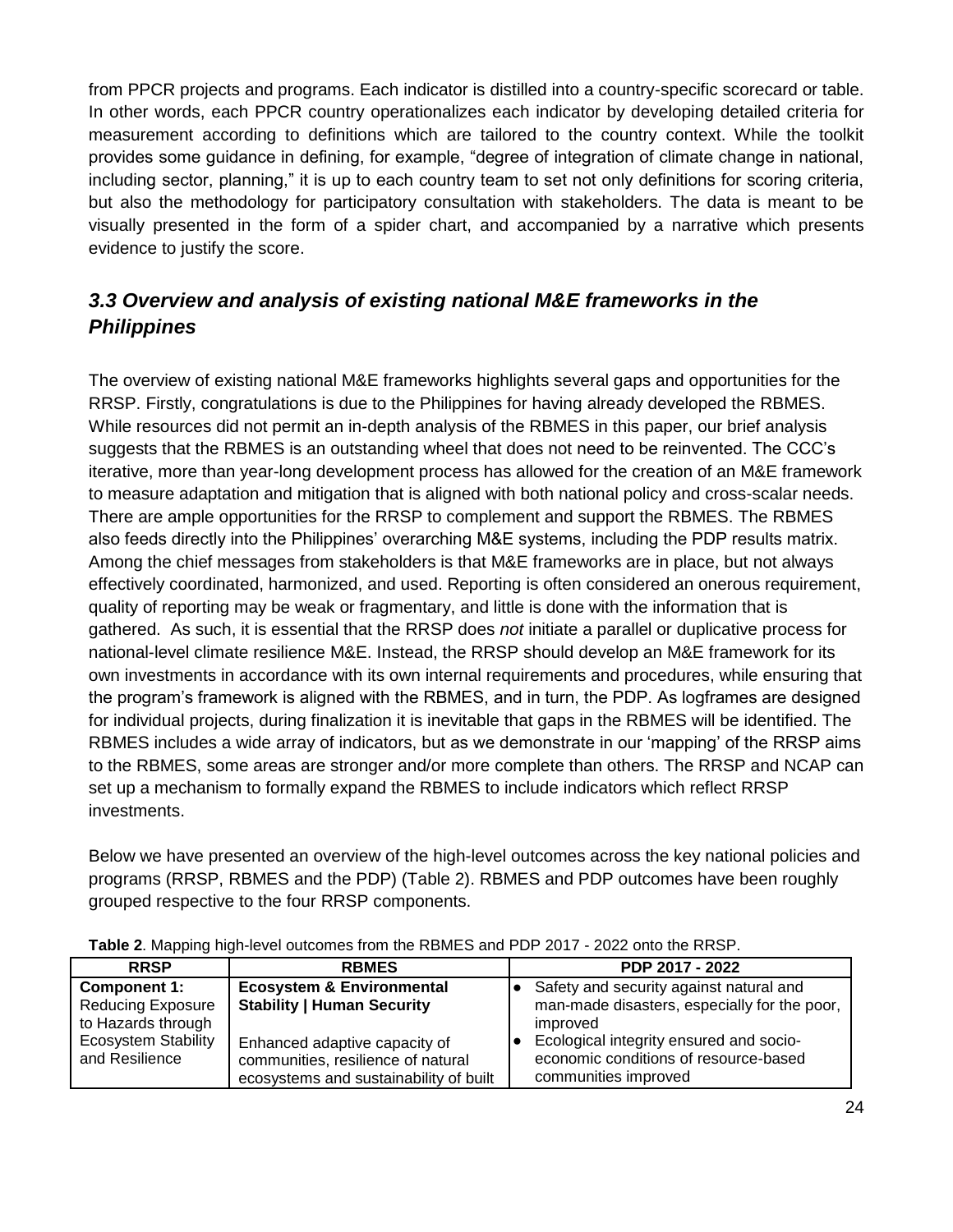|                                                                                                                         | environment to climate change                                                                                                                                                                                                                                                                                                                                                                                                                                                               |                                                                                                                                                                                                                                                                                                                                                                                                                                                                                                                                                 |
|-------------------------------------------------------------------------------------------------------------------------|---------------------------------------------------------------------------------------------------------------------------------------------------------------------------------------------------------------------------------------------------------------------------------------------------------------------------------------------------------------------------------------------------------------------------------------------------------------------------------------------|-------------------------------------------------------------------------------------------------------------------------------------------------------------------------------------------------------------------------------------------------------------------------------------------------------------------------------------------------------------------------------------------------------------------------------------------------------------------------------------------------------------------------------------------------|
| <b>Component 2:</b><br><b>Reducing Assets</b><br>Vulnerability<br>through Protective<br>and Resilient<br>Infrastructure | <b>Water sufficiency</b><br>Enhanced adaptive capacity of<br>communities, resilience of natural<br>ecosystems and sustainability of built<br>environment to climate change                                                                                                                                                                                                                                                                                                                  | Citizen-centered, innovative, clean, efficient,<br>$\bullet$<br>effective, and inclusive delivery of public<br>goods and services<br>Consumer welfare improved; market<br>$\bullet$<br>efficiency improved                                                                                                                                                                                                                                                                                                                                      |
| <b>Component 3:</b><br><b>Increasing Coping</b><br>Capacity through<br>Sustainable and<br>Resilient<br>Livelihoods      | <b>Climate-Smart Industries and</b><br><b>Services   Sustainable Energy</b><br>Successful transition towards climate-<br>smart development<br><b>Food security</b><br>Enhanced CC resilience of agriculture<br>and fisheries production and<br>distribution systems<br>Enhanced resilience of agricultural                                                                                                                                                                                  | Expand economic opportunities in<br>$\bullet$<br>agriculture, forestry, and fisheries<br>Increase access to economic opportunities<br>by small farmers and fisherfolk<br>Nutrition and health for all improved; lifelong<br>$\bullet$<br>learning opportunities for all ensured;<br>income-earning ability increased<br>Promote Philippine culture and values<br>Building socioeconomic resiliency of<br>$\bullet$<br>individuals, families, and communities<br>Vulnerability of individuals, families, and<br>$\bullet$<br>communities reduced |
|                                                                                                                         | and fishing communities from climate<br>change                                                                                                                                                                                                                                                                                                                                                                                                                                              |                                                                                                                                                                                                                                                                                                                                                                                                                                                                                                                                                 |
| Component 4:<br>Increasing<br>Knowledge,<br>Information and<br>Institutional<br>Capacities to<br>Respond to Risks       | <b>Knowledge and Capacity</b><br><b>Development</b><br>Successful transition towards climate-<br>smart development (ultimate<br>outcome)<br>Enhanced knowledge on and<br>capacity to address climate change<br>(intermediate outcome)<br>Knowledge on the science of CC<br>enhanced; Capacity of CC adaptation<br>and mitigation at the national and<br>local levels enhanced; CC KM<br>established and accessible to all<br>sectors at the national and local level<br>(immediate outcome) | Promoted and accelerated technology<br>adoption; Stimulated innovation<br>Supportive and strategic fiscal sector<br>$\bullet$<br>achieved<br>Resilient monetary and financial sector<br>achieved<br>External trade policies which provide<br>$\bullet$<br>opportunities for growth and linkage to<br>global value chains implemented                                                                                                                                                                                                            |

We see considerable alignment of the RRSP components to the RBMES and the PDP results matrices, although there are also some gaps that the RRSP can contribute to filling. For example, the RBMES is largely focused on river-basin ecosystems, while the RRSP includes a more diverse set of ecosystems for resilience investments, including mangroves, coasts, and reefs. In addition, the RRSP includes some disaster preparedness needs (i.e. evacuation roads, shelters and early warning systems) which do not have indicators in the RBMES. In this regard, the RRSP adds clear value to national-level climate change initiatives in the Philippines and an explicit resilience perspective.

Key gaps in national climate change-related M&E frameworks are in operationalization, data analysis, and KM. Operationalization is challenging partly due to a lack of resources and capacity at the sub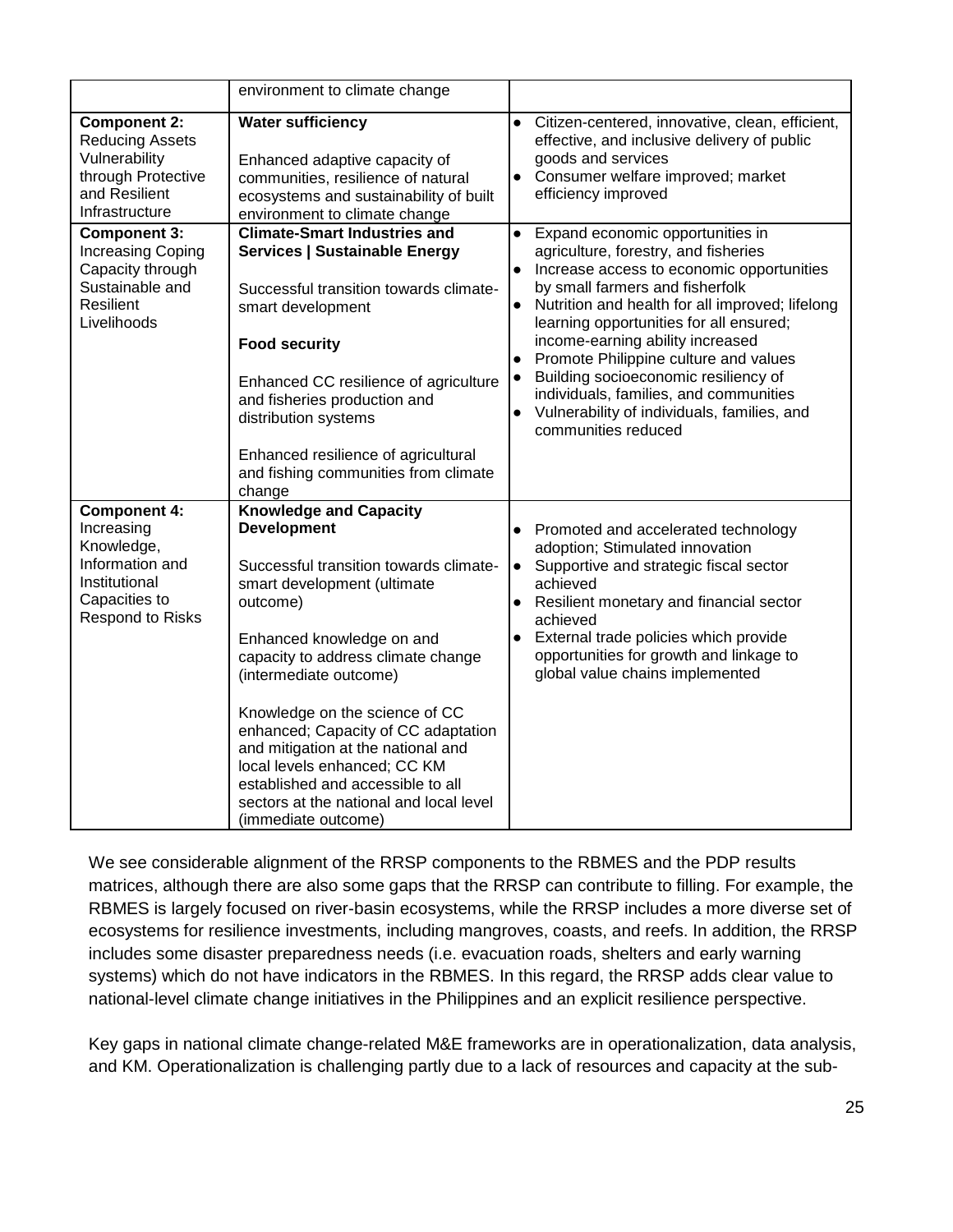national level to monitor and report results. In terms of KM, there seems to be limited communication or knowledge-sharing between national-level agencies that are working on similar or related programs, activities and projects, nor is there a systematic mechanism to harness reports for reflection or action. One reason for this is that national-level agencies seek to achieve their own sectoral targets, set both by the PDP and internally. Globally, we have seen that the focus on achieving sectoral targets incentivizes working within silos at the expense of inter-agency collaboration. The RRSP has an opportunity to set a national example for how to best operationalize M&E, and establish and maintain a KM system. Overall, it is in these areas that the RRSP can bring to the table technical assistance, political will and influence, and capacity building to contribute to the emerging knowledge base on resilience. In line with this, one of the RRSP's pillars is "Increasing Knowledge, Information and Institutional Capacities to Respond to Risks." One possible area for technical assistance is in facilitating strategic decisions in design and selection of investments, paired with evaluations to explore 'big picture' questions about climate resilience in the Philippines.

In this regard, there may be value to expand the scope of the RRSP strategic components to more broadly encompass resilience. First, the RRSP is largely focused on peri-urban and rural areas. However, increasing climate risk is expected to affect millions in urban areas, both through hazards like flooding as well as adaptive responses such as rural to urban migration.<sup>12</sup> Second, the RRSP is an ideal platform for more explicitly combining or linking disparate programs, activities, and projects together as a means of understanding the system-wide implication of the spectrum of efforts. To date, linking these efforts under a cohesive systems-based strategy has been challenging in the adaptation and DRM realms, and the resilience frame has been touted as a solution. Third, the RRSP could incorporate how to best complement the development and implementation of disaster recovery systems in the Philippines. Disaster recovery is an increasingly critical avenue for reducing vulnerability and building resilience, especially in the context of increasing climate risk. Note that these considerations may change outcomes and/or require additional indicators.

### <span id="page-25-0"></span>*3.4 Implications for sector-focused and sub-national investments*

In the absence of a standard metric for sectoral or sub-national investments, how can the RRSP best measure its sectoral and sub-national investments? There is no magic bullet, but we can recommend a strategic approach which is intended to meet RRSP's reporting requirements, satisfy other government agencies' priorities and M&E frameworks, build agency capacity in regards to climate resilience, and develop an evidence base for resilience investments in the Philippines. As we elaborate elsewhere in this paper, M&E for complex, multi-dimensional topics like resilience is most effective when approached across the spectrum of program design, monitoring, evaluation, and learning, with significant investment in the 'bookends' of that spectrum. A second important consideration is whether and how individual investments distinguish from standard projects within that sector. Resilience fundamentally adopts a *systems approach*, but this is primarily evident at the portfolio strategy level. It is thus imperative to have a clear vision, criteria, and standards to ensure that the investment strategy is coherent, and systems are in place to ensure that individual investments are aligned with that.

 $12$  Although there are other programs focusing on resilience in urban areas, the important thing will be to determine how this area will be addressed within the RRSP, if at all, or perhaps how parallel efforts within the urban context can be complemented.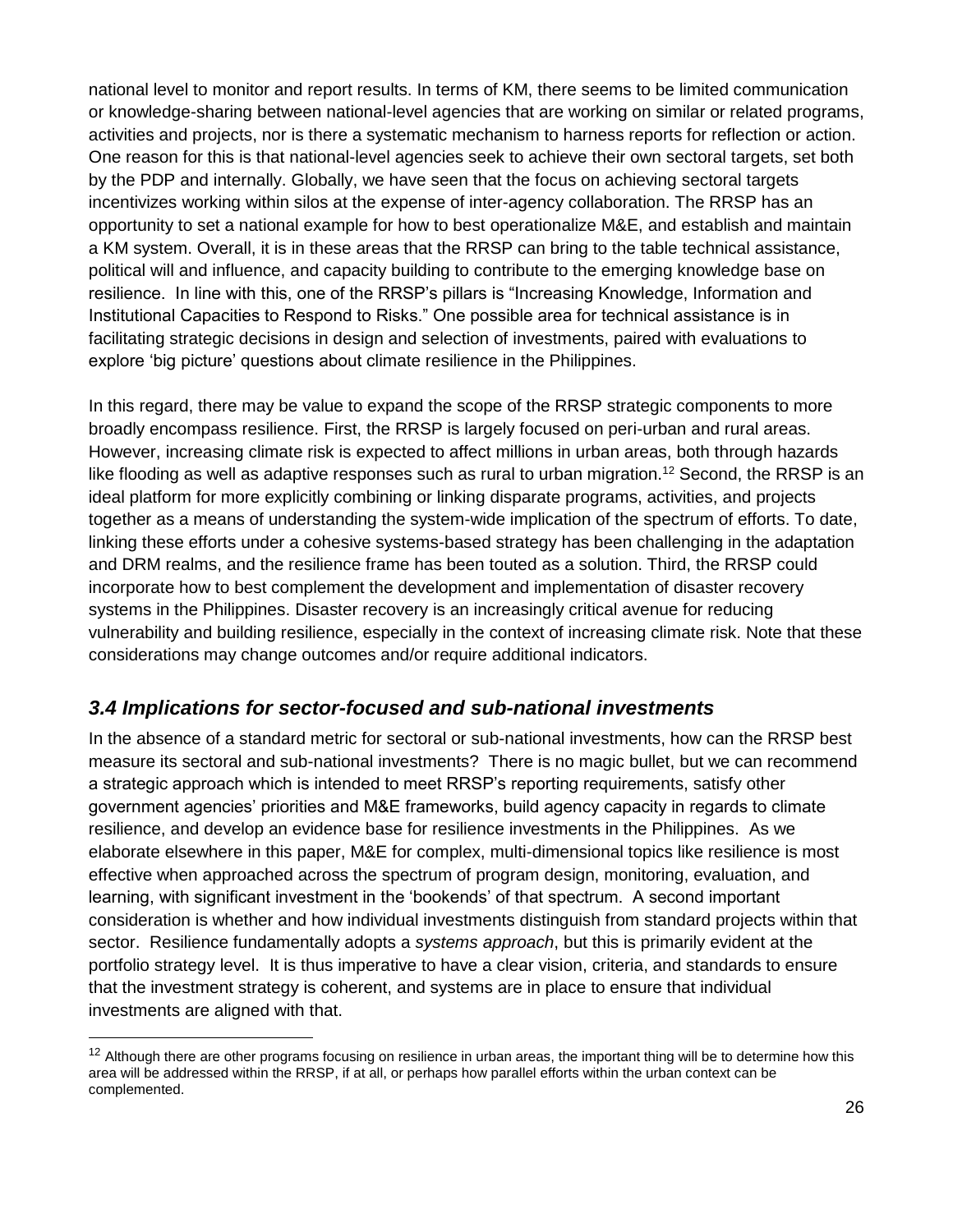The RRSP has identified four programming pillars to date. The RRSP should articulate a clear theory of change (or other strategic 'roadmap') and develop guidelines for what is fundable under each pillar. This might include a list or 'menu' of investment options, but should also explain - in simple, plain language - core terms and concepts so that common mistakes are avoided (e.g., conflating climate resilience with mitigation or general environmental aims). Loose or vague criteria is likely to manifest in projects that are useful from a sustainable development standpoint, but do not particularly advance resilience per se. It is best if individual investment proposals also include clear statements which articulate how the proposed project explicitly addresses climate / risk vulnerability and contributes towards adaptation aims per se. They should also be expected to explain how the proposed investment distinguishes from similar 'sister' initiatives which are not climate-specific -- for example, how a given agriculture initiative is specifically 'climate-smart.' In some cases, investments may not necessarily differ from development 'business as usual' in content per se, but reflect changed priorities. For example, wetter weather is associated with higher prevalence of some parasitic diseases, including dengue fever. Climate change itself has no bearing on actual dengue fever prevention or treatment *techniques*. It might, however, inspire greater priority for dengue fever control, and/or influence the locations where dengue fever is prevalent. Climate change thus affects epidemiological patterns and public health priorities, but not the *content* of health promotion or medical management of the disease per se.

The flip side of this coin is to also respect that other stakeholders, including sectoral experts and those embedded in local governments, do have their own priorities and strategies. Climate change is, after all a long-term problem and local governments in particular tend to be very focused on the here and now. Counterparts in line ministries or sub-national governments may understand the threats posed by climate change and who is most vulnerable, but they are unlikely to have a sophisticated grasp of resilience strategies. Moreover, they will have their own priorities, interests, and strategic plan. The high level of co-benefits between resilience and development presents many 'win-win' opportunities. It is important that funding criteria be broad enough to allow for investments at the local or sectoral level that also match their own priorities. RRSP should ensure that their funds are consistent with other government agency interests, which often include mitigating natural disaster impacts but rarely include a sophisticated, strategic approach to climate resilience. If investments are too prescriptive, the smaller the overlap in priorities will be. This can generate frustration or disinterest: top-down, donordriven endeavors are rarely effective or sustained. RRSP must thus strike a balance between ensuring that its investments are justified from a resilience perspective, while also generating real enthusiasm amongst implementing partners.

What then, are the M&E implications from this? Sectoral or sub-national investments should thus:

- Align clearly with RRSP strategies, programming pillars, and outcome indicators.
- Articulate a clear statement which justifies the investment *from a resilience standpoint*. (In the GIZ manual used by RBMES, this is called "the adaptation hypothesis.") This statement should clearly identify how the intervention addresses climate risk and resilience. While resilience happily overlaps with many sustainable development aims, there are important distinguishing features. As Spearman and McGray (2011) asserted, "Not all development is adaptation and not all adaptation leads to development" (p. 11); this is also true for resilience. We do not argue with or dispute the co-benefits of adaptation and broader development: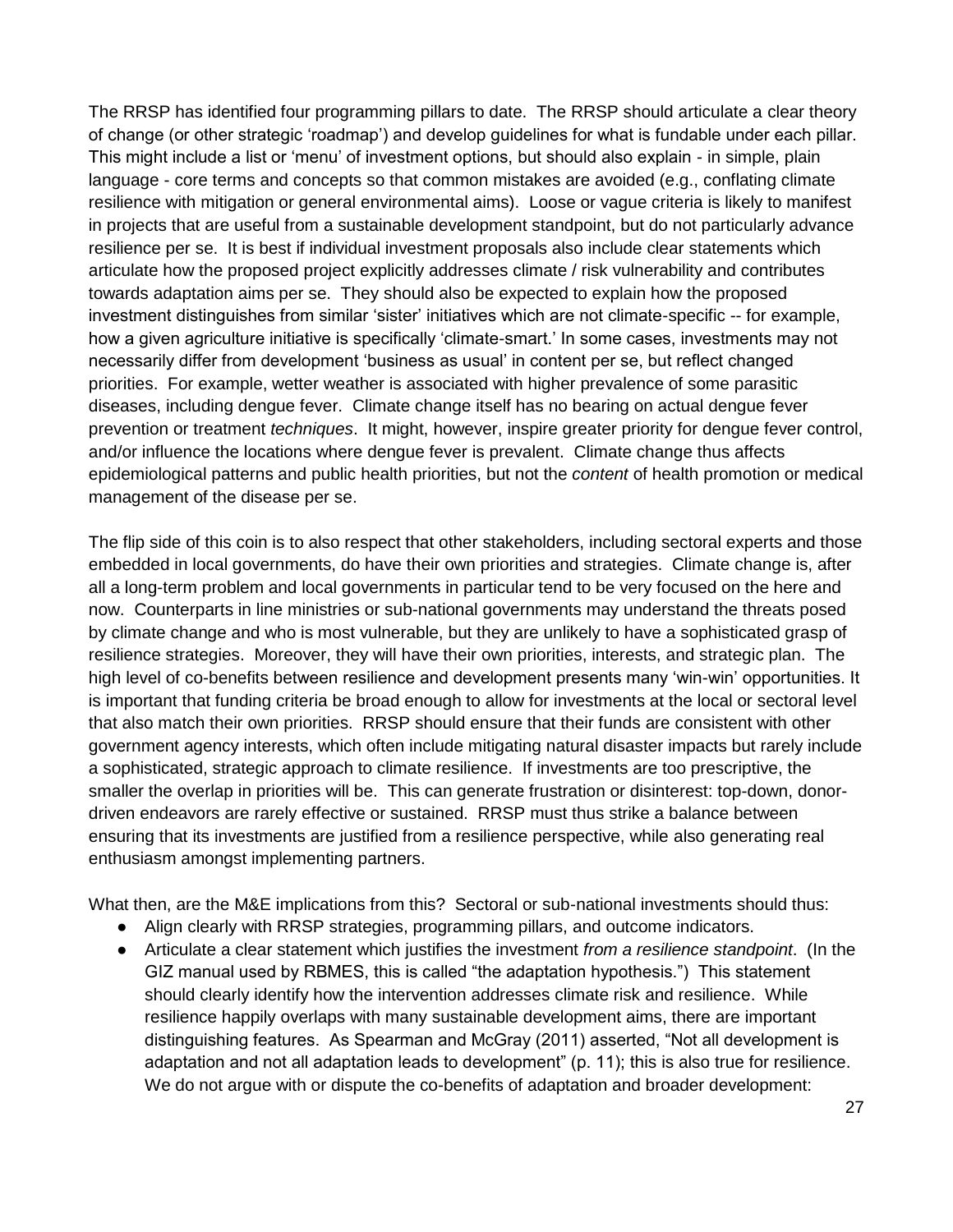indeed, co-benefits pave the pathway towards adaptation aims. Nevertheless, it is helpful to articulate the resilience outcome itself, separately from general development. This is because too often, resilience itself gets 'lost' amidst other (and often more pressing) core development aims. One result of this is that it is may difficult to evaluate a program's contributions towards resilience, because they were not clearly defined from the outset.

- Identify one or more measurable outcome indicators *for that project-specific resilience outcome*. Once again, standardized indicators are a poor methodological fit for resilience so a tailored approach is more useful.
- Investments would *additionally* follow parallel processes to align the investment within the sectoral or sub-national government strategies and M&E frameworks.

This process would help ensure fidelity to resilience aims by encouraging clear thinking and articulation of resilience aims, outcomes, and strategies, all of which would in turn be drawn from analysis of climate risk and vulnerability within a sector or location. It is also generally consistent with the steps outlined in the GIZ manual *Making Adaptation Count* (Spearman and McGray, 2011), which has been formally adopted by the CCC for the RBMES. Indeed, we strongly encourage RRSP to liaise directly with them on this matter, especially as the may have already developed templates, guidelines, etc for use in the Philippines. While we have strongly argued in this paper that the distinctions between climate resilience and adaptation are indeed very important, they have limited bearing on the *steps* for defining outcomes and indicators per se. Any CCC guidelines adapted for this manual should be reviewed and adjusted to suit the specificities of the RRSP and resilience, however.

The RRSP should also consider an approach to measuring *mainstreaming of climate resilience* (or similar process indicators) within implementing partner agencies. This is also a standard component of adaptation/resilience M&E. Climate change stretches over long time horizons, and it may be impossible to measure the impact of a single intervention on climate resilience over the near term. As a result, suites of climate change indicators often include a generous proportion of process indicators like this. The TAMD framework for M&E of climate change adaptation, for example, pairs 'track one' development indicators with 'track two' mainstreaming ones (Brooks et al. 2013). Mainstreaming indicators are often measured via a scorecard. If RRSP-funded investments include capacity building as a matter of course, then introducing mainstreaming and/or institutional capacity scorecards would be advisable. The TAMD framework is probably the most well-known globally. Care should be taken to avoid certain methodological pitfalls that have compromised data quality for both TAMD and PPCR, however - including around convening 'scoring workshops' (McGinn & Spearman 2015).

The Philippines government has demonstrated keen interest in using scorecards as a shorthand measure to summarize progress towards its aims. Scorecards can be a useful tool to summarize and communicate critical information. However, care must be taken to not use them as a substitute for seasoned analysis. This is especially true for complicated, multidimensional topics like climate resilience, resilience, youth empowerment, or conflict transformation for which there is no straightforward metric to reliably serve as a 'bottom line.' In Section 3.1.3 we outlined three types of higher-order indicators for resilience: impact indicators (i.e., general development ones which are particularly relevant to resilience); results indicators (which measure outcomes of specific resiliencerelated policy priorities); and process indicators (which measure institutional capacity or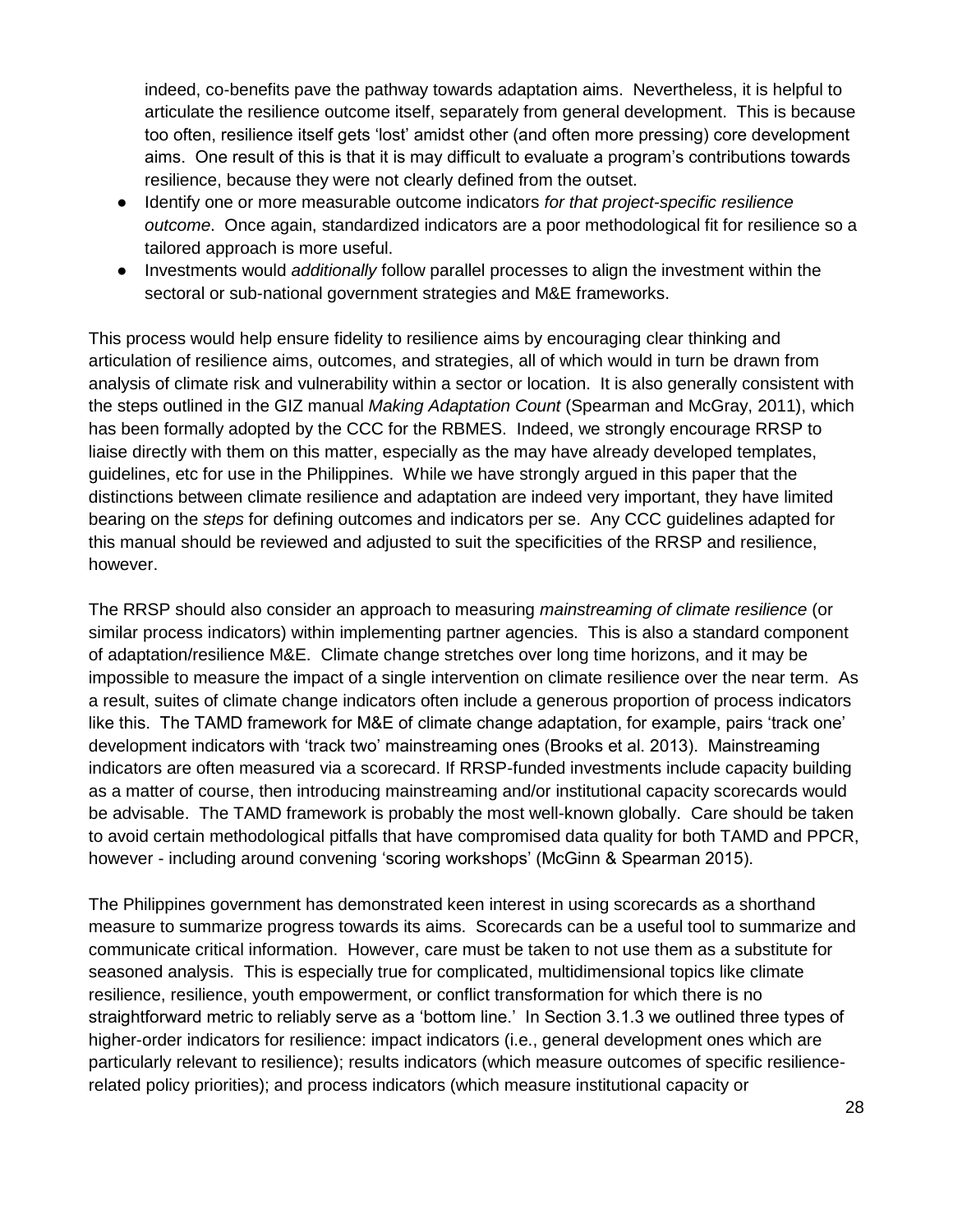mainstreaming in regards to climate resilience). Government agencies - including ministries and subnational governments - might judiciously select or develop a handful of indicators from each category which can be presented in a summary scorecard.

Climate change represents an immensely complex public policy challenge. It is useful here to further 'unpack' monitoring and evaluation and explore the implications for assessing investments, including those at sectoral and sub-national levels. Pringle (2011) suggests approaching M&E with two overarching questions:

- 1. Are we doing things right? (e.g., meeting targets, accounting for money, effective program management etc etc.)
- 2. Are we doing the right things? (e.g., is our strategy strong and sound?)

IFRC (2011) defines monitoring as: "the routine collection and analysis of information to track programs against set plans and check compliance to established standards" (p. 11). Monitoring represents the day-to-day (or, more usually monthly report-to-monthly report) gathering of reporting of critical information, together with a snapshot analysis, usually of immediate and practical matters at hand. Much of monitoring consists of updates about key, tangible information: money spent, meters of irrigation canal laid, number of wells dug. It confirms that a project is (or is not) on track, its finances are in order (or not). It also represents an opportunity to flag issues or problems – whether internal or external – that may be influencing smooth implementation, or highlight that changes in strategy, targets, or personnel may be necessary. Monitoring answers Pringle's 'are we doing things right' question.

Evaluations, by contrast, more fully address Pringle's second question. Evaluation refers to "an assessment, as systematic and objective as possible, of an ongoing to completed project, program or policy, its design, implementation and results. The aim is to determine the relevance and fulfilment of objectives, developmental efficiency, effectiveness, impact and sustainability. An evaluation should provide information that is credible and useful, enabling the incorporation of lessons learned into the decision-making process of both recipients and donors" (IFRC 2011: 13). Although many automatically lump M&E into a single unit, evaluation actually serves a very distinct purpose. It is an opportunity to take a step back from day-to-day nuts-and-bolts program management, and review larger questions of strategy, efficiency, and effectiveness. Evaluations are often – but not always – are conducted or led by someone external/independent, and are conducted less frequently but with more resources – although still very often on a shoestring budget. Although it serves a critical purpose to generate evidence, knowledge, and learning, evaluation research is too often underfunded and underutilized. Evaluations can tread on sensitive information (including HR matters) so are often kept internal, and when budgets are tight evaluation research can easily be downgraded to a glorified monitoring report rather than fully harnessed to promote learning.

There are many different kinds of evaluations, which serve different purposes and require different levels of resources and expertise. It is very important to understand that not *every* project or program would ever be expected to go through a complex, in-depth evaluation. Because climate resilience is complex and lacks both a metric and and an evidence base, we recommend that RRSP consider commissioning a series of different kinds of evaluations to explore the effectiveness of its investments.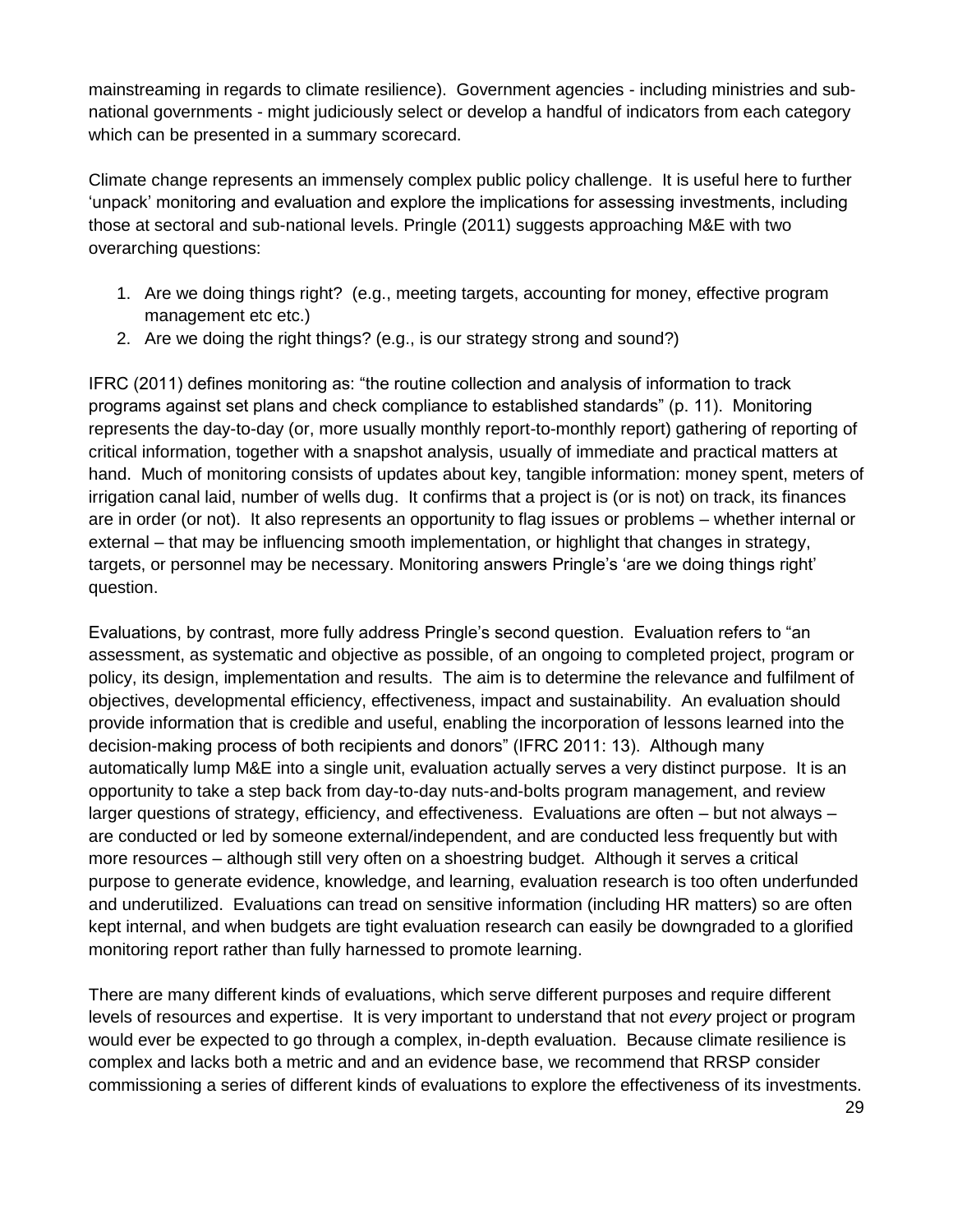These would not be structured around key learning questions and aimed at exploring 'big-picture' questions and building an evidence base. 'Lessons learned' briefing papers can present findings of interest to a broad audience (and exclude sensitive internal details which are not). Too much focus on individual indicators or scorecards are no substitute for incisive applied research.

### <span id="page-29-0"></span>**4 Recommendations**

The recommendations provided below follow the structure and content of the World Bank's '10 Steps to Designing, Building, and Sustaining a Results-Based Monitoring and Evaluation System' (Figure 1) from Kusek & Rist (2004). In the spirit of this paper, they are intended to guide the parties supporting the development and implementation of the RRSP by the Philippines government and respective agencies/commission; civil society organizations/NGOs; and the World Bank. Given the developing nature of the program, these recommendations have been designed as advisory rather than prescriptive. It should be noted that the steps represent a spectrum across M&E systems, but are not strictly sequential. One of the reasons we recommend this manual over a more current one is that it was specifically written for government agencies, and does *not* assume that one is building an M&E framework from a blank slate. It is written for an audience where policy, program, and M&E systems are in place but not always working optimally. Kusek and Rist guide readers in thinking through various elements of an M&E system for complex and ambitious portfolios, breaking down and explaining components into practical and straightforward tasks. In our experience, policymakers and practitioners tend to think of M&E in narrow terms, usually around logframes, indicators, and monitoring reports that they loathe writing. Kusek and Rist help reframe thinking across the M&E spectrum, contextualizing the more familiar elements across a more comprehensive framework and helping readers diagnose the strengths and weaknesses of the one they are operating within.

### <span id="page-29-1"></span>*Step 1: Conducting a Readiness Assessment*

**Conduct an institutional mapping activity to understand necessary collaborations and needed capacity-building.** Institutional mapping is a useful exercise to help identify necessary collaborations and capacity-building before reporting on the RRSP M&E framework begins. This involves identifying the different sectors and sub-national government offices involved in meeting resilience targets and goals and evaluating their capacities to report on M&E indicators. This also involves formally connecting with other M&E frameworks that are collecting the same or similar data to what is needed for resilience M&E, in particular the RBMES. The mapping activity would also institutional bottlenecks, areas for capacity building, and opportunities for knowledge management and learning.

**Set up or strengthen existing platforms for collaboration, reporting, and analysis before operationalizing the M&E framework.** Resilience is cross-sectoral and cross-scalar. Therefore, reporting on resilience targets will require involvement from several ministries and scales of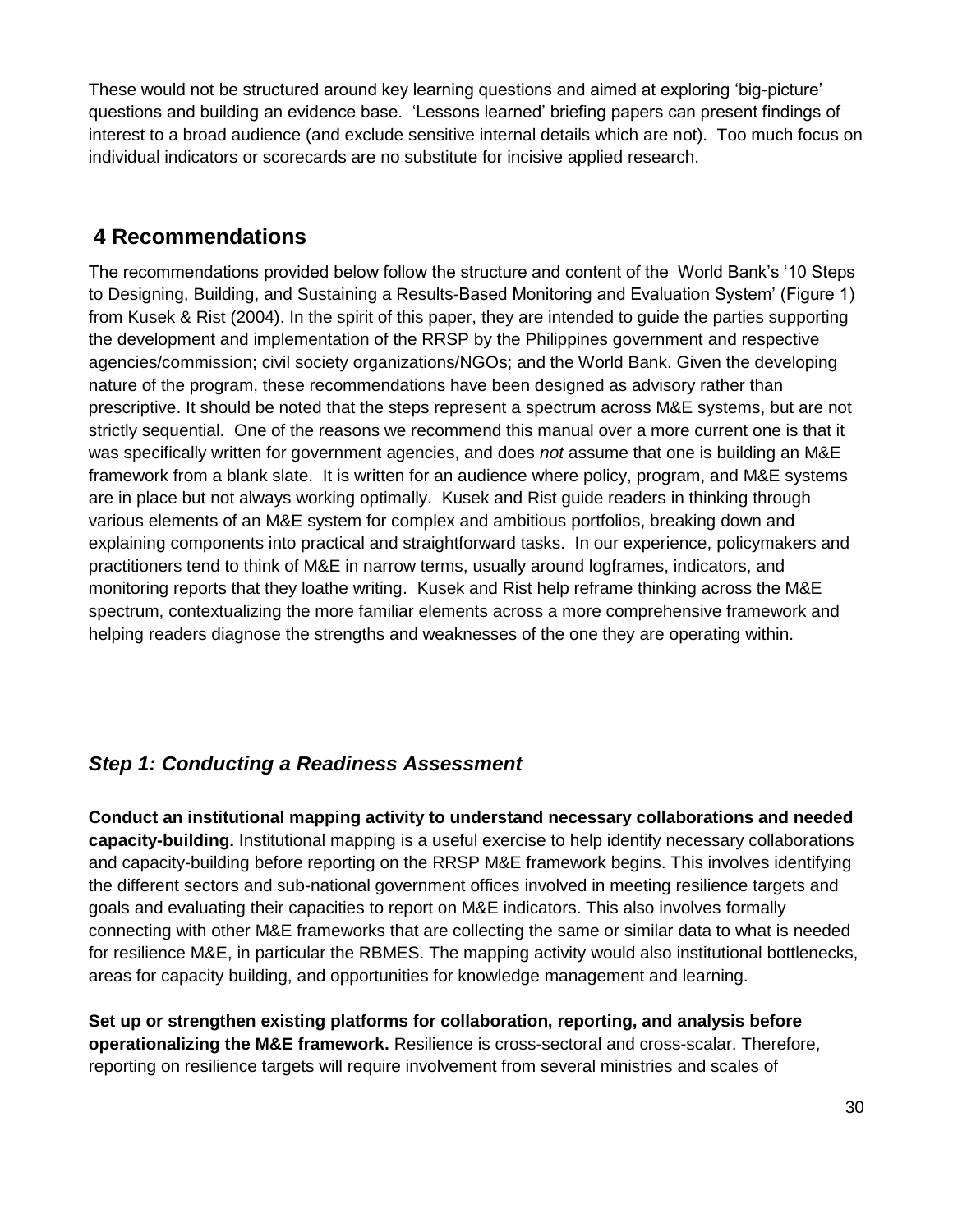government. In addition, the RRSP has significant overlap with adaptation goals and efforts throughout the Philippines, measured nationally by the RBMES. In this regard, before rolling out the indicators, the RRSP should ensure that platforms for collaboration, reporting, and analysis have been set up. This will identify ways to capitalize on the strengths of various stakeholders and address the gaps in measurement frameworks and processes. This will also allow for more effective implementation, something repeatedly recognized as a challenge.

#### *Suggested actions:*

- 1. Designate an RRSP liaison *to identify, meet with and build partnerships with key national stakeholders coordinating and working on PAPs related to resilience.*
- *2. Set up a multi-stakeholder workshop to produce an institutional map highlighting key government agencies and sub-national government offices that are likely to be involved with RRSP, particularly those that will be responsible for RRSP outcomes and indicators. Highlight how these different agencies and offices are linked (Are there existing platforms for collaboration? How can sub-national government offices be reached?), and identify any institutional bottlenecks. The CCC could possibly coordinate the workshop and convene various national and sub-national actors.*
- *3. Designate roles and responsibilities for operationalization of M&E framework; analyze capacity of agencies for conducting designated roles and responsibilities. Note that the CCC has done some of this groundwork already for the RBMES, so it would be worthwhile to engage them.*
- *4. Set up a multi-stakeholder workshop or meeting to train on the M&E framework, delegate roles and responsibilities, and strategize on operationalization of M&E framework.* This should be inclusive and involve actors at the sub-national level as well.
- 5. Review knowledge management capacities and opportunities, and develop a strategy to strengthen it.

### <span id="page-30-0"></span>*Step 2: Identify outcomes to monitor and evaluate*

**Ensure that the RRSP, RBMES, and PDP are aligned not only conceptually, but practically.** This requires regular data collection, analysis, and reporting in and across departments, and mechanism to transform findings into learning. At the moment, the RRSP is still being formulated and the PDP is still being drafted. While the RBMES is aligned to the previous PDP 2011-2016, it is not yet aligned to the PDP 2017-2022.

**Clearly define resilience aims and outcomes - not only for the RRSP itself, but for its individual investments.** It is important that investments be clearly framed explicitly in terms of resilience - not simply as valuable development project which are somehow relevant to climate change. It may be helpful to ensure that funding proposal (or other) templates specify this and clear guidance is provided. Investments may be stronger if they are justified with use of climate data (identified or projected), clearly linked to the national resilience strategy and aims, and demonstrate how they are different from development 'business-as-usual' in terms of content or priority.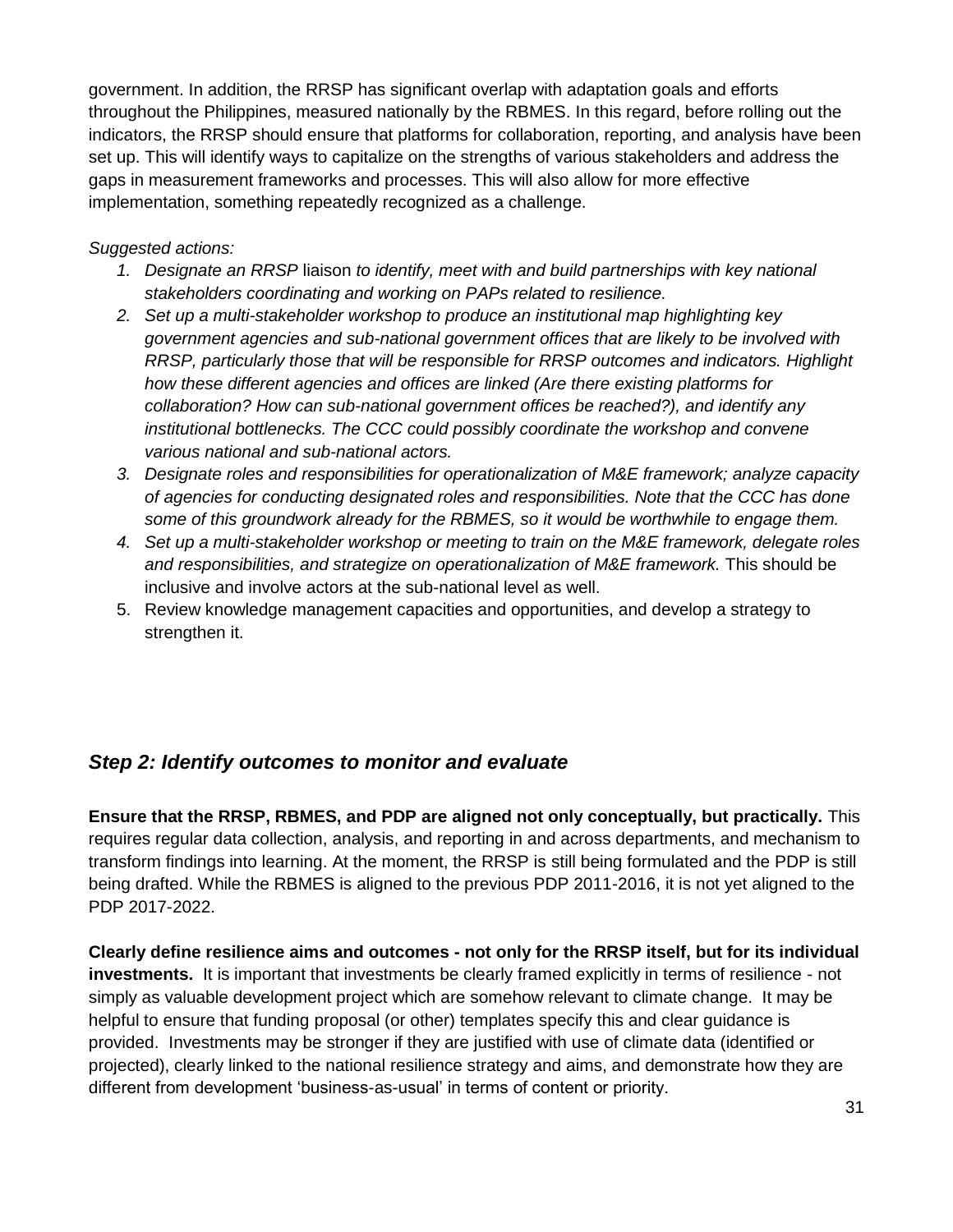Dinshaw and McGinn (2016) suggest the following steps to develop project-level adaptation outcomes, which can be reframed (as we have done here) for resilience:

- 1. Describe the development context within which resilience benefits will be delivered.
- 2. Create a development statement of benefits the project intends to support.
- 3. Describe the impacts of climate change that will negatively impact the development statement of benefits that the project intends to support.
- 4. Create a resilience statement of benefit the project intends to achieve.
- 5. Describe the resilience intervention
- 6. Describe the M&E purpose of the resilience project.
- 7. Create a list of potential resilience outcomes from the project.
- 8. Create a plan to achieve the outcome(s).

**Use an iterative process to update outcomes and strategies over time.** Resilience needs and priorities will evolve over time because it is an ongoing, uncertain, and profoundly contextual process, and the evidence base is developing rapidly. New needs will be recognized as new knowledge becomes available, national planning priorities change, the risk landscapes shifts, and urbanization and economic development continue. As a result, the strategy, outcomes, and rest of the M&E framework needs to be flexible and regularly re-visited to ensure that it is grounded in resilience priorities set nationally by the NCCAP and the PDP as well as by stakeholders at different scales. The RRSP can utilize an iterative, consultative process similar to that used by the CCC and GIZ to develop the RBMES. This process should focus on the systems and investments of the various departments and agencies involved with the RRSP. The RRSP is also poised to support the CCC in developing conceptual clarity about climate resilience and defining practical strategies.

#### *Suggested actions:*

- *1. Ensure that the RRSP has a well-articulated strategy and theory of change that is grounded in a climate resilience perspective.*
- *2. Assume a leadership role in providing conceptual clarity about resilience within the Philippines.*
- *3. Liaise with RBMES to ensure that resilience outcomes are integrated into NCCAP and, ultimately, PDP results matrices.*
- *4. Ensure that all funded investments have clearly articulated outcomes and aims from a resilience perspective, supported by use of theories of change, aligned with national resilience aims/strategies, grounded in use of climate information, and distinguished from development 'business as usual.' This can be achieved with templates; practical and easy-to-follow written guidance and with clear explanation of core concepts; capacity building; and mentoring and leadership at both inter-agency and project-specific levels.*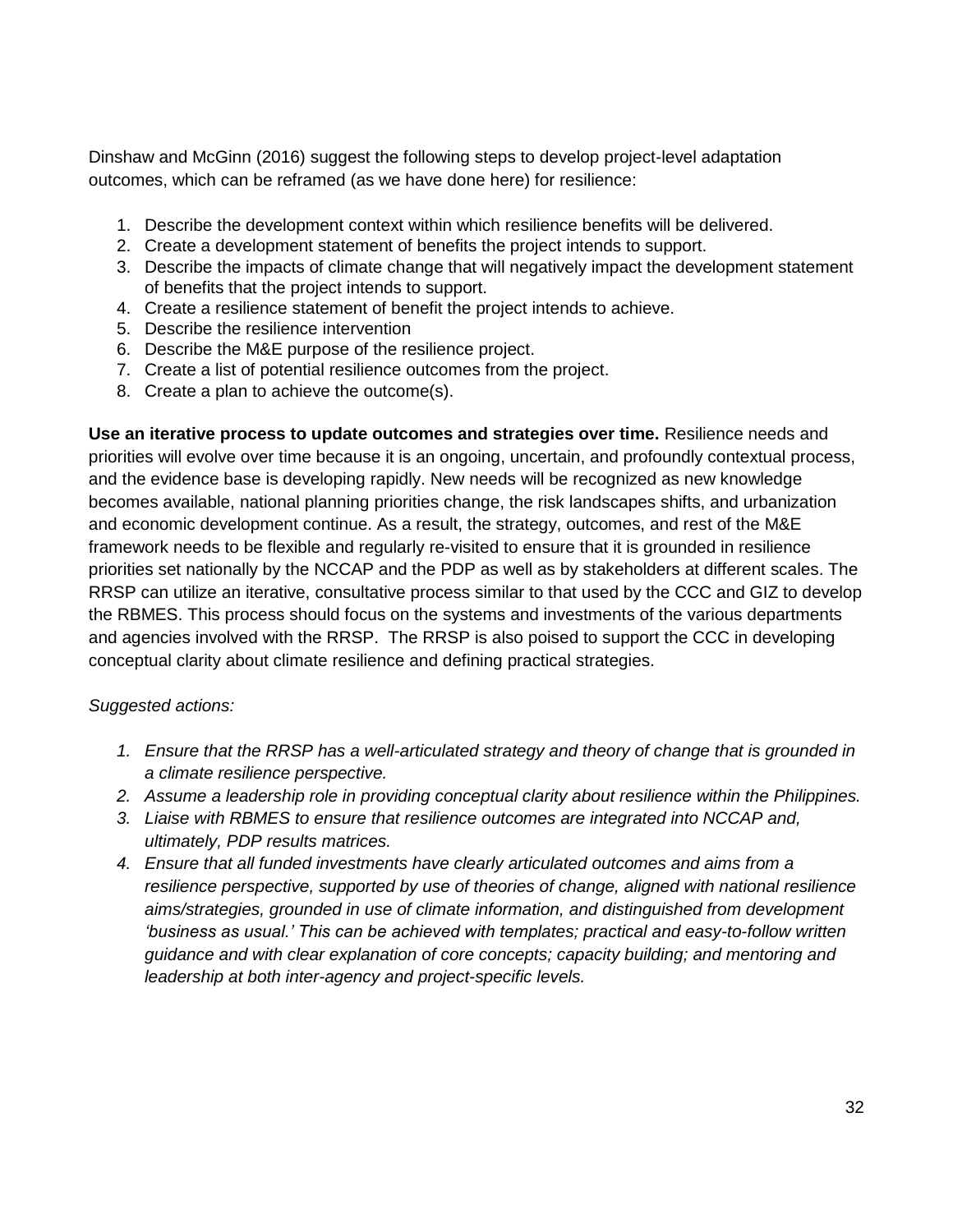### <span id="page-32-0"></span>*Step 3: Selecting key indicators to monitor and evaluate*

**Choose indicators that measure the chosen outcomes.** The indicators for each outcome should measure contributions to an overall resilience strategy, and will probably include several indicators. One advantage of using RBMES outcomes and indicators is that they are already a part of collaboratively produced ToC. While the PDP indicators have not been selected through a ToC process, relevant indicators should be included to link the RRSP and PDP (see Table 1). As the RRSP develops its own programs and investments, it should, if possible, use indicators within the RBMES whenever they are a 'good fit'.

**In the event that a 'good fit' indicator is not available, identify one or more which fits the particular investment.** As mentioned above, the RRSP is likely to evolve, as are the programs, activities, and projects. As a result, the indicators we suggest may not fit specific future investments. There needs to be flexibility so that indicators can be added into the framework as needed. The RRSP should also engage with the CCC to periodically include new RRSP indicators into the RBMES itself. The RBMES is designed to be an *iterative and participatory* process, and should welcome the inclusion of new indicators. One suggestion is for the RRSP and CCC to agree to a regular, biannual process to formally incorporate 'new' indicators generated by the RRSP in the RBMES. Doing so will not only improve the RBMES, but also ensure that RRSP is fully aligned with national systems and will enable easy reporting across departments and systems.

#### → Suggested actions:

- *1. Set up biannual consultative meetings with key government agencies and sub-national offices to receive feedback on the M&E framework and select, modify, and update outcomes and indicators as needed.*
- *2. As investments are made, ensure that there are indicators to track and monitor those investments. And, equally important, that they are both feasible and appropriate.*
- *3. Task the RRSP representatives responsible for liaising with NEDA (with regards to the PDP results matrix) and CCC (with regards to the RBMES) with (a) attending M&E workshops and meetings organized by both agencies and (b) setting up regular meetings (e.g. every quarter) to ensure alignment of the RRSP with the PDP results matrix and the RBMES.*

### <span id="page-32-1"></span>*Step 4: Baseline data on indicators*

**Pilot indicators**. Some indicators may need to be piloted before they are implemented - for example, new composite indices. This involves thorough testing of data sources, data collection and analysis, and data reporting to understand what works and what does not, if the indicator needs to be changed, or if the method by which the indicator is implemented needs to be changed.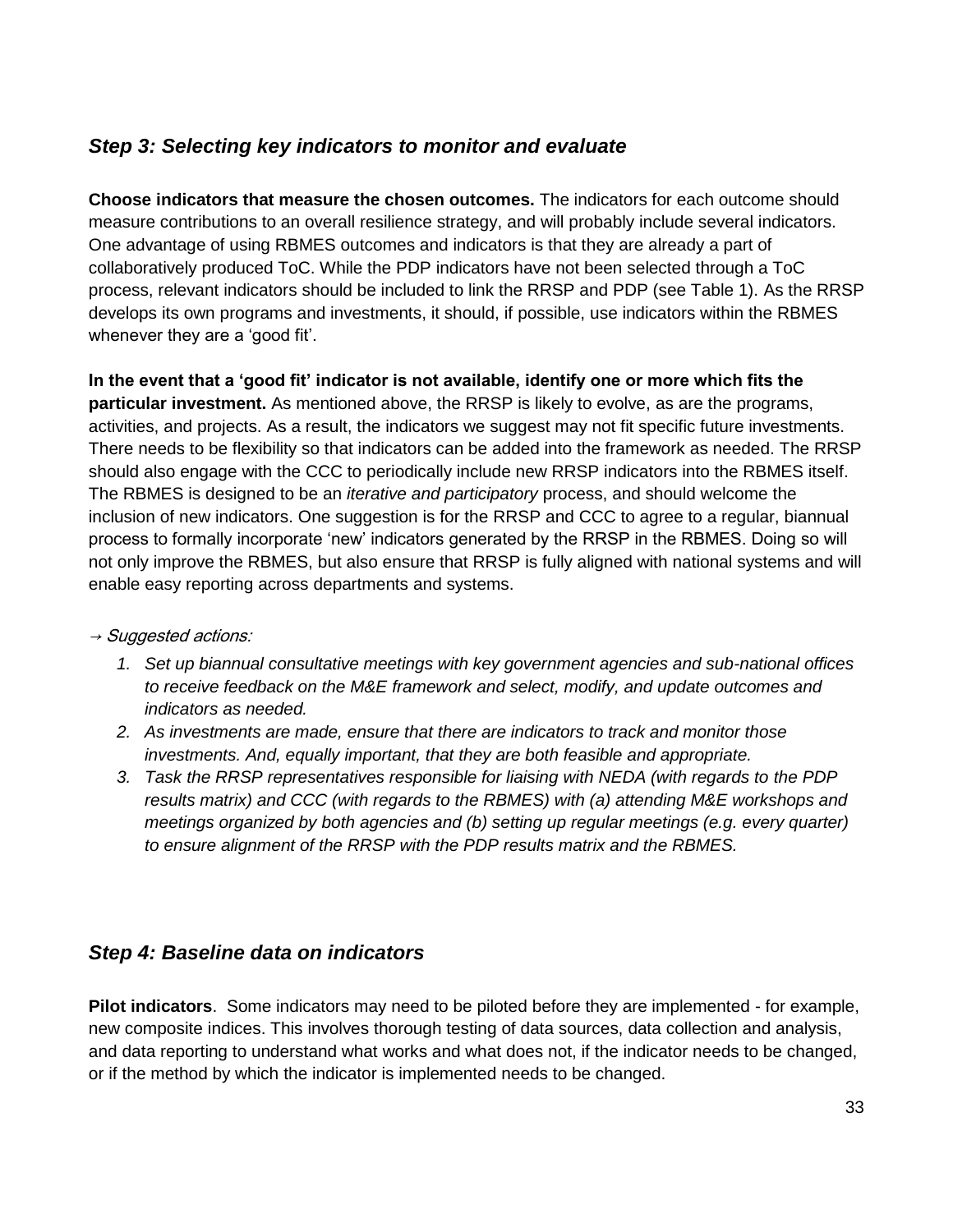**Collect baseline information for indicators.** Collecting historical data on indicators provides an evidence base with which to set targets, and also provides a baseline over which comparisons can be made. Without this base for comparison it will be difficult to determine whether or not RRSP investments contributed to or resulted in successes. In some cases, indicators might be modified or replaced with proxies to accommodate data availability constraints. Alternatively, if quantitative information is not readily available, qualitative approaches might be superior. It may also be useful to develop counterfactual scenarios to assess what would happen in the absence of the project, program, or policy, based on past experiences of similar shocks or stressors. This data can be triangulated with data describing climate variability, extremes, and long-term trends, in the form of climatic or meteorological indicators or indices that capture aspects of climate change, variability, and extremes. Given the robust nature of climate change research in the Philippines (e.g. DOST-PAGASA), data could be obtained from national meteorological services or regional or international research organizations (e.g. World Meteorological Organization). Which agencies should be engaged with depends on the indicator in question.

#### **Box 2 - Questions for establishing a baseline include (but are not limited to):**

- What is the operating environment around the programme?
- How might factors such as history, geography, politics, social and economic conditions, or competing organisations affect implementation of the RRSP strategy, its outputs or outcomes?
- What is the policy and political environment in which the RRSP operates? How might current and emerging policies influence outputs and outcomes?
- How does the RRSP collaborate and coordinate with other initiatives and those of other organisations/agencies/departments?
- Is baseline data complemented by data on climate trends and the incidence of climate extremes and disasters, such that results can be interpreted in a climate risk context? This will help to partly counteract the confounding factor of shifting baselines. Generally speaking, if the implementation period is short (i.e. less than five years), projects/programmes are unlikely to be affected by shifting baselines (Villanueva et al., 2015).

#### *Suggested actions:*

- *1. Establish standard for collection and analysis of qualitative and quantitative data.*
- *2. Dedicate the appropriate resources (human and financial capital) needed to conduct the field testing as well as gathering baseline information for indicators. This could be a coordinated*  fund as part of the RRSP program that is contributed to by national and sub-national *government agencies (the exact specifics will have to be determined internally within the GOP).*
- *3. Conduct field tests or other review of indicators to ensure that they are valid, reliable, and feasible. A number of 'teams' can be organized for the field tests, with areas selected determined by factors such as vulnerability, risk and capacity, as an example. Another example is statistical analysis to assess how robust an indicator is.*
- *4. Assign responsibility collecting baseline data on each of the indicators. The questions in Box 2*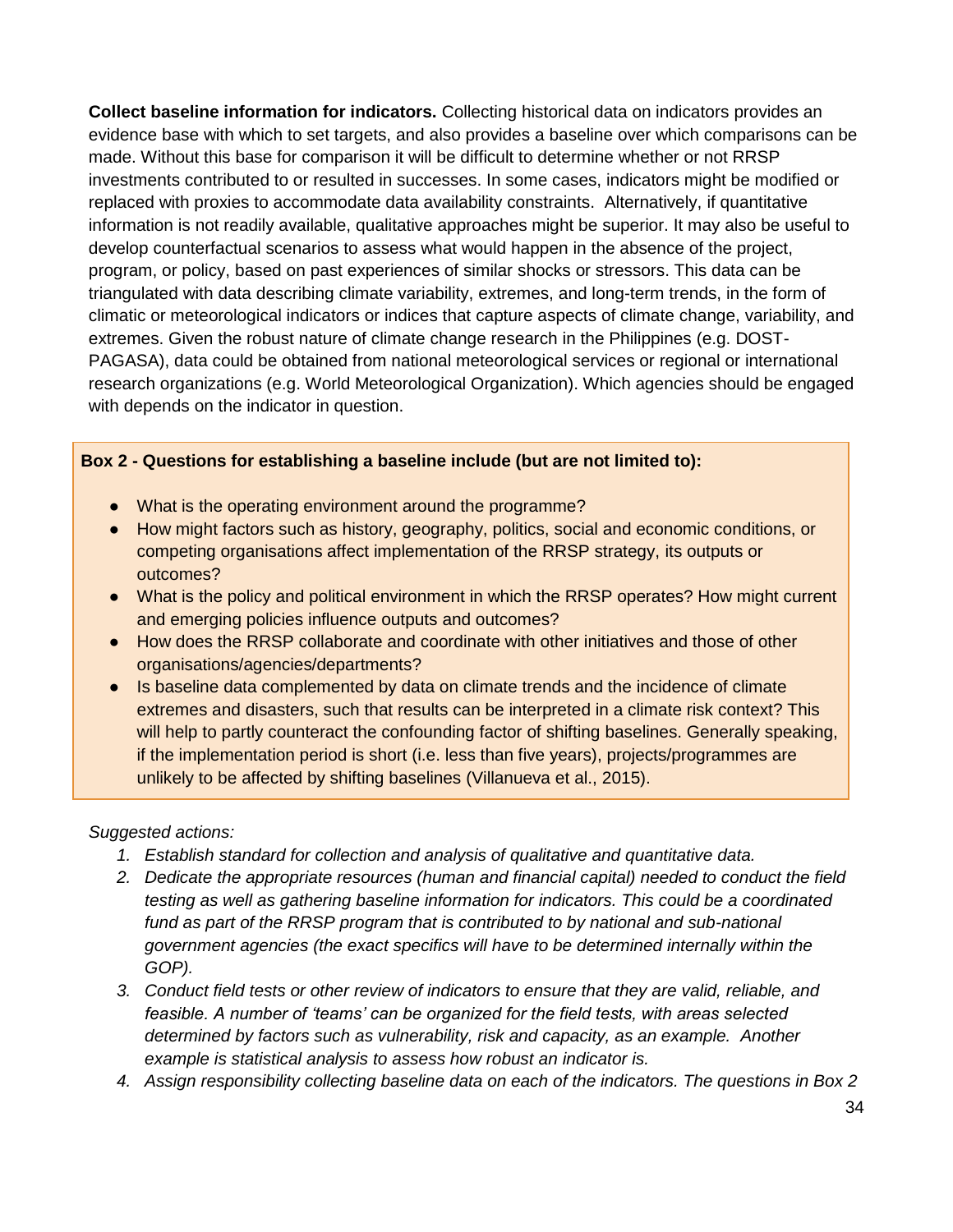*provide a template of questions to guide data analysis.*

*5. Source baseline data from CCC and NEDA for common indicators to avoid redundant data collection. This might be embedded within an inter-agency effort to improve knowledge management through access to and sharing of data and information.*

### <span id="page-34-0"></span>*Step 5: Planning for improvements*

**Establish results targets.** Results targets are what can be achieved in a particular timeframe to reach an outcome. Identifying program results requires the selection of performance targets - this is one part of an overall performance framework. Targets are based on outcomes, indicators, and baselines.

Factors to consider when selecting results targets include:

- **Clear baseline starting point** previous results/outcomes should be taken into account in developing targets, such as how the policy has performed in previous years;
- **Expected funding and resource levels** this includes existing capacity, personnel, funding resources, as well as both internal and external sources of funding (e.g. bilateral and multilateral donors). Targets should be developed in the context of available resources;
- **Keeping it realistic** targets ideally should be set quarterly or yearly; setting them three, four or five years forward is more complicated because there are many unknown factors and risks in terms of resources, inputs, and political landscape; and
- **Using interim targets for longer term goals** climate resilience occurs on longer time scales than a normal program cycle. Resources and inputs cannot be predicted in the long term. Setting sequential, interim targets (e.g. target 1 every two years; target 2 every four years) over shorter periods (i.e. three to four years) is advisable. A very clear example of this is the Millennium Development Goals (MDGs), which consist of interim goals with an overall time period of 15 years.

*Suggested actions:*

- *1. Using the baseline data gathered/collated and through meetings with agencies responsible for achieving outcomes and reporting on indicators, set interim and end targets for outcomes.*
- *2. Determine the types of investments and funding needed to achieve targets.*
- *3. Confirm during a consultative meeting with national agencies and sub-national offices that the targets set are tangible and achievable.*
- *4. Confirm with CCC and NEDA that the targets for common outcomes are aligned with the RBMES and PDP, respectively.*
- *5. Encourage inter-agency knowledge management efforts to establish a central clearinghouse or other platform to share data.*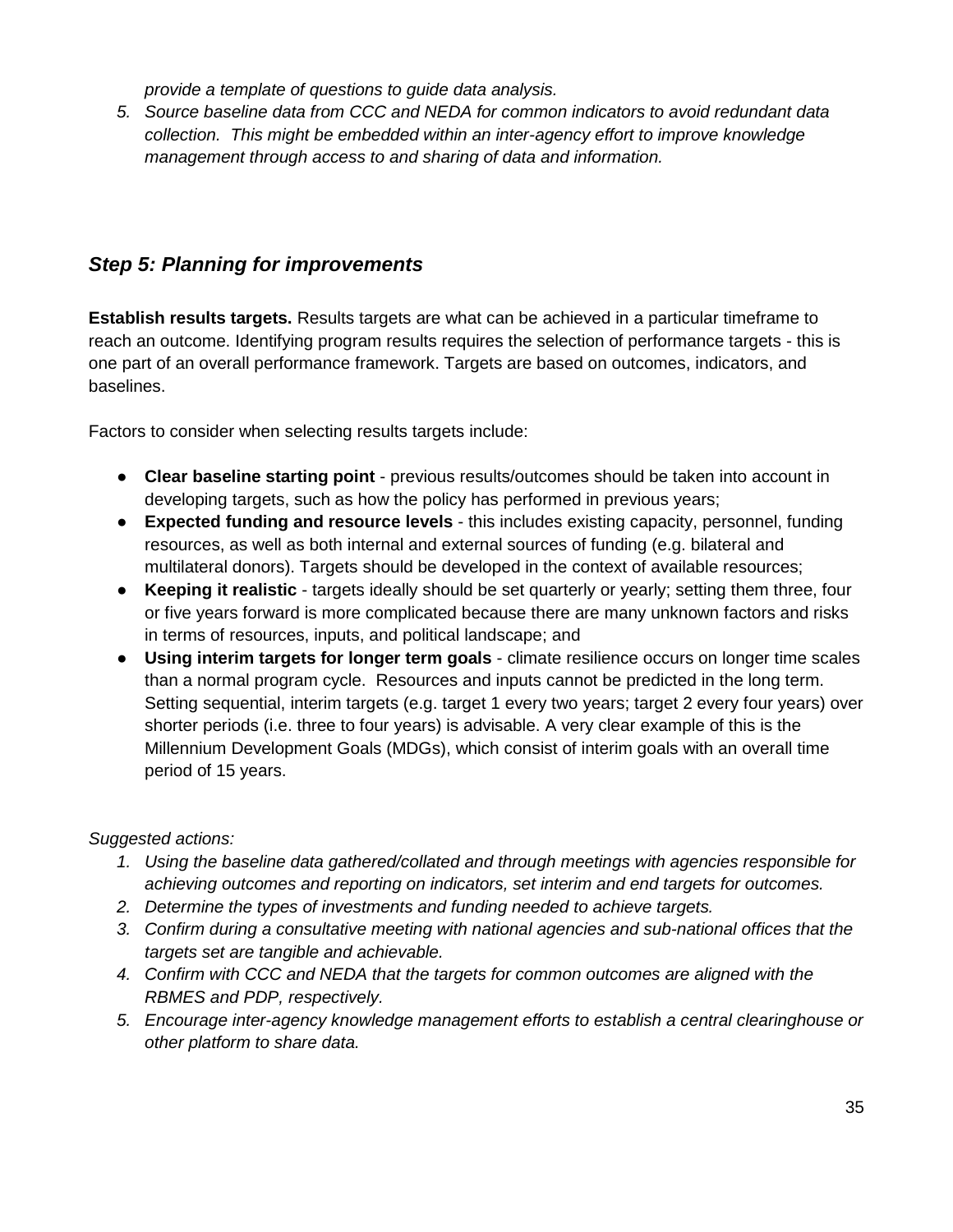### <span id="page-35-0"></span>*Step 6: Monitoring for results*

**Align M&E system with RRSP annual plans and other work plans.** Results-based M&E needs to be aligned with activities-based management systems. An activity-based management system is focused on whether particular activities are achieved. In other words, it is focused on the more administrative aspects of the program. If these activities are not aligned to the outcomes defined in the results-based M&E, it is difficult to understand how successful implementation of activities results in improved performance and/or achieving outcomes.

**Invest in building capacity of sub-national and national staff to monitor the RRSP.** A common challenge experienced by M&E offices nationally is the lack of sub-national capacity to monitor and report on findings. The RRSP should allocate adequate funding for capacity-building activities to ensure that implementation of the M&E framework is effective and efficient.

**Use this phase as an opportunity to flag issues.** The monitoring phase provides an opportunity to diagnose and flag external and internal problems that may be influencing smooth implementation, or to highlight necessary changes in strategy, targets, or personnel. In this regard, M&E should *facilitate* quality programming, not burden it. Tight and targeted monitoring/reporting systems tend to work best, in no small part because complex ones tend to alienate field staff and distract them from other work.

#### *Suggested actions:*

- *1. Ensure that RRSP annual plans and work plans include a section on how the plans help achieve M&E outcomes and how they account for M&E implementation needs.*
- *2. Use the capacity analysis conducted in Step 1 to determine where capacity needs to be built to monitor and report into the RRSP.*
- *3. Develop a formal mechanism by which those reporting into the RRSP can provide feedback. This could include regular evaluation reports, or a communication mechanism (e.g. an online portal/platform) by which people can connect with RRSP as issues arise.*

#### <span id="page-35-1"></span>*Step 7: The role of evaluations.*

**Commission in-depth evaluations as needed.** Evaluation research serves a critical purpose to generate evidence, knowledge, and learning, yet it is too often underfunded and underutilized. There are many different kinds of evaluations, which serve different purposes and require different levels of resources and expertise. Evaluations can help (1) Make resource allocation decisions; (2) Identify emerging problems; (3) Support decision making on competing or best alternatives; (4) Support public sector reform and/or innovation; and (5) Build consensus on the causes of a problem and how to respond.

It is very important to understand that not *every* project or program would be expected to go through a complex, in-depth evaluation. However, occasionally commissioning evaluations can be immensely useful. There are a variety of ways to do this. Some agencies randomly select a handful of interventions for outcome (or even impact) evaluations on a regular basis. Another option, whether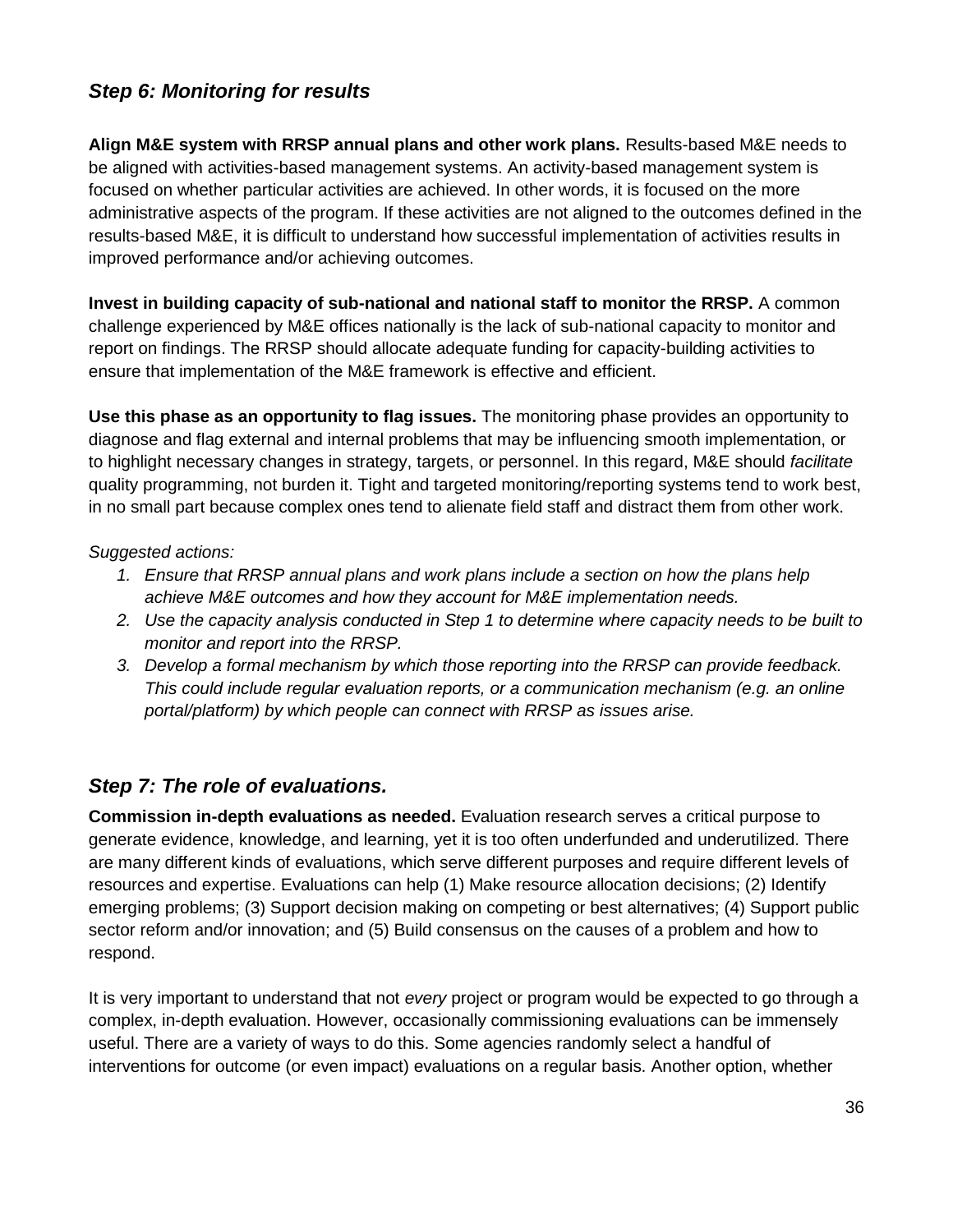stand-alone or complementary, is to periodically commission an evaluation of a body of work, such as one or more country programs. There are many good resources online; for example the International Program for Development Evaluation Training provides evaluation guidance at: <http://www.worldbank.org/oed/ipdet/> (World Bank 2001a).

**Watch for unexpected results.** Dinshaw and McGinn (2016) argue that evaluators should be attuned to the possibility of *unexpected* results, whether positive or negative. It is especially important to be on the lookout for signs of *maladaptation*, i.e., interventions meant to address climate risk or resilience but which inadvertently cause harm to people or the environment. Screening for maladaptation can help identify emerging problems requiring attention. However, it is difficult to systematically do so, precisely because unexpected results are, well, unexpected. Unexpected results may also be positive. Remember that resilience is an emerging field with a limited evidence base, and an iterative, questioning approach is in order. Qualitative research may provide the most insight about the unexpected.

**Communicate and discuss lessons with decision makers and stakeholders.** Evaluations may identify problems that require government attention and strategizing. Therefore, evaluation lessons should be incorporated into decision-making processes. Beyond high-level decision making, these lessons need to be communicated to and discussed with stakeholders across sectors and scales to contribute to collective knowledge and evidence-based action and planning.

#### *Suggested actions:*

- *1. Develop an evaluation plan for the entire portfolio that goes beyond monitoring reports and accountability (i.e., 'are we doing things right') and invest in evaluations that explore effectiveness and strategy (i.e., 'are we doing the right things'). What are the most pressing 'big picture' questions? Effectiveness? Cost-benefit analysis? Equity and social inclusion? Governance? Design mechanisms to select individual or collections of projects for more indepth evaluations from a resilience perspective. Resource them accordingly, including for dissemination of lessons learned to a broad audience of policymakers and practitioners.*
- *2. Commission qualified individuals and agencies to conduct independent evaluations.*
- *3. Invest in knowledge management to translate findings into learning which influences planning, decisionmaking, and implementation.*

### <span id="page-36-0"></span>*Step 8: Reporting findings*

**Have a clear idea on how reports will be used.** Sometimes, M&E reports are produced with little thought as to how they will be used. For instance, they are often used to show accountability to the public, and their value in exploring and investigating to see what works and what does not remains untapped. To make the most of M&E reports, it will be important for the GOP to have smooth templates, databases, and reporting systems that "talk to" each other. Once again, knowledge management is critical for effectively harnessing M&E to build an evidence base that informs action.

**Articulate and develop a comprehensive communications strategy.** Since M&E, and thus, reporting, is an ongoing process, it is crucial that all stakeholders are regularly informed of overall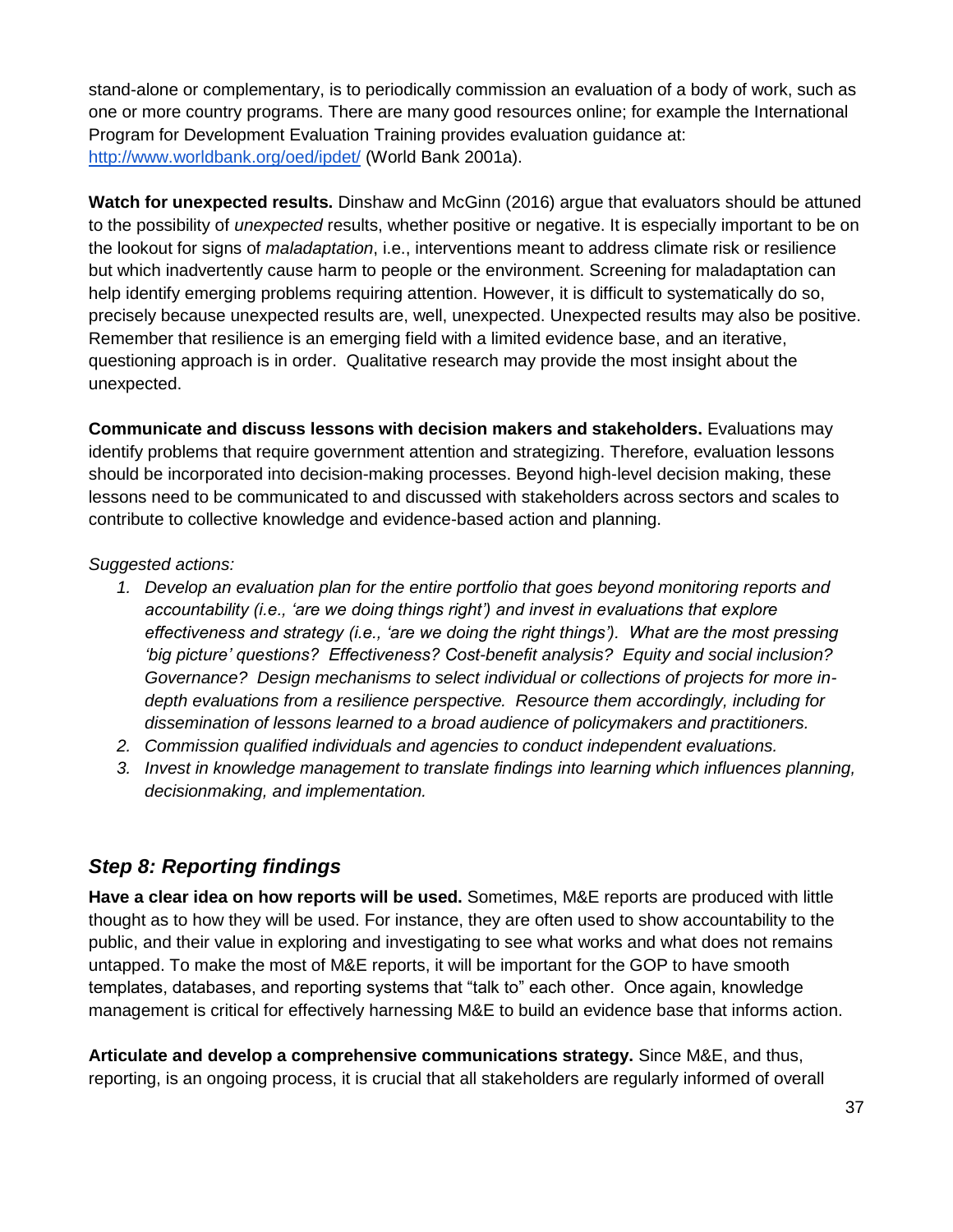progress. As part of developing a communications strategy, it will be important to reflect on questions such as who will receive what information? In what format? When? Who will prepare the information, and who will deliver it? Moreover, both formal (e.g. reports, briefs) and informal (e.g. phone, email) communications should be part of the overall strategy. Most importantly, funding should be adequately allocated for this important step.

**Bad news should be included.** An effective M&E system should be able to report on both good and bad news, because it is only by reporting problems that evaluators will be able to differentiate between successes and failures. This is particularly important given the possibility of maladaptation in the context of CCA. The GOP should establish a culture which encourages staff to present and discuss problems, instead of being punished for them. This way, M&E can serve as a kind of early warning system for the RRSP as it moves forwards.

**Commissioning "interesting" evaluation research provides material to fuel learning and debate.** Let's face it: many monitoring reports are dry as dust and primarily serve an accountability purpose. Including exploratory research questions and 'big picture' evaluation research is more likely to produce findings of broader interest and advance learning. Monitoring is necessary, but not sufficient, to engage stakeholders and inform policy and praxis.

#### *Suggested actions:*

- *1. Create a reporting system to manage RRSP reports. Utilize templates, databases, and reporting systems that the GoP already uses, or align with existing GoP systems.*
- *2. Create an internal "failure report" which allows various national and sub-national agencies/departments to be able to give feedback on how/why certain aspects of RRSP implementation/M&E did not go as expected, the challenges they faced, and what could be done better going forward.*
- 3. *Use multi-stakeholder meetings and other platforms to inform stakeholders of RRSP progress.*

### <span id="page-37-0"></span>*Step 9: Using findings*

**Apply what has been learned.** One of the objectives of the M&E system is to ensure that the information gets to those who can used it to support and/or improve climate resilience, reduce risk, and increase sustainability. This involves an important, but often overlooked mechanism: knowledge management (KM). There are two aspects of KM. One is institutionalizing KM within the RRSP and the GOP, which requires cultivating an environment and culture of feedback, knowledge, and learning. The second is appointing a knowledge manager (individual or team) for the RRSP to act as a broker between government agencies and departments<sup>13</sup>. Such a broker could, for example, be housed within the CCC. Investing in KM (and a knowledge manager) and harnessing monitoring data and

 $13$  As an illustrative example, see how BRACED has established a role of knowledge manager: <http://www.braced.org/about/about-the-knowledge-manager/>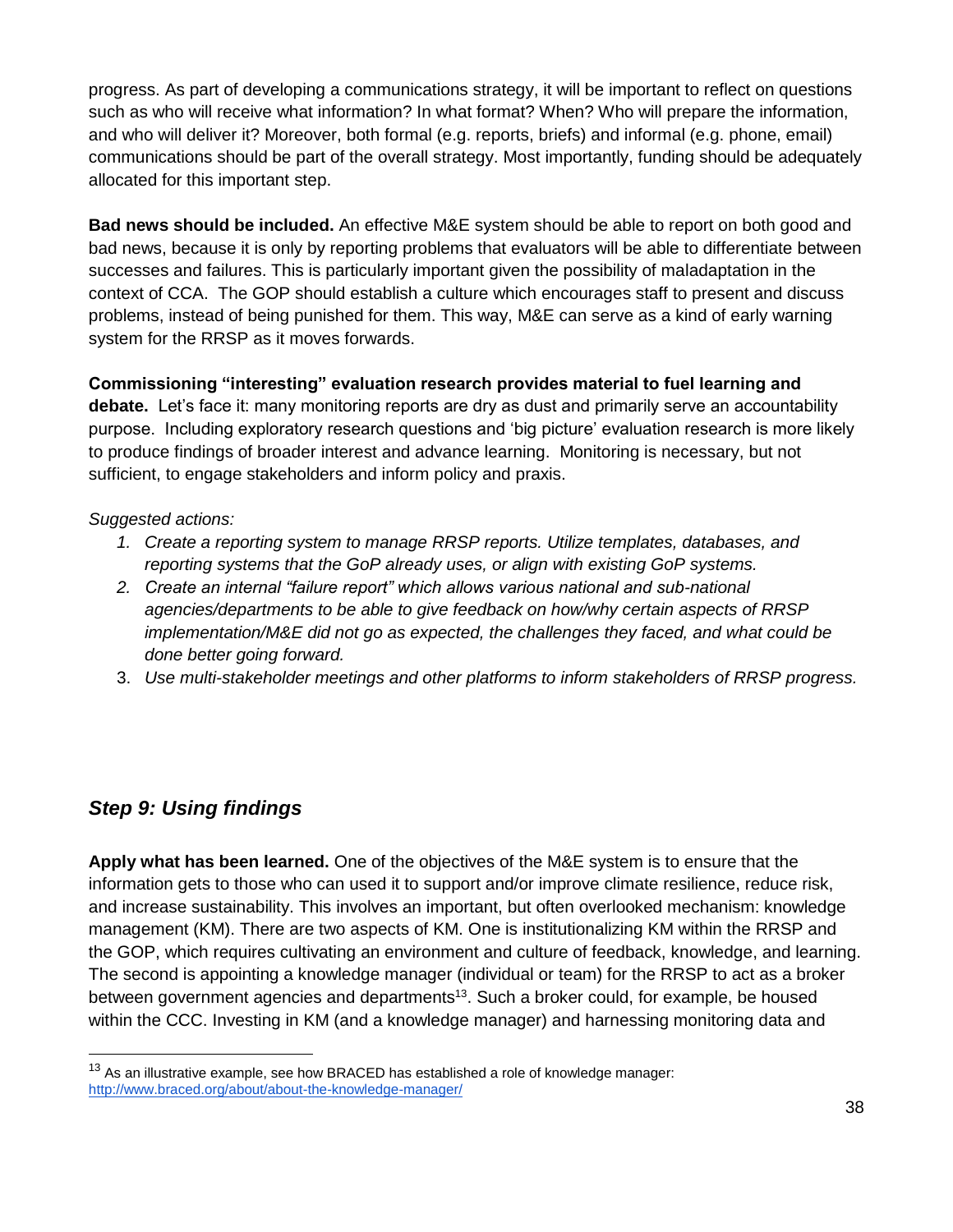evaluation research to inform policy and programming will be critically important in determining the success of the RRSP.

*Suggested actions:*

- *1. Appoint a knowledge manager for the RRSP who can act as a broker between government agencies and departments. House the manager within an existing government agency or office to ensure uptake of knowledge generated in the RRSP. This could be the same person who conducts one-on-one meetings with key decision-makers and stakeholders to discuss how RRSP results and findings can inform decision-making and planning (in Step 7)*
- *2. Create a knowledge management system for sharing, using, and managing the knowledge coming out of the RRSP (or adapt one that already exists for the purposes of the RRSP). Make this widely accessible and available (e.g. an online portal).*
- *3. Develop a feedback system to track how knowledge is being used in policy and programming across the GOP, specifically related to the RRSP outcomes.*
- *4. Scope out other existing knowledge management systems the RRSP could contribute to. In addition, incorporate existing KM systems into knowledge management for the RRSP. The CCC, for example, has developed the National Integrated Climate Change Database and Information Exchange System (NICCDIES) as a knowledge management platform to integrate information on climate change.*
- *5. Promote KM at higher levels of the government in the Philippines.*

### <span id="page-38-0"></span>*Step 10: Sustaining M&E within the organization*

The challenges of developing an M&E system for the RRSP are similar to other efforts in M&E. We find it instructive to review the lessons learned through the design and implementation of the global PPCR monitoring and reporting system (Roehrer & Kouadio, 2015), which are distilled below:

**Leadership at the national level is paramount for effective implementation.** On the one hand, building capacity of the GOP for country-level monitoring and reporting will be important. On the other, reducing the complexity of application and implementation of the framework will be equally critical so that it can be implemented in varied contexts and at both national and sub-national scales of government. Related to this, it will be essential to clarify the roles and responsibilities of all those involved in the M&E system. Lastly, it will be important to invest in capacity and resources, clarify political will, and ensure that those responsible for M&E have the necessary skills, authority, and funding to achieve identified aims.

**There should be a clear link between an agreed-upon M&E framework and the design of climate resilience investment plans and projects.** The M&E framework should always inform climate resilience investments otherwise extra resources and effort will be needed to retrofit core indicators into existing investment plans and projects. The RRSP indicators can complement and feed into already-developed M&E frameworks and extend technical assistance to ensure they are operationalized, particularly through enhancing capacity at the sub-national scale.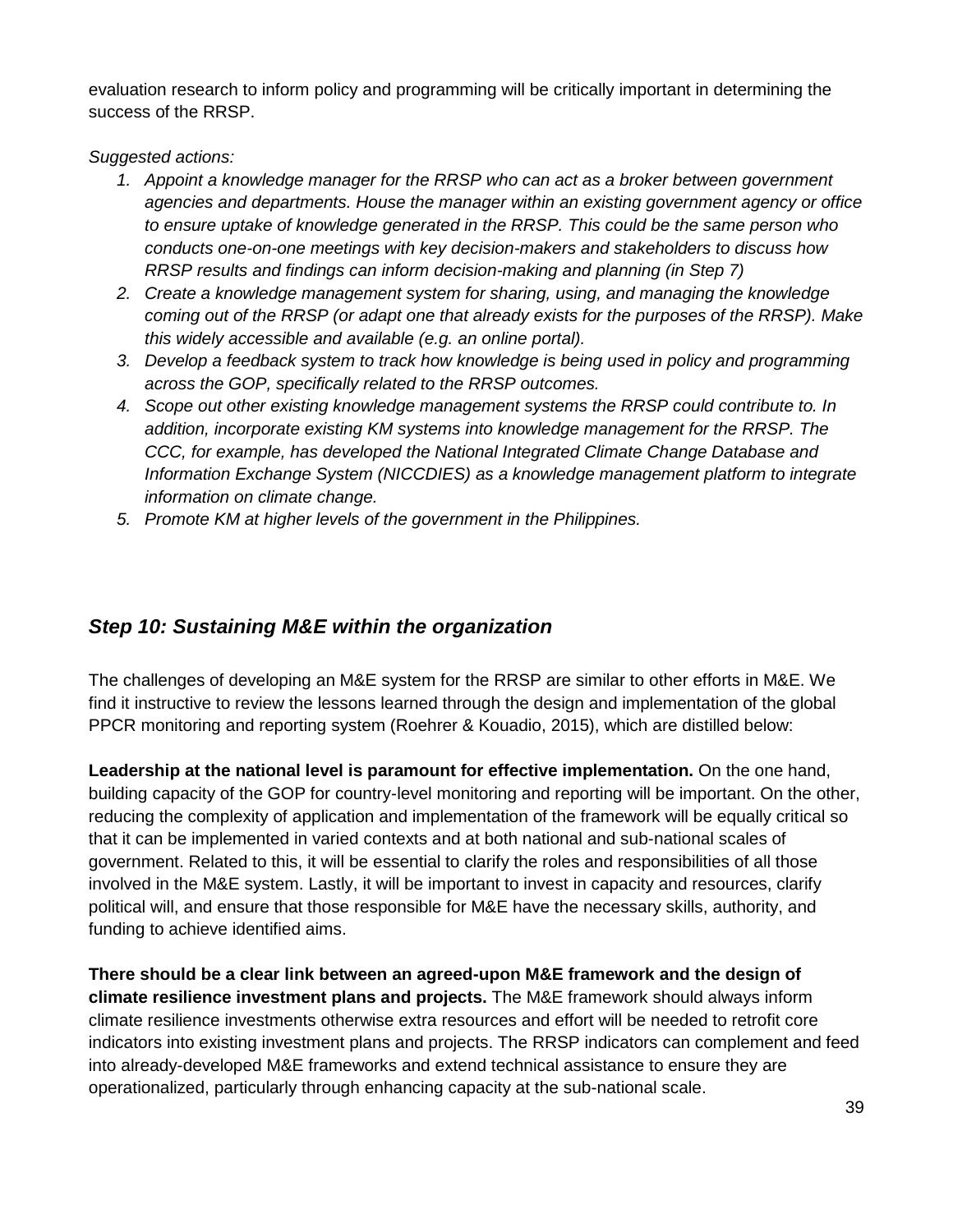**Flexibility, adaptability, and customization should be embraced, not shunned.** While having a broadly applicable core set of indicators at the national level is useful, it should be recognized that climate resilience and development is generally context specific. Thus, we encourage the GOP to develop indicators relevant to project and investment-plan levels in addition to using its own methodologies, assumptions, and criteria in implementing the framework, taking care to have such an endeavor well documented to promote transparency and accountability and build institutional knowledge.

**Evidence-based learning and iteration should be built-in to framework development.** Monitoring and reporting are important (and compulsory in many cases), yet the two do not speak to *why* and *how* certain approaches and implementation of specific investments work (or don't work). Nor are they sufficient to answer central questions centered around core objectives, such as building resilient livelihoods. Therefore, it will be important to learn from the experience and insights gained from developing the RRSP and apply that learning via adjustments to ongoing implementation and new actions. In other words, the GOP must go beyond merely what is 'required' and cultivate a culture of learning and iterative development, including developing dedicated funding.

#### *Suggested Actions*

- *1. Ensure that M&E is conceptualized across the full spectrum of Kusek and Rist's (2004) ten steps.*
- *2. Establish quality standards for M&E, including data collection, reporting, and analysis.*
- *3. Ensure that those who are tasked with responsibility for M&E have the resources, authority, and capacity to do so. M&E is too often relegated to junior staff and under-funded.*
- *4. Invest in capacity building for M&E itself, including at the sub-national level. Such capacity building should go beyond 'how to write reports' but instead be a vehicle for participatory engagement, reflection, and learning.*

## <span id="page-39-0"></span>**5 Conclusions**

The Philippines are well advanced in formulating relevant, critical climate policy at the national level and developing associated frameworks for measurement. The NCCAP and its M&E framework, the RBMES, and the PDP results matrix are clear examples of this strength. The chief challenge for the GOP may not be formulating policies and programs, but actually implementing them. Adding more policies, frameworks, and M&E systems will not solve challenges surrounding results measurement (especially at the sub-national level); coordinating and sharing knowledge across sectors and scales; and translating findings into evidence-based action. To this end, the RRSP should link to, integrate, and strengthen existing systems, particularly the RBMES and the PDP.

Recognizing that there are good systems in place, RRSP should invest in improving their use. This includes: (1) Capacity building for design, M&E, and education on disaster risk reduction, CCA, and resilience; (2) Monitoring programs it funds with logframes; (3) Applied research to build the evidence base for systems-level resilience in the Philippines; (4) KM at all scales in order to inform policy and practice; and (5) Rigorous processes to ensure that investments are actually about climate resilience.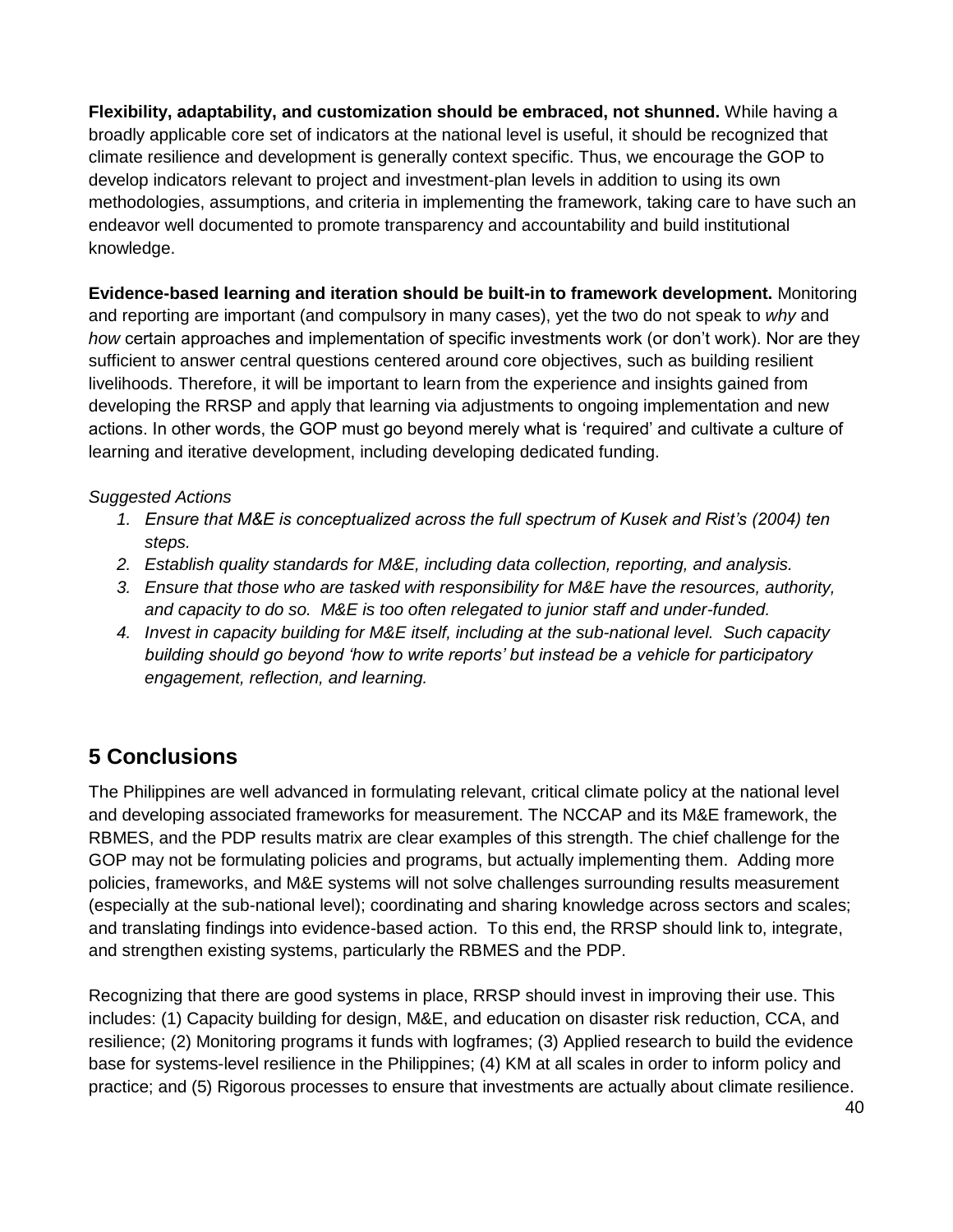To ensure the RRSP's fidelity to climate resilience as a priority, significant efforts must be made to clarify conceptual confusion and define practical bounds for resilience, adaptation, and disaster risk reduction. These concepts overlap and therefore their measurement frameworks will also overlap, but the value that each of these concepts brings to handling climate impacts must also be recognized, understood and indeed, used in tandem. As a result, the RRSP strategic goals need to be expanded to account for the cross-sectoral and cross-scalar aspects of resilience, urban climate resilience, and building resilience in the context of change and uncertainty. Ultimately, the RRSP needs to push forth a strategy that seeks to build resilience at a systems-level. This will raise the bar on resilience as a strategy across the Government of the Philippines.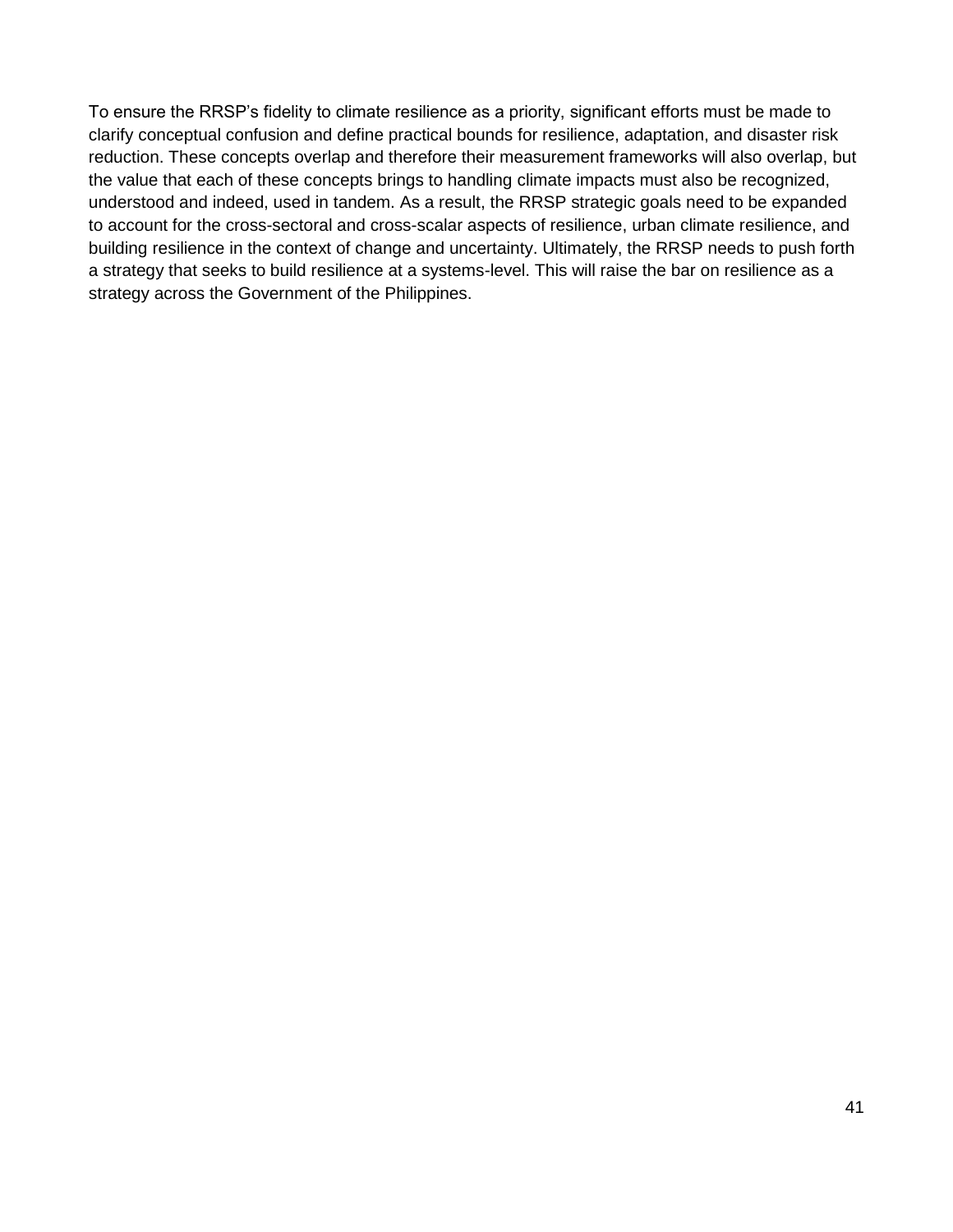### <span id="page-41-0"></span>**References**

- Bahadur, A., Tanner, T., Lovell, E., Pichon, F., & Morsi, H. (2016). *Resilience scan July - September 2015: a review of literature debates and social media activity on resilience* (Review). London, UK: Overseas Development Institute (ODI).
- Béné, C. (2013). Towards a Quantifiable Measure of Resilience. Retrieved from <http://mobile.opendocs.ids.ac.uk/opendocs/handle/123456789/2990>
- Béné, C., Newsham, A., Davies, M., Ulrichs, M., & Godfrey-Wood, R. (2014). Resilience, Poverty, and Development. *Journal of International Development*, n/a-n/a.<https://doi.org/10.1002/jid.2992>
- Bours, D., McGinn, C., & Pringle, P. (2014a). Guidance note 1: Twelve reasons why climate change adaptation M&E is challenging. *Phnom Penh, Cambodia: SEA Change CoP, and Oxford, United Kingdom: UKCIP.*
- Bours, D., McGinn, C., & Pringle, P. (2014b). Guidance note 2: Selecting indicators for climate change adaptation programming. *Sea Change & UKCIP*. Retrieved from [http://www.ukcip.org.uk/wordpress/wp](http://www.ukcip.org.uk/wordpress/wp-content/PDFs/MandE-Guidance-Note2.pdf)[content/PDFs/MandE-Guidance-Note2.pdf](http://www.ukcip.org.uk/wordpress/wp-content/PDFs/MandE-Guidance-Note2.pdf)
- Bours, D., McGinn, C., & Pringle, P. (2014c). Guidance note 3: Theory of Change approach to climate change adaptation programming. *SEA Change, UKCIP*. Retrieved from [http://www.seachangecop.org/sites/default/files/documents/2014%2002%20SEA%20Change%20UKCIP%20GN](http://www.seachangecop.org/sites/default/files/documents/2014%2002%20SEA%20Change%20UKCIP%20GN3%20ToC%20approach%20to%20CCA%20programming.pdf) [3%20ToC%20approach%20to%20CCA%20programming.pdf](http://www.seachangecop.org/sites/default/files/documents/2014%2002%20SEA%20Change%20UKCIP%20GN3%20ToC%20approach%20to%20CCA%20programming.pdf)
- Bours, D., McGinn, C., & Pringle, P. (2014). *International and donor agency portfolio evaluations: Trends in monitoring and evaluation of climate change adaptation programmes*. UKCIP.
- Bours, D., McGinn, C., & Pringle, P. (2014d). Monitoring & evaluation for climate change adaptation and resilience: A synthesis of tools, frameworks and approaches. *SEA Change CoP and UKCIP, Phnom Penh and Oxford*. Retrieved from<http://www.ukcip.org.uk/wp-content/PDFs/SEA-Change-UKCIP-MandE-review-2nd-edition.pdf>
- Brooks, N., Anderson, S., Burton, I., Fisher, S., Rai, N., & Tellman, I. (2013). *An operational framework for Tracking Adaptation and Measuring Development (TAMD)*. International Institute for Environment and Development. Retrieved from<http://pubs.iied.org/10038IIED/>
- Brooks, N., & Rowley, J. (2015). *Rapid Scoping of Climate Change Indicator Methodologies* (Summary Report). Norwich, UK: Garama 3C Ltd. Retrieved from [https://www.gov.uk/dfid-research-outputs/rapid-scoping-of-climate](https://www.gov.uk/dfid-research-outputs/rapid-scoping-of-climate-change-indicator-methodologies-summary-report)[change-indicator-methodologies-summary-report](https://www.gov.uk/dfid-research-outputs/rapid-scoping-of-climate-change-indicator-methodologies-summary-report)
- Climate Change Commission. (2012). *National Climate Change Action Plan (2011 - 2028) - Results-based Monitoring and Evaluation System*. Climate Change Commission.
- Climate Investment Funds. (2016). *PPCR Monitoring and Reporting Toolkit*. Climate Investment Fund (CIF). Retrieved [https://www-cif.climateinvestmentfunds.org/sites/default/files/knowledge](https://www-cif.climateinvestmentfunds.org/sites/default/files/knowledge-documents/ppcr_monitoring_and_reporting_toolkit_march_2016_revised.pdf)[documents/ppcr\\_monitoring\\_and\\_reporting\\_toolkit\\_march\\_2016\\_revised.pdf](https://www-cif.climateinvestmentfunds.org/sites/default/files/knowledge-documents/ppcr_monitoring_and_reporting_toolkit_march_2016_revised.pdf)

da Silva, J. (2015). *City Resilience Index*. ARUP. Retrieved from [http://www.arup.com/city\\_resilience\\_index](http://www.arup.com/city_resilience_index)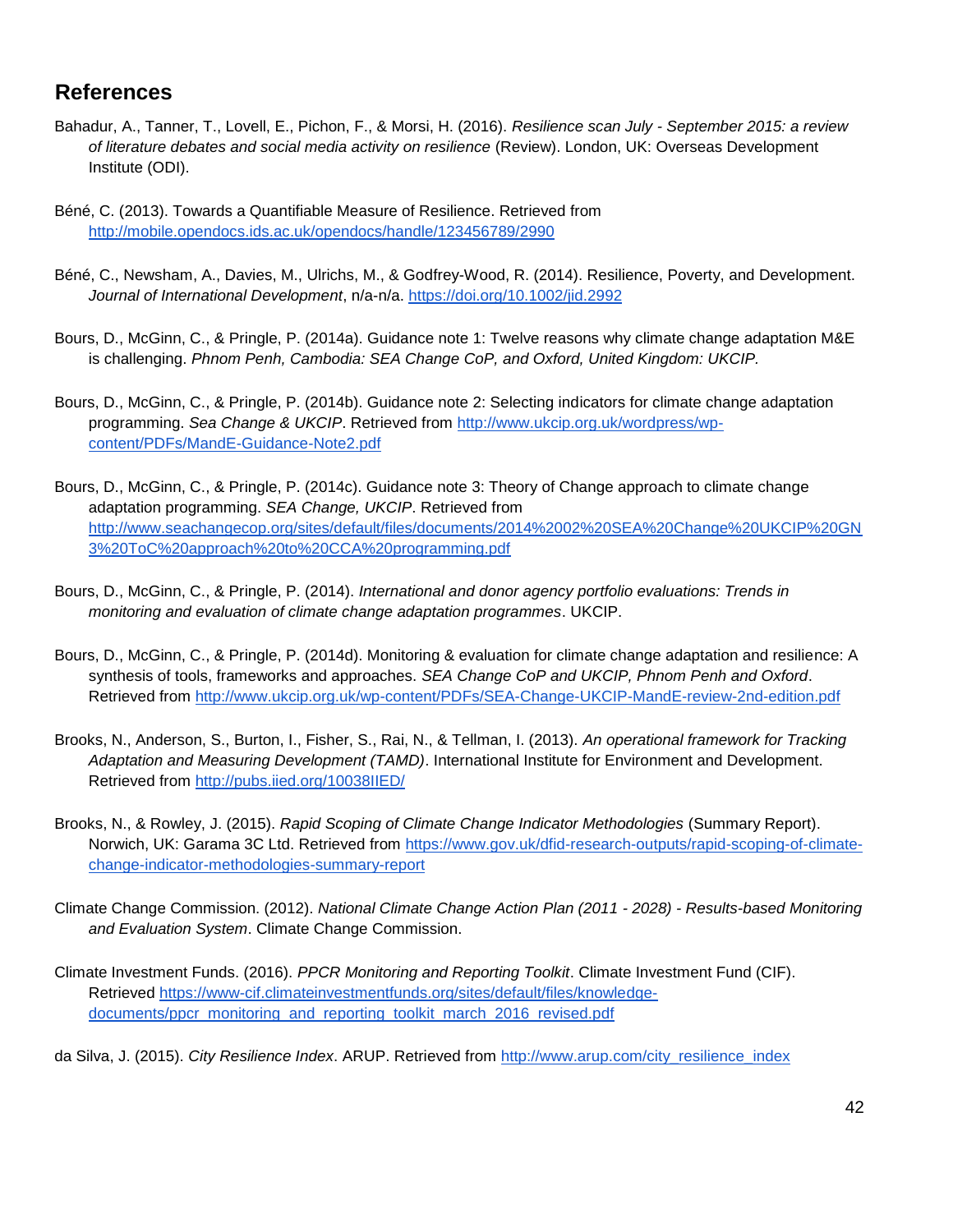- DOST-PAGASA. (2016). *Climate Change Projections* . Philippine Atmospheric, Geophysical and Astronomical Services Administration. Retrieved from [http://pagasa.dost.gov.ph/index.php/astronomy/93-cad1/472-climate](http://pagasa.dost.gov.ph/index.php/astronomy/93-cad1/472-climate-projections)[projections](http://pagasa.dost.gov.ph/index.php/astronomy/93-cad1/472-climate-projections)
- Dinshaw, A., Fisher, S., McGray, H., Rai, N., & Schaar, J. (2014). *Monitoring and Evaluation of Climate Change Adaptation* (OECD Environment Working Papers). Paris: Organisation for Economic Co-operation and Development. Retrieved from<http://www.oecd-ilibrary.org/content/workingpaper/5jxrclr0ntjd-en>
- Dinshaw, A., and McGinn, C. (2016). *Evaluating Climate Change Adaptation: A Framework for UNCDF-LoCAL.* Washington DC: World Resources Institute.
- Folke, C., Hahn, T., Olsson, P., & Norberg, J. (2005). Adaptive Governance of Social-Ecological Systems. Annual Review of Environment and Resources, 30(1), 441–473. <https://doi.org/10.1146/annurev.energy.30.050504.144511>
- GIZ. (2013). *Philippines: Developing an M&E System for the National Climate Change Action Plan*. Deutsche Gesellschaft für Internationale Zusammenarbeit (GIZ) GmbH.
- GIZ. (2014). *The Philippines: National Climate Change Action Plan Results-Based Monitoring and Evaluation System*. Deutsche Gesellschaft für Internationale Zusammenarbeit (GIZ) GmbH.
- IFRC (2011). Project/programme monitoring and evaluation (M&E) guide. Retreived from <http://www.ifrc.org/Global/Publications/monitoring/IFRC-ME-Guide-8-2011.pdf>
- IISD. (2013). *Climate Resilience and Food Security: A framework for planning and monitoring*. Retrieved from [http://www.iisd.org/sites/default/files/publications/adaptation\\_CREFSCA.pdf](http://www.iisd.org/sites/default/files/publications/adaptation_CREFSCA.pdf)
- International Disaster Database EM-DAT. (2016). The Philippines Country Profile. Retrieved October 28, 2016, from [http://www.emdat.be/country\\_profile/index.html](http://www.emdat.be/country_profile/index.html)
- IPCC. (2014). *Fifth Assessment Report - Impacts, Adaptation and Vulnerability*. Intergovernmental Panel on Climate Change. Retrieved from<https://www.ipcc.ch/report/ar5/wg2/>
- Kusek, J. Z., & Rist, R. C. (2004). *Ten steps to a results-based monitoring and evaluation system: a handbook for development practitioners*. Washington, DC: World Bank.
- Leiter, T. (2015). Linking Monitoring and Evaluation of Adaptation to Climate Change Across Scales: Avenues and Practical Approaches: Linking Monitoring and Evaluation Across Scales. *New Directions for Evaluation*, *2015*(147), 117–127.<https://doi.org/10.1002/ev.20135>
- Levine, S., & Mosel, I. (2014). *Supporting resilience in difficult places: A critical look at applying the "resilience" concept in countries where crises are the norm*. Overseas Development Institute (ODI).
- MacClune, K., & Venkateswaran, K. (n.d.). *Improving the Integration of Climate Change Adaptation and Disaster Risk Reduction in the Philippines*.
- McGinn, C. and Spearman, M. (2015). *Monitoring and reporting for PPCR in Cambodia: Good practice, challenges, and next steps.* Montréal: Le Groupe-conseil baastel ltée (Baastel).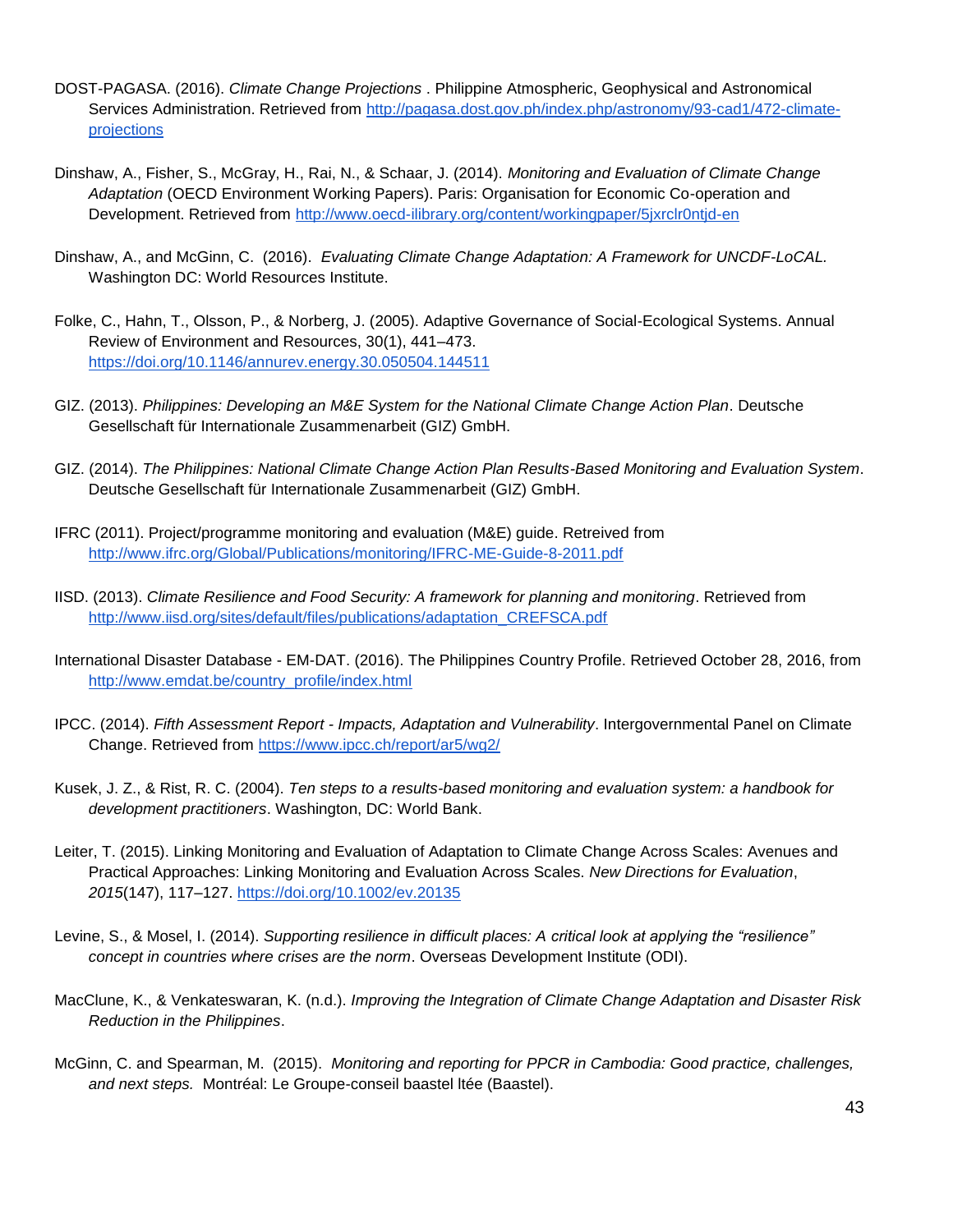- Nachmany, M., Fankhauser, S., Davidová, J., Kingsmill, N., Landesman, T., Roppongi, H., … Townsend, T. (2015). Climate Change Legislation in the Philippines. In *The 2015 Global Climate Legislation Study: A Review of Climate Change Legislation in 99 Countries*. London School of Economics - Grantham Research Institute on Climate Change and the Environment. Retrieved from<http://www.lse.ac.uk/GranthamInstitute/legislation/>
- Naswa, P., & Climate Technology Centre & Network. (2015). *Good practice in designing and implementing national monitoring systems for adaptation to climate change*. Copenhagen: Climate Technology Centre & Network.
- NEDA. (2012). *Mid-Term Review and Evaluation Report - Integrating Disaster RIsk Reduction and Climate Change Adaptation (DRR/CCA) in Local Development Planning and Decision-making Processes*. National Economic and Development Authority (NEDA).
- NEDA. (2014a). *Philippine Development Plan 2011-2016 - Midterm Update - With Revalidated Results Matrices*. National Economic and Development Authority (NEDA).
- NEDA. (2014b). *Philippine Development Plan 2011-2016 - Results Matrices*. National Economic and Development Authority (NEDA).
- NEDA. (2017). Philippine Development Plan 2017-2022. Retrieved January 17, 2017, from<http://pdp.neda.gov.ph/>
- Nelson, D. R., Adger, W. N., & Brown, K. (2007). Adaptation to Environmental Change: Contributions of a Resilience Framework. *Annual Review of Environment and Resources*, *32*(1), 395–419. <https://doi.org/10.1146/annurev.energy.32.051807.090348>
- Peters, K., Langston, L., Tanner, T., & Bahadur, A. (2016). *Resilience across the post-2015 frameworks: towards coherence* (Working and discussion papers). London, UK: Overseas Development Institute (ODI). Retrieved from<https://www.odi.org/publications/10598-resilience-across-post-2015-frameworks-towards-coherence>
- Pringle, P. (2011). AdaptME: Adaptation monitoring and evaluation. UKCIP, Oxford, UK. Retrieved from <http://www.ukcip.org.uk/adaptme-toolkit>
- Roehrer, C., & Kouadio, K. E. (2015). Monitoring, Reporting, and Evidence-Based Learning in the Climate Investment Funds' Pilot Program for Climate Resilience. *New Directions for Evaluation*, *2015*(147), 129–145. <https://doi.org/10.1002/ev.20136>
- Schipper, E. L. F., & Langston, L. (2015). *A comparative overview of resilience measurement frameworks*. Retrieved from<https://www.odi.org/sites/odi.org.uk/files/odi-assets/publications-opinion-files/9754.pdf>
- Spearman, M., & McGray, H. (2011). *Making Adaptation Count - Concepts and Options for Monitoring and Evaluation of Climate Change Adaptation*. World Resources Institute (WRI). Retrieved from [http://www.wri.org/sites/default/files/pdf/making\\_adaptation\\_count.pdf](http://www.wri.org/sites/default/files/pdf/making_adaptation_count.pdf)
- Twigg, J. (2007). *Characteristics of a Disaster Resilient Community: Guidance Note*. UK Department for International Development. Retrieved from <http://lib.riskreductionafrica.org/bitstream/handle/123456789/623/characteristics%20of%20a.pdf?sequence=1>
- UNDP. (2014). *CoBRA Conceptual Framework and Methodology*. UNDP. Retrieved from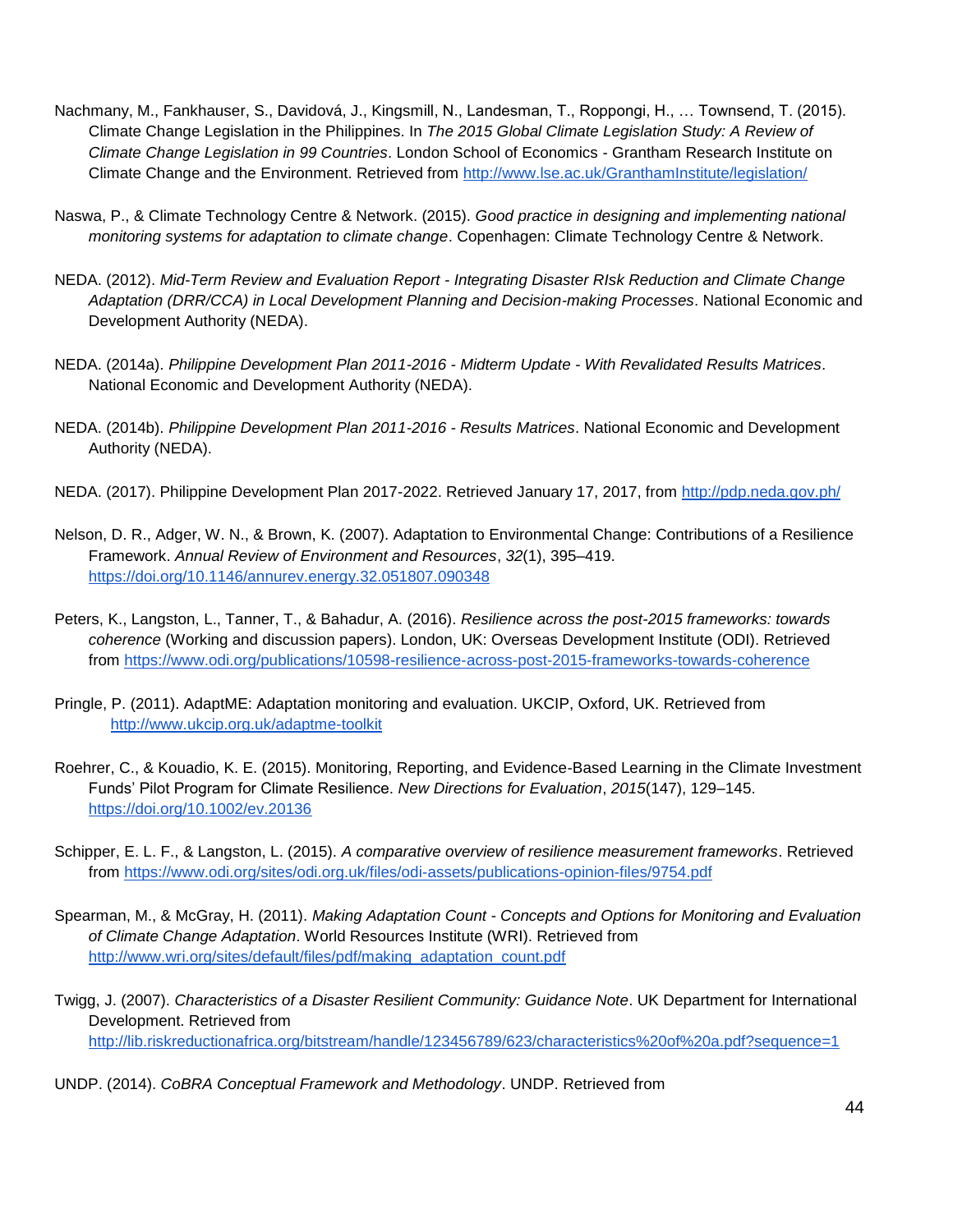[http://www.undp.org/content/undp/en/home/librarypage/environment](http://www.undp.org/content/undp/en/home/librarypage/environment-energy/sustainable_land_management/CoBRA/cobra-conceptual-framework.html)[energy/sustainable\\_land\\_management/CoBRA/cobra-conceptual-framework.html](http://www.undp.org/content/undp/en/home/librarypage/environment-energy/sustainable_land_management/CoBRA/cobra-conceptual-framework.html)

- UNISDR. (2015). *The human cost of weather-related disasters 1995-2015 - UNISDR*. United Nations Office for Disaster Risk Reduction. Retrieved from<https://www.unisdr.org/we/inform/publications/46796>
- Vandergriff, N., Engle, N., & Narloch, U. (2016). *Applications of Results Monitoring and Evaluation for Resiliencebuilding Operations: External Review of Resilience Results Frameworks used by Multilateral Development Banks and bilateral development agencies*. World Bank.
- Villanueva, P. S., & Gould, C. (2016). *Routes to resilience: lessons from monitoring BRACED*. ITAD. Retrieved from <http://www.itad.com/wp-content/uploads/2016/12/Routes-to-resilience-ME-REFLECTIONS-WEB-2.pdf>
- Villanueva, P. S., Gould, C., Gregorowski, R., Bahadur, A., & Howes, L. (2015). *M&E Guidance Notes: BRACED Programme*. BRACED. Retrieved from<https://goo.gl/vWierl>
- Williams, A. L. (2016). *Options for results monitoring and evaluation for resilience building operations* (No. 105159) (pp. 1–83). The World Bank. Retrieved from [http://documents.worldbank.org/curated/en/577241468184764561/Options-for-results-monitoring-and](http://documents.worldbank.org/curated/en/577241468184764561/Options-for-results-monitoring-and-evaluation-for-resilience-building-operations)[evaluation-for-resilience-building-operations](http://documents.worldbank.org/curated/en/577241468184764561/Options-for-results-monitoring-and-evaluation-for-resilience-building-operations)
- Wilson, D., & Yaron, G. (2016). *Laying the foundations for measuring resilience* (Working Paper). ITAD. Retrieved from [http://www.itad.com/wp-content/uploads/2016/09/BRCJ4791\\_Working\\_Paper\\_09.16\\_WEB.pdf](http://www.itad.com/wp-content/uploads/2016/09/BRCJ4791_Working_Paper_09.16_WEB.pdf)

World Bank. (2013). *Getting a grip...on climate change in the Philippines* (Executive Report). World Bank.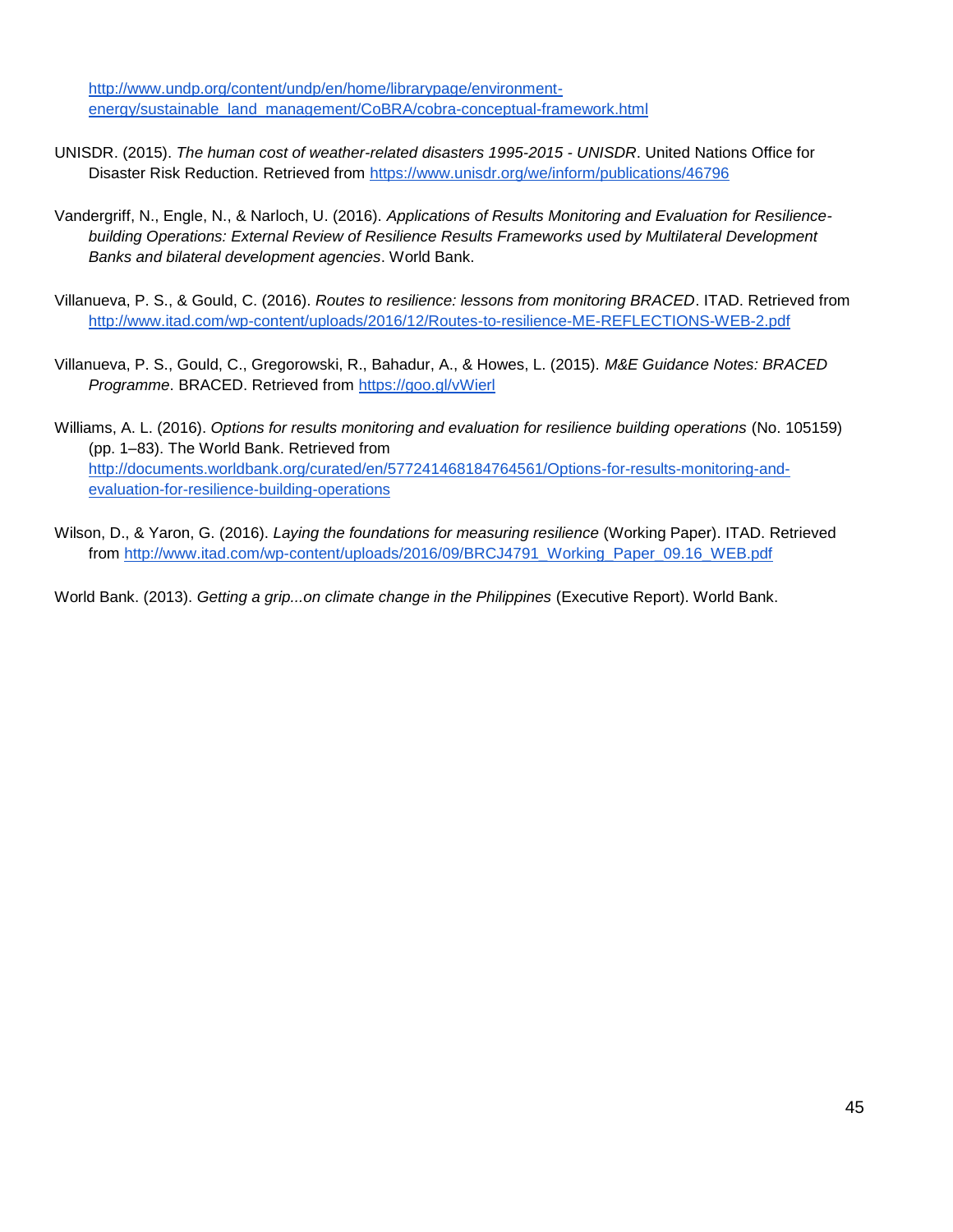# **Annex I**

### **Resilience integration in the PDP (2017 – 2022)**

**Table 1.** Integration of resilience in PDP 2017 - 2022 as indicated by instances of the term 'resilience', or 'resilient'.

| <b>Instance</b>                                                                                                                                                                                                                                                                                                                                                                                                                                     | <b>Reference</b>                  |
|-----------------------------------------------------------------------------------------------------------------------------------------------------------------------------------------------------------------------------------------------------------------------------------------------------------------------------------------------------------------------------------------------------------------------------------------------------|-----------------------------------|
| "Strengthen resilience to climate and disaster risks." (one of the cross-cutting themes as<br>part of the environmental and governance strategy)                                                                                                                                                                                                                                                                                                    | Chapter 8, p. 15                  |
| "Despite the resilience of these low-skilled jobs and being a steady source of employment<br>for many Filipinos, OFs [overseas Filipinos] employed in these kinds of jobs remain<br>vulnerable to abuse and exploitation."                                                                                                                                                                                                                          | Chapter 11, p. 12                 |
| "An archipelagic country such as the Philippines is distinctively challenged to build<br>economic resilience given its high environmental risk exposure and vulnerability from<br>natural calamities."                                                                                                                                                                                                                                              | Chapter 12, p. 10                 |
| "These challenges include addressing agglomeration economies, managing the urban<br>sprawl, improving mobility and connectivity, and building disaster resilience, among<br>others."                                                                                                                                                                                                                                                                | Chapter 12, p. 24                 |
| "Meanwhile, services exports continue 223 to show resilience amid global slowdown and<br>are anticipated to reach USD 50.75 billion by 2022."                                                                                                                                                                                                                                                                                                       | Chapter 15, p. 6                  |
| "Meanwhile, the current account balance showed resilience from 2011 to 2015 amidst<br>uncertainties in the global economic environment as receipts from trade-in-services and<br>remittances from overseas Filipinos (OFs) remained robust during the period."                                                                                                                                                                                      |                                   |
| "The BSP will continue to use the full range of macroprudential measures available to<br>enhance the economy's resilience against systemic shocks and deter the build-up of<br>aggregate risks."                                                                                                                                                                                                                                                    | Chapter 15, p. 13 - 14            |
| "On banking regulation and supervision, the BSP will sustain the reform momentum with a<br>view to toughen its resilience against shocks as well as to boost its role as a catalyst for<br>durable long-term economic growth."                                                                                                                                                                                                                      |                                   |
| "Infrastructure investment, sustainability, safety, and resilience are parts of an integrated<br>response to improved performance of the infrastructure sector. The Government will<br>continue to strengthen its role in coordinating infrastructure management and place a<br>greater emphasis on sustainability, safety and resilience."                                                                                                         | Chapter 16, p. 43                 |
| "Incorporate/adopt disaster resilience measures. Considering that the Philippines is<br>particularly vulnerable to natural disasters and effects of climate variability, operational life<br>of infrastructures shall be secured."                                                                                                                                                                                                                  | Chapter 16, p.44                  |
| "Increased adaptive capacities and resilience of ecosystems"                                                                                                                                                                                                                                                                                                                                                                                        | Figure 2. Chapter 20, p.<br>8, 17 |
| "Subsector Outcome: 3 Increased adaptive capacities and resilience of communities and<br>ecosystems"                                                                                                                                                                                                                                                                                                                                                | Chapter 20, p. 17                 |
| "New irrigation systems and facilities should be climate-resilient and compliant with<br>construction standards."                                                                                                                                                                                                                                                                                                                                   | Chapter 8, p. 10                  |
| "Specifically, SDNs [Service Delivery Networks] will provide gatekeeping and continuum<br>of patient friendly services from primary care level up until the specialty centers. These<br>services will be compliant to clinical standards, client centered, and culturally sensitive.<br>These will be located close to and felt by the people; available and adequately prepared,<br>responsive and resilient in times of emergency and disasters." | Chapter 11, p. 20                 |
| "The focus shall be on reducing vulnerability by providing a universal and transformative<br>social protection program for all Filipinos; improving financial inclusion and income<br>diversification, and expanding access to affordable, adequate, safe and secure shelter in                                                                                                                                                                     | Chapter 12, p. 1                  |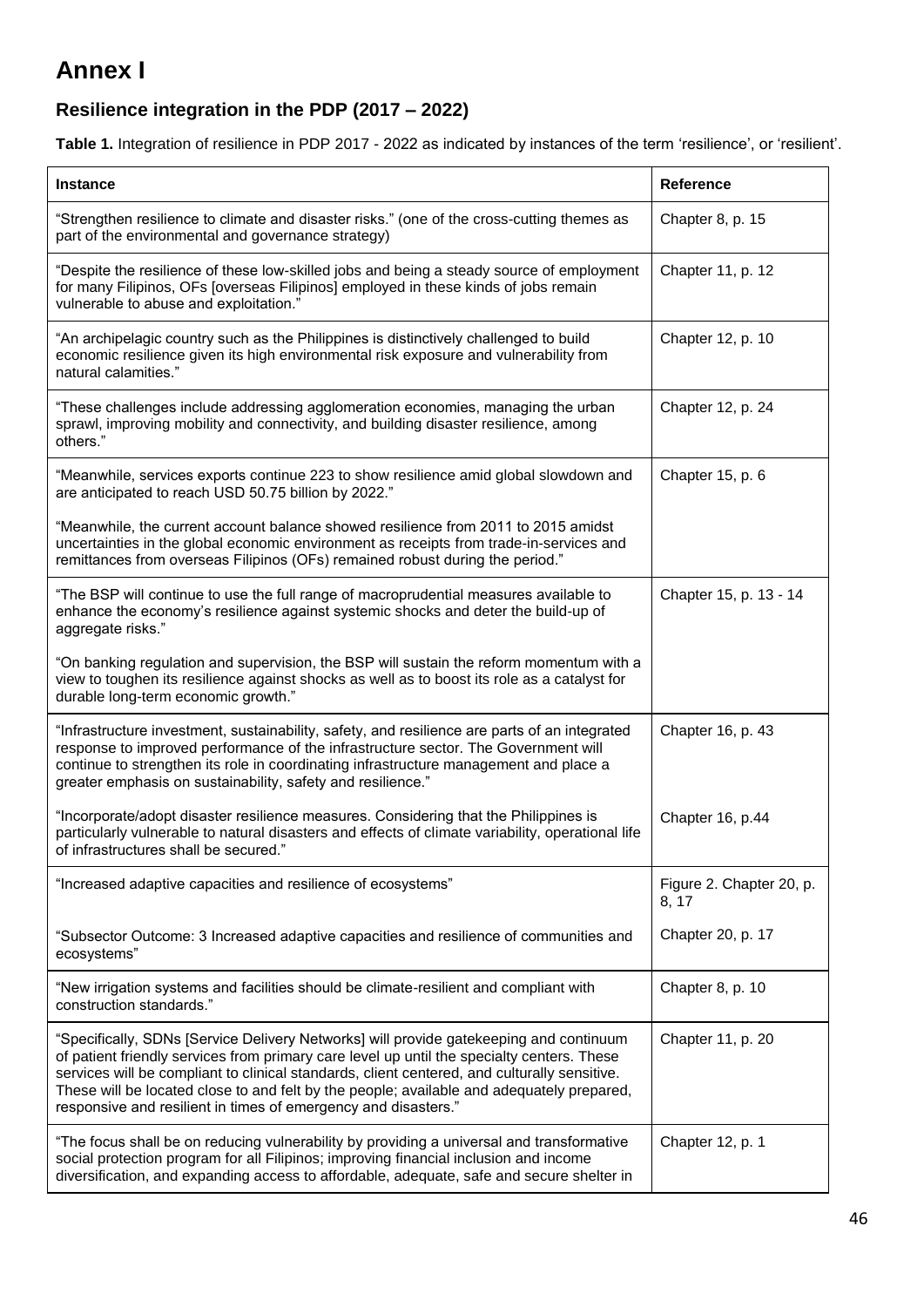| order to create resilient, vibrant, inclusive and sustainable communities."                                                                                                                                                                                                                                                                                                                                                       |                                |
|-----------------------------------------------------------------------------------------------------------------------------------------------------------------------------------------------------------------------------------------------------------------------------------------------------------------------------------------------------------------------------------------------------------------------------------|--------------------------------|
| "Hence, the urgent need for a sustainable urbanization framework that is forward-looking<br>and responsive to the challenges confronting Philippine cities and settlements especially<br>in ensuring that land use and settlements planning are geared towards ensuring safe,<br>resilient and decent living conditions with adequate access to basic services and<br>economic opportunities."                                    | Chapter 12, p. 24              |
| "A resilient, diversified and globally competitive external trade sector with strong backward<br>and forward linkages will enable MSMEs to successfully compete in global markets and<br>will provide high-quality jobs for Filipinos."                                                                                                                                                                                           | Chapter 15, p. 1.              |
| "For 2017 - 2022, indicators have been identified and targets have been set to monitor<br>the attainment of the sub-sector outcomes of strategic, and supportive fiscal sector,<br>resilient and inclusive monetary and financial sectors and external trade policies which<br>provides opportunities for growth and linkage to global value chains."                                                                             | Chapter 15, p. 8               |
| "Subsector outcome B: Resilient monetary and financial sector achieved."                                                                                                                                                                                                                                                                                                                                                          | Chapter 15, p. 9               |
| "The strategies under the three subsectors of achieving a supportive and strategic fiscal<br>sector, achieving a resilient and inclusive monetary and financial sector, and<br>implementing external trade policies which provide opportunities for growth and linkage to<br>global value chains that are enunciated herein all point towards achieving the goal of a<br>stable, sound and supportive macroeconomic environment." | Chapter 15, p. 10              |
| "Domestic capital markets will be deepened to complement a resilient banking system."                                                                                                                                                                                                                                                                                                                                             | Chapter 15, p. 14              |
| "The Philippines should maximize opportunities in the Asian region, as it remains to be a<br>resilient region in terms of consumption and economic output."                                                                                                                                                                                                                                                                       | Chapter 15, p. 16              |
| "The establishment of state-of-the art climate resilient technologies on product<br>development, processing, packaging and support facilities shall be considered."                                                                                                                                                                                                                                                               | Chapter 15, p. 17              |
| "The Design Guidelines, Criteria and Standards (DGCS) 2015, which incorporates<br>resilient design, will be maximized to address the consequences of climate change to all<br>transport infrastructure."                                                                                                                                                                                                                          | Chapter 19, p. 30              |
| "The government must ensure the provision of adequate, resilient and efficient ICT<br>infrastructure that is able to meet the fast-growing demand in ICT service"                                                                                                                                                                                                                                                                 | Chapter 19, p. 38              |
| 'Disaster Risk Reduction Management (DRRM) strategies will be considered to ensure<br>that infrastructure facilities are climate resilient. For instance, disaster-resilient safety<br>network of feeder ports that will safeguard secured and smooth logistics in times of<br>disaster will be established on top of its rehabilitation and improvement."                                                                        | Chapter 19, p. 44              |
| "Notwithstanding some achievements in improving the country's state of natural resources<br>and environment, more strategic interventions need to be implemented to safeguard<br>biodiversity and ensure well functioning and resilient ecosystems that will help sustain<br>growth and development not only during this Plan period but also beyond."                                                                            | Chapter 20, p. 5               |
| "Complementary strategies are also still wanting to further improve the quality of the<br>environment and facilitate CC adaptation and mitigation as well as DRRM initiatives to<br>promote healthy and resilient communities."<br>"Foundation for Inclusive Growth, a High-Trust Society, Globally Competitive Knowledge<br>and Climate-resilient Economy"                                                                       | Chapter 20, p. 8 (Figure<br>2) |
| "Promote climate-resilient structures and designs following established measures and<br>standards by DPWH, HLURB, DILG, DSWD and other government agencies."                                                                                                                                                                                                                                                                      | Chapter 20, p. 19              |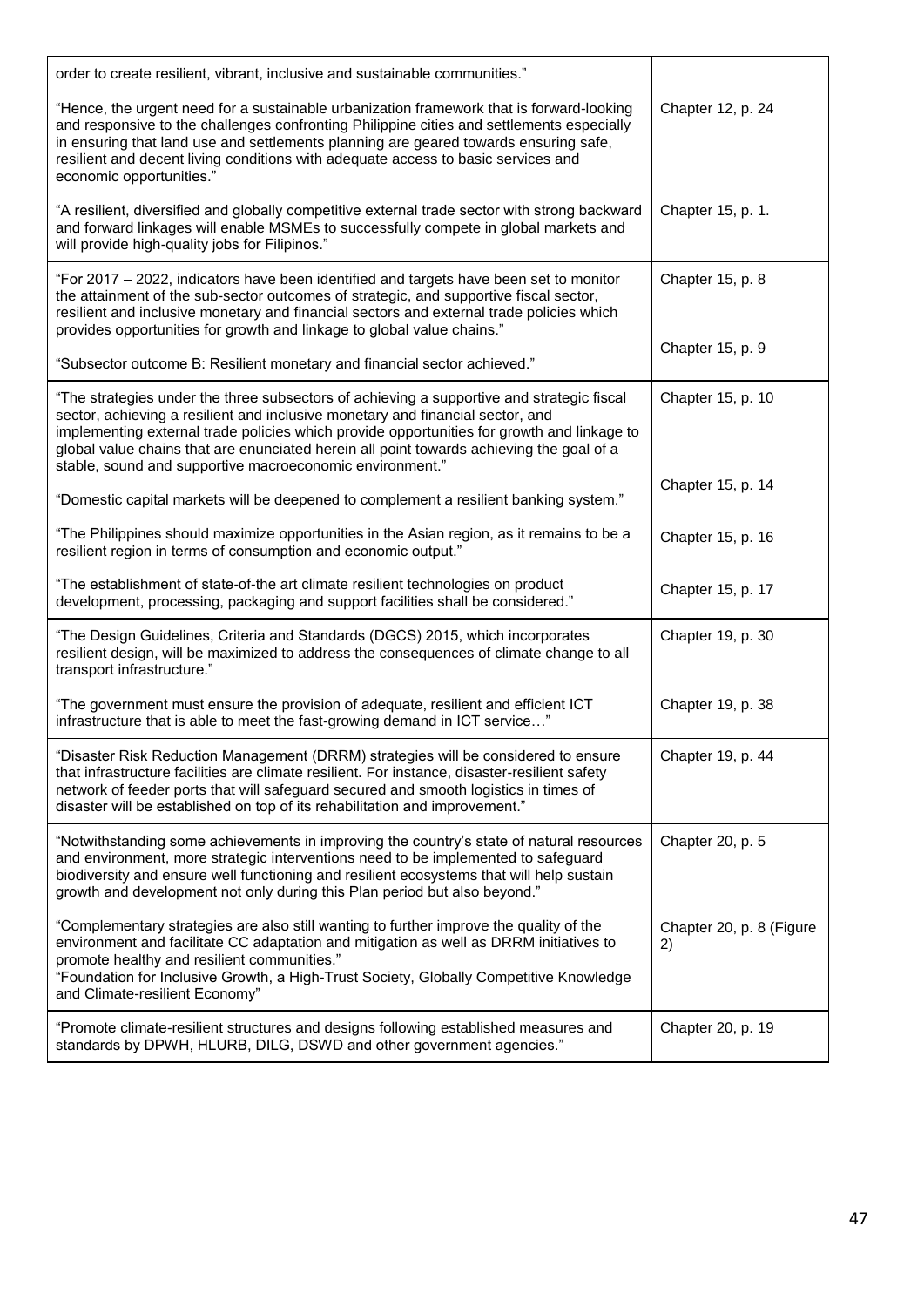### **Overview of select best practices in M&E for resilience**

**Table 2.** Review of Best Practices in M&E for resilience.

| <b>Organization/Fund</b>                                 | Indicator/Framework/<br>Program                                                                                                                   | Overview                                                                                                                                                                                                                                                                                                                                                                                                                                                                                                                                                                                                                              | <b>References</b>                                                                                                                                                                                                               |
|----------------------------------------------------------|---------------------------------------------------------------------------------------------------------------------------------------------------|---------------------------------------------------------------------------------------------------------------------------------------------------------------------------------------------------------------------------------------------------------------------------------------------------------------------------------------------------------------------------------------------------------------------------------------------------------------------------------------------------------------------------------------------------------------------------------------------------------------------------------------|---------------------------------------------------------------------------------------------------------------------------------------------------------------------------------------------------------------------------------|
| <b>International Climate</b><br>Fund (ICF)               | <b>Key Performance</b><br>Indicator (KPI) 4 -<br>outcome indicator:<br>number of people with<br>improved resilience as<br>a result of ICF support | One of the more ambitious and advanced indicators while also<br>$\bullet$<br>being the most widely-adopted e.g. IIED/TAMD; DFID<br>Indicator is robust; however, methodology is complex and difficult<br>$\bullet$<br>to apply 'on the ground'<br>Indicator measure does not address how much resilience has<br>$\bullet$<br>increased or, for that matter, from what starting point<br>Is an 'expensive indicator' as it requires significant data collection<br>$\bullet$<br>and analysis i.e. time and resources<br>Few projects actually reporting on this indicator given the<br>$\bullet$<br>resources required to report on it | https://www.gov.uk/government/uploads/s<br>ystem/uploads/attachment_data/file/32825<br>4/BRACED-KPI4-methodology-<br>June2014.pdf                                                                                               |
| <b>UK Department for</b><br>International<br>Development | <b>Building Resilience and</b><br><b>Adaptation to Climate</b><br><b>Extremes and Disasters</b><br>framework (BRACED)                             | Designed and intended to directly benefit up to 5 million<br>vulnerable people in South and Southeast Asia and in the African<br>Sahel by helping them become more resilient to climate extremes                                                                                                                                                                                                                                                                                                                                                                                                                                      | Villanueva, P. S., & Gould, C. (2016).<br>Routes to resilience: lessons from<br>monitoring BRACED. ITAD. Retrieved<br>from http://www.itad.com/wp-<br>content/uploads/2016/12/Routes-to-<br>resilience-ME-REFLECTIONS-WEB-2.pdf |
| <b>ARUP &amp; Rockefeller</b><br>Foundation              | <b>City Resilience</b><br>Framework                                                                                                               | Index is based on three years of research, case studies and pilot<br>$\bullet$<br>schemes conducted in 27 cities around the world.<br>Consists of four dimensions important for overall city resilience<br>$\bullet$<br>(health and well-being; economy and society; infrastructure and<br>environment, and leadership and strategy), 12 goals (three per<br>dimension), and 52 indicators (assessed based on responses to 156<br>questions)<br>Has been piloted in 5 cities: Shimla, India, Concepcion, Chile,<br>$\bullet$<br>Arusha, Tanzania, Hong Kong, China and Liverpool, UK.                                                 | da Silva, J. (2015). City Resilience Index.<br>ARUP. Retrieved from<br>http://www.arup.com/city_resilience_index                                                                                                                |
| Rockefeller<br>Foundation                                | <b>Asian Cities Climate</b><br><b>Change Resilience</b><br>Network (ACCRN)                                                                        | Focuses on strengthening the capacities in cities to plan, finance and<br>implement urban climate change resilience strategies and actions<br>initially in 10 cities across India, Indonesia, Thailand and Vietnam<br>(now expanded to 40, including Philippines and Bangladesh)                                                                                                                                                                                                                                                                                                                                                      | http://explore.acccrn.net/                                                                                                                                                                                                      |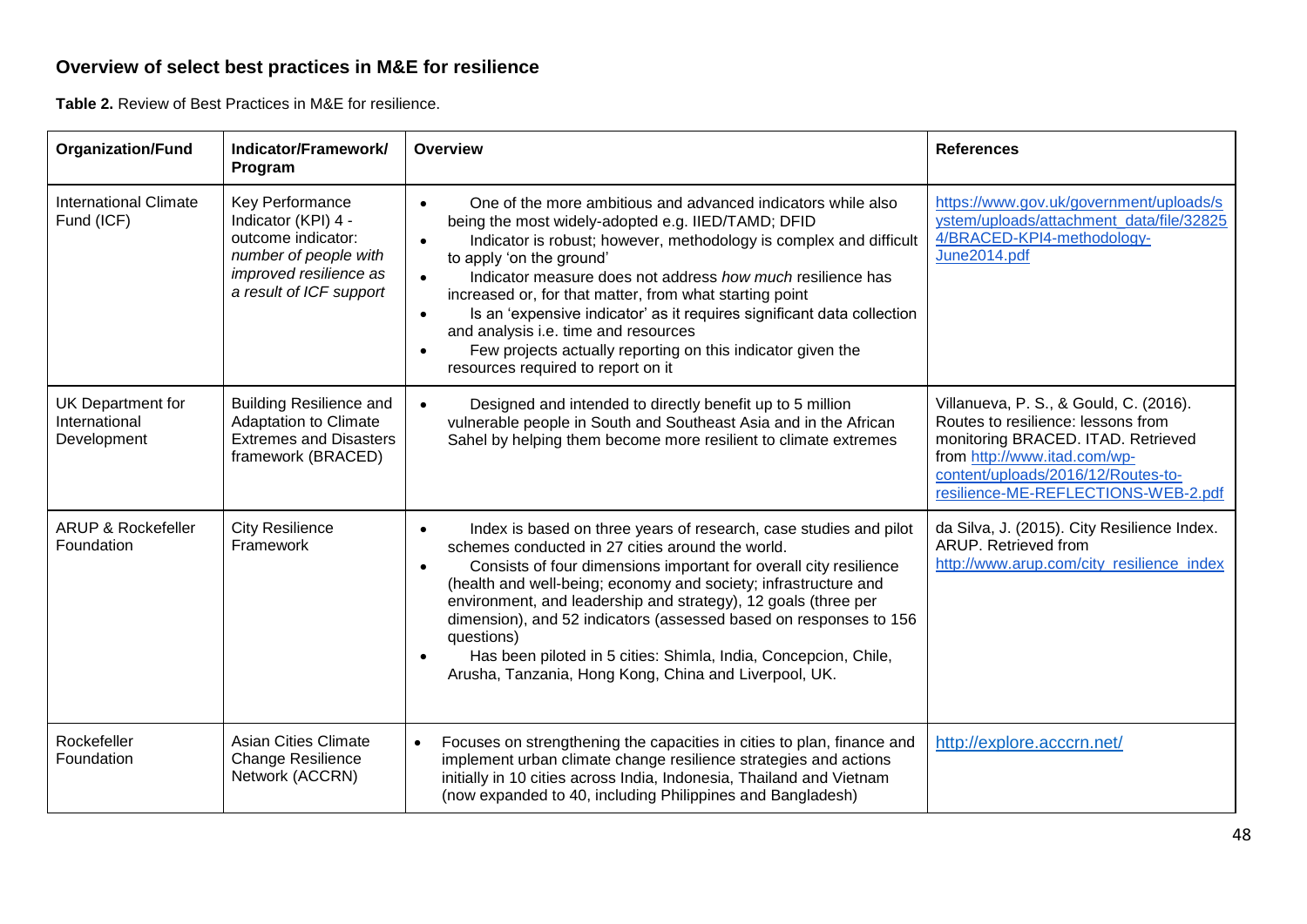|                                                                  |                                                                                                                                          | Outlines five elements to building city resilience: i) engagement; ii:<br>assessment; iii) planning; iv) action; and v) learning.                                                                                                                                                                                                                                                                                                                                                                                                                                                                                                                                                                                                                            |                                                                                                                                                                                                                                                                                                                          |
|------------------------------------------------------------------|------------------------------------------------------------------------------------------------------------------------------------------|--------------------------------------------------------------------------------------------------------------------------------------------------------------------------------------------------------------------------------------------------------------------------------------------------------------------------------------------------------------------------------------------------------------------------------------------------------------------------------------------------------------------------------------------------------------------------------------------------------------------------------------------------------------------------------------------------------------------------------------------------------------|--------------------------------------------------------------------------------------------------------------------------------------------------------------------------------------------------------------------------------------------------------------------------------------------------------------------------|
| <b>UNDP</b>                                                      | Community-Based<br><b>Resilience Analysis</b><br>(CoBRA) Framework                                                                       | Developed in the context of, and focus on, drylands of the<br>$\bullet$<br>greater Horn of Africa and drought-related disasters with an<br>emphasis on improving development and humanitarian actions<br>through better coordination with the aim of reducing negative<br>impacts of shocks on livelihoods<br>Intended to give conceptual guidance and is less prescriptive<br>$\bullet$<br>compared to other frameworks.<br>Potential indicators of resilience are given based on the concept<br>$\bullet$<br>of 'capitals' i.e. physical capital, human capital, financial capitals,<br>natural capitals, and social capitals (see UNDP, 2014, Annex 2 for<br>full list).                                                                                  | UNDP. (2014). CoBRA Conceptual<br>Framework and Methodology. UNDP.<br>Retrieved from<br>http://www.undp.org/content/undp/en/hom<br>e/librarypage/environment-<br>energy/sustainable land management/Co<br>BRA/cobra-conceptual-framework.html                                                                            |
| International Institute<br>for Sustainable<br>Development (ISSD) | Climate Resilience and<br><b>Food Security</b><br>Framework for Planning<br>and Monitoring                                               | Focuses on understanding and monitoring food system resilience<br>to climate change in order to support analysis of community-level<br>food security, as well as resilience of food systems at larger scales.                                                                                                                                                                                                                                                                                                                                                                                                                                                                                                                                                | IISD. (2013). Climate Resilience and Food<br>Security: A framework for planning and<br>monitoring. Retrieved from<br>http://www.iisd.org/sites/default/files/public<br>ations/adaptation CREFSCA.pdf                                                                                                                     |
| UN Food and<br>Agriculture<br>Organisation's (FAO)               | Self-evaluation and<br><b>Holistic Assessment of</b><br><b>Climate Resilience of</b><br>farmers and<br>Pastoralists (SHARP)<br>framework | • Addresses the need to better understand and incorporate the<br>situations, concerns and interests of farmers and pastoralists relating<br>to climate resilience and agriculture<br>Centers around three phases: i) Base assessment of current<br>farmer/pastoralist situation through self-assessment with farming<br>communities; ii) Gap analysis of climate change resilience<br>weaknesses based on output of Phase 1 and available data on<br>Climate Change in the relevant region; iii) Specific strategies for each<br>situation (based on geography, practices and expected climatic<br>changes)<br>Built on the concept of participatory learning exchanges with four<br>main assessment areas: environment, social, economic, and<br>governance | Choptiany, J., Graub, B., Phillips, S.,<br>Colozza, D., & Dixon, J. (2015). Self-<br><b>Evaluation and Holistic Assessment Of</b><br><b>Climate Resilience of Farmers and</b><br>Pastoralists. Food and Agriculture<br>Organization of the United Nations (FAO).<br>Retrieved from http://www.fao.org/3/a-<br>i4495e.pdf |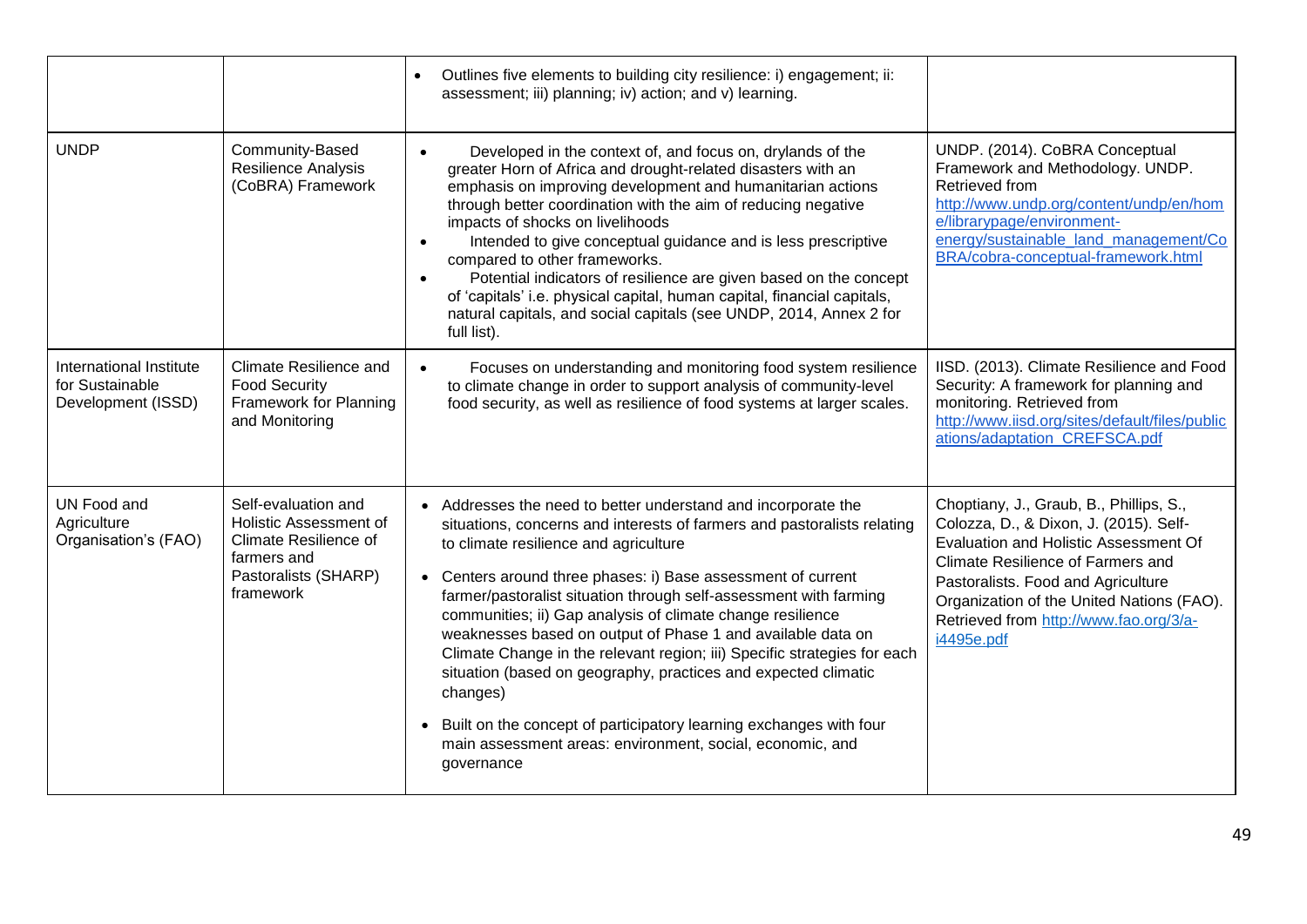#### **Cross comparison of RRSP components and RBMES results matrices**

#### **RRSP Component 1: Reducing Exposure to Hazards through Ecosystem Stability and Resilience**

Core investment areas will focus on key landscapes and include: (a) Forest development and rehabilitation (e.g., agroforestry, orchard development), (b) Watershed protection, rehabilitation and effective management (e.g., wetland rehabilitation, soil and water quality management, water reservoir) , (c) Coastal ecosystem management and rehabilitation (e.g., reef rehabilitation, mangrove plantation, buffer zones, marine protected areas), (d) Critical habitats and protected areas in tourism development areas

|                                                                                                                                    |                                                                                                     | <b>Water Sufficiency</b>                                                                                                           |                                                                                                                                           |                                                             |                                                                                                        | <b>Environment &amp; Ecological Stability</b>                                             |                                                                                         |                                                                                 |
|------------------------------------------------------------------------------------------------------------------------------------|-----------------------------------------------------------------------------------------------------|------------------------------------------------------------------------------------------------------------------------------------|-------------------------------------------------------------------------------------------------------------------------------------------|-------------------------------------------------------------|--------------------------------------------------------------------------------------------------------|-------------------------------------------------------------------------------------------|-----------------------------------------------------------------------------------------|---------------------------------------------------------------------------------|
| Enhanced adaptive capacity of communities, resilience of natural ecosystems and sustainability of built<br><b>Ultimate Outcome</b> |                                                                                                     | <b>Ultimate Outcome</b>                                                                                                            | Enhanced adaptive capacity of communities, resilience of natural ecosystems and sustainability of built<br>environment to climate change. |                                                             |                                                                                                        |                                                                                           |                                                                                         |                                                                                 |
| Ultimate Outcome<br>Indicators                                                                                                     | environment to climate change.<br>Water availability per capita (WAPC) ratio<br>Disaster Risk Index |                                                                                                                                    | Ultimate Outcome<br>Indicators                                                                                                            | Trends in abundance and distribution of selected<br>species |                                                                                                        | Amount of damage caused by major natural<br>disasters (in Peso)                           |                                                                                         |                                                                                 |
| Intermediate Outcome                                                                                                               |                                                                                                     | Water resources sustainably managed and equitable access ensured.                                                                  |                                                                                                                                           | Intermediate Outcome                                        | Enhanced resilience and stability of natural systems and communities.                                  |                                                                                           |                                                                                         |                                                                                 |
| Water Resources Vulnerability Index<br>Intermediate<br>Water withdrawal to availability (WTA) ratio<br>Outcome Indicators          |                                                                                                     | Intermediate<br>Outcome Indicators                                                                                                 | i) Change in status of threatened and/or protected species<br>ii) % change in water quality<br>iii) % change forest cover                 |                                                             |                                                                                                        |                                                                                           |                                                                                         |                                                                                 |
| 1. Water governance restructured towards IWRM<br><b>Immediate Outcome</b><br>in watersheds and riverbasins.<br>access              |                                                                                                     | 2. Sustainability of water supply and                                                                                              | <b>Immediate Outcome</b>                                                                                                                  |                                                             | Ecosystems protected, rehabilitated and ecological services restored                                   |                                                                                           |                                                                                         |                                                                                 |
| Immediate Outcome<br>Indicators                                                                                                    | No. of institutions (RBOs, LGUs) implementing IWRM                                                  |                                                                                                                                    | Water quality of priority river systems<br>improved (by BOD water criteria: Class<br>$C \leq 7$ mg/L; Class D >7mg/L & >=<br>$10$ mg/L)   | Immediate Outcome<br>Indicators                             | Area of forest, agricultural,<br>fishery and aquaculture<br>ecosystems under<br>sustainable management | Extinction of threatened<br>species of wild flora &<br>fauna prevented                    | % land area<br>covered by forest<br>from 23.8% in<br>2003 to 30% in<br>2016             | % of critical<br>coastal and<br>marine habitats<br>effectively and<br>equitably |
| <b>Output Areas</b><br>[Agency MFO]                                                                                                | 1.1 Enabling policies for<br><b>IWRM</b> and CCA created.<br>[DENR and NWRB MFOs]                   | 1.2 CC adaptation and<br>vulnerability reduction<br>measures for the water<br>sector implemented.<br>[DA, NIA, DENR, NWRB<br>MFOs] | 2.2 Quality of surface and ground<br>water improved.<br>[DENR, NWRB MFOs]                                                                 | <b>Output Areas</b><br>[DENR MFO]                           | CC mitigation and adaptation<br>strategies for key ecosystems<br>developed and implemented.            | Management and conservation<br>of protected areas and key<br>biodiversity areas improved. | Environmental<br>laws [in the<br>context of climate<br>change] strictly<br>implemented. | managed<br>Natural resources<br>accounting<br>institutionalized.                |
| <b>Critical Output</b><br>Indicators                                                                                               | No. of CC-related water<br>policies and<br>legislations<br>No. of river<br>basin<br>organizations   | No. of measures<br>implemented<br>% coverage of water<br>license                                                                   | No. of Water Quality Management Areas<br>(WQMA) established<br>Incidence of water-borne, climate<br>sensitive diseases                    | <b>Critical Output</b><br>Indicators                        | No. of strategies and<br>policy frameworks<br>developed<br>No. of types of CCAM                        | % CLUP-CDP<br>climate proofed<br>% PA and KBAs                                            | % CLUPs climate<br>proofed                                                              | % LGUs<br>implementing<br>wealth accounting<br>for valuation of<br>ecosystem    |
|                                                                                                                                    | institutionalized<br>No. of CC-enhanced<br>river basin master<br>plans                              |                                                                                                                                    | No. of cities, municipalities served by<br>sewerage / septage system                                                                      |                                                             | programs in key<br>ecosystems<br>implemented                                                           | plans climate<br>proofed                                                                  |                                                                                         | services                                                                        |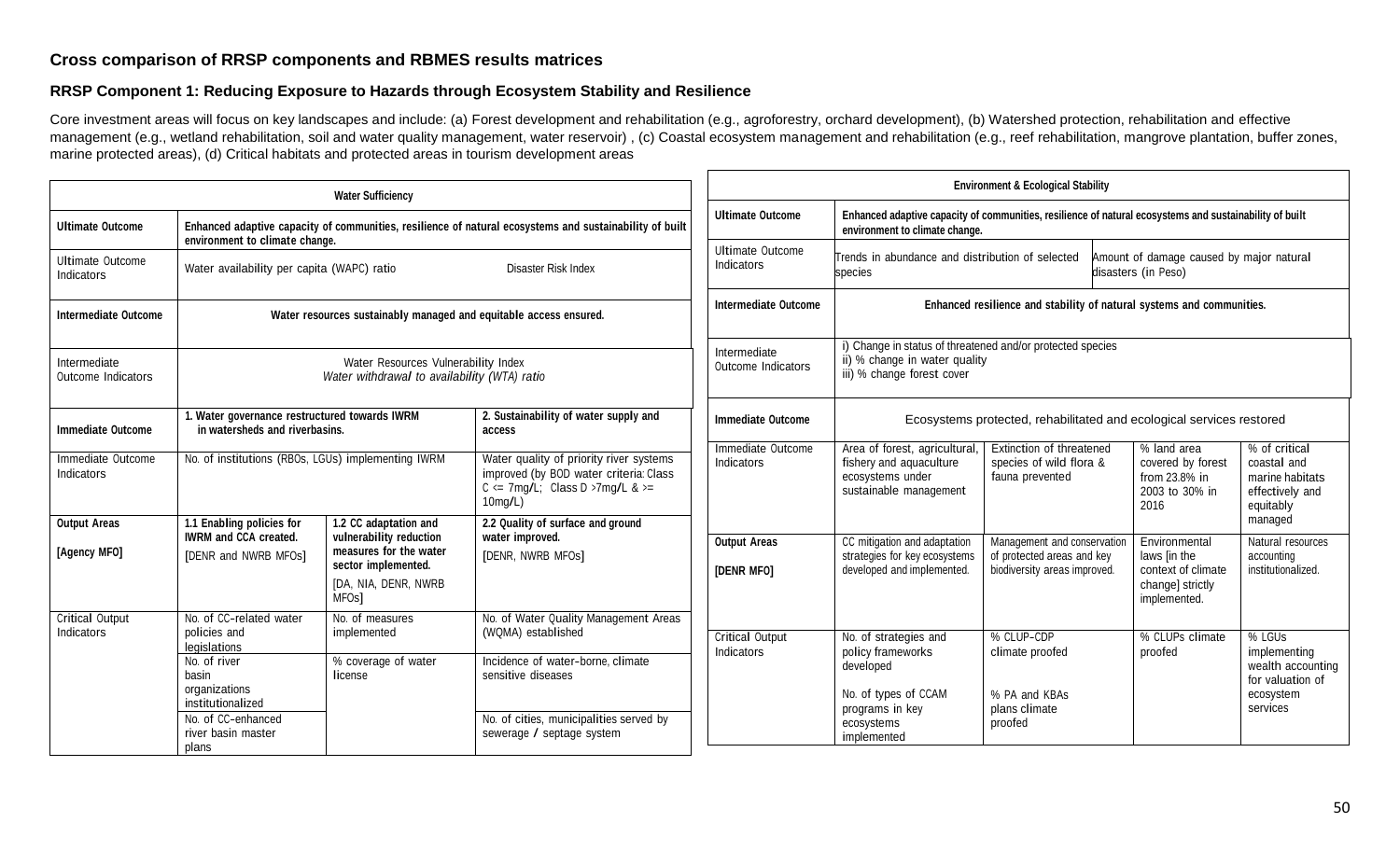#### **RRSP Component 2: Reducing Assets Vulnerability through Protective and Resilient Infrastructure**

Core investment areas include: (a) soil and water impounding structures preventing erosion, landslide and floods; (b) protective structures including embankments and coastal protection measures; (c) housing and public building (e.g., schools, health centers, community centers), quality through hazard-resilience standards; (d) rural connectivity through resilient transport facilities; (e) resilient service supply (e.g., water, sanitation, sewage, power); and (f) improved preparedness including early warning systems, evacuation roads and shelters, (g) resilient post disaster recovery and reconstruction.

| <b>Sustainable Energy</b>             |                                                                                                                      |                                                                                                                                |                                                                                                                            |                                                                                                                  |  |
|---------------------------------------|----------------------------------------------------------------------------------------------------------------------|--------------------------------------------------------------------------------------------------------------------------------|----------------------------------------------------------------------------------------------------------------------------|------------------------------------------------------------------------------------------------------------------|--|
| <b>Ultimate Outcome</b>               |                                                                                                                      | Successful transition towards climate smart development                                                                        |                                                                                                                            |                                                                                                                  |  |
| <b>Ultimate Outcome</b><br>Indicators | Ton CO2 emissions reduction per year from RE<br>production                                                           |                                                                                                                                | Ton CO2 emissions reduction per year from transport sector                                                                 |                                                                                                                  |  |
| Intermediate Outcome                  |                                                                                                                      |                                                                                                                                | Sustainable RE and ecologically-efficient technologies adopted as major components of the sustainable development          |                                                                                                                  |  |
| Intermediate Outcome<br>Indicators    | Renewable Energy Ratio<br>(Renewable Energy<br>Supply/Total Supply Energy)                                           | Energy productivity ratio of industries                                                                                        |                                                                                                                            | Extended economic life of<br>infrastructure                                                                      |  |
| Immediate Outcome                     | Sustainable renewable energy<br>development enhanced                                                                 | Environmentally sustainable transport promoted and<br>adopted                                                                  |                                                                                                                            | Energy systems and<br>infrastructures climate-proofed,<br>rehabilitated and improved                             |  |
| Immediate Outcome<br>Indicators       | Percentage change in<br>sustainable renewable<br>energy generation capacity                                          | No. of BRT schemes developed for implementation                                                                                |                                                                                                                            | Amount of damage caused by<br>major natural disasters (in<br>Peso)                                               |  |
| <b>Output Areas</b>                   | Off-grid, decentralized<br>community based renewable<br>energy system to generate<br>affordable electricity adopted. | Environmentally<br>sustainable transport<br>strategies and fuel<br>conservation measures<br>integrated in<br>development plans | Innovative financing<br>mechanisms developed and<br>promoted.                                                              | Energy systems and<br>infrastructures climate-proofed,<br>rehabilitated and improved.                            |  |
| Critical Output<br>Indicators         | No. of LGUs adopting<br>off-grid RE systems                                                                          | Increase in provision<br>of mass transport<br>system                                                                           | % increase in new<br>investments on<br>environmentally sustainable<br>transport                                            | No. of vulnerable energy and<br>transport system<br>infrastructures redesigned.<br>retrofitted and rehabilitated |  |
|                                       |                                                                                                                      | Number of BRT<br>schemes developed<br>for implementation                                                                       | No. of financing programs to<br>support upscaling and roll-<br>out of pilot ESTs (e-jeepney,<br>e-trikes, solar bus, etc.) | No. of engineering<br>interventions for mitigation<br>measures                                                   |  |
|                                       | Increased percentage<br>of households in off-<br>grid areas<br>using RE<br>systems                                   |                                                                                                                                |                                                                                                                            | Reduction in service<br>interruption due to climate and<br>disaster risks                                        |  |

|                                      | <b>Water Sufficiency</b>                                                                                                                                                  |                                                                                                 |  |  |
|--------------------------------------|---------------------------------------------------------------------------------------------------------------------------------------------------------------------------|-------------------------------------------------------------------------------------------------|--|--|
| <b>Ultimate Outcome</b>              | Enhanced adaptive capacity of communities, resilience of natural<br>ecosystems and sustainability of built environment to climate change.                                 |                                                                                                 |  |  |
| Ultimate Outcome<br>Indicators       | Water availability per capita (WAPC) ratio<br>Disaster Risk Index                                                                                                         |                                                                                                 |  |  |
| Intermediate Outcome                 | Water resources sustainably managed and equitable access ensured.                                                                                                         |                                                                                                 |  |  |
| Intermediate<br>Outcome Indicators   | % water supply coverage                                                                                                                                                   |                                                                                                 |  |  |
| Immediate Outcome                    | Access to safe and affordable water ensured                                                                                                                               |                                                                                                 |  |  |
| Immediate Outcome<br>Indicators      | % ratio of water supply<br>to water demand in<br>critical areas (million<br>liters per day)                                                                               | % population with access to improved<br>water sources*<br>* climate proofed                     |  |  |
| <b>Output Areas</b><br>[Agency MFO]  | Water supply and<br>demand management of<br>water improved.<br>[NWRB, NIA MFOs]                                                                                           | Equitable access of men and women to<br>sustainable water supply improved.<br>[DENR, NWRB MFOs] |  |  |
| <b>Critical Output</b><br>Indicators | No. of site specific<br>water supply and<br>demand (water<br>balance) studies<br>conducted<br>No. of water<br>supply<br>infrastructure<br>assessed and<br>climate proofed | % household in waterless<br>municipalities with access to climate<br>resilient water systems    |  |  |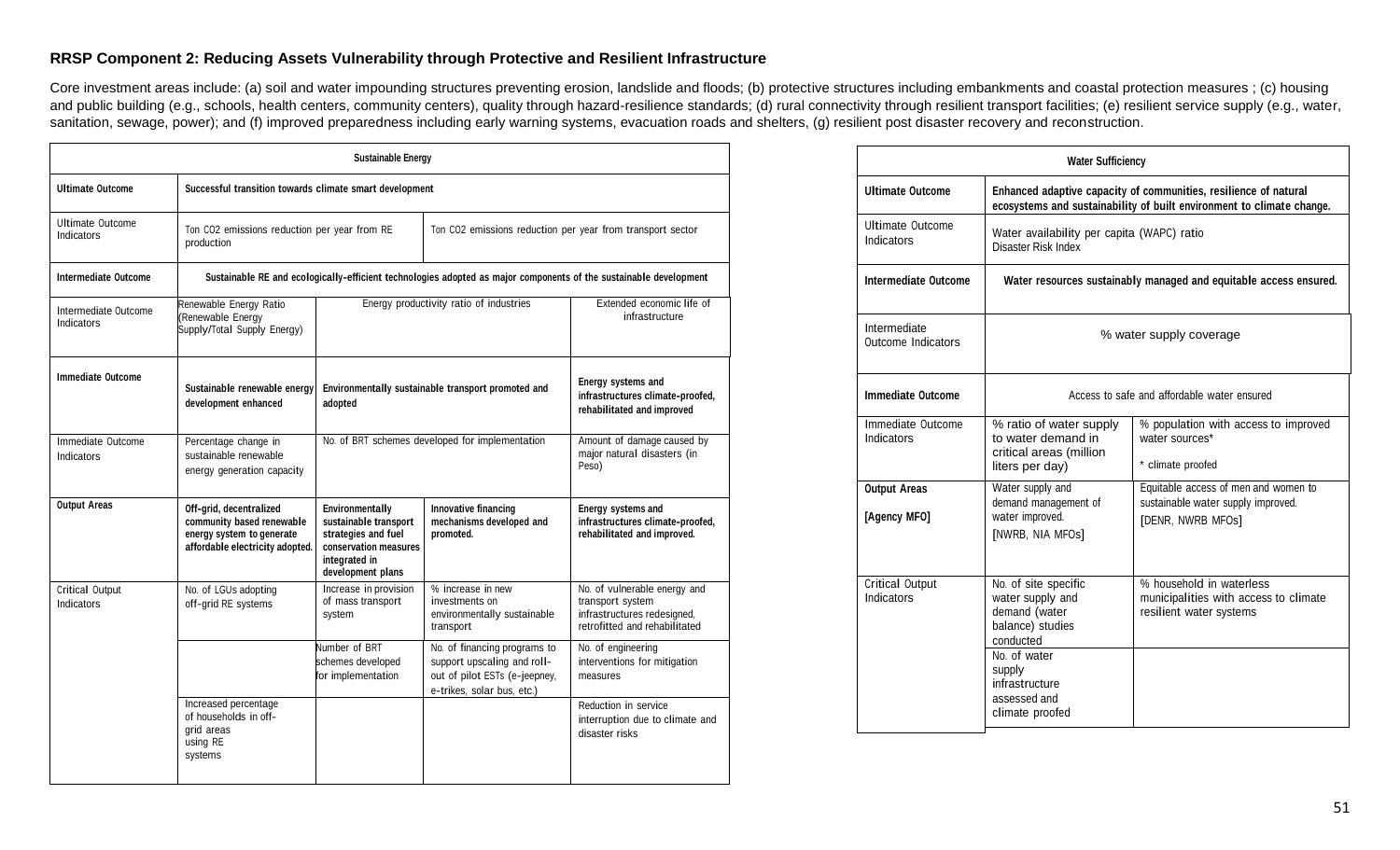#### **RRSP Component 3: Increasing Coping Capacity through Sustainable and Resilient Livelihoods**

Core investment areas will focus on demand driven activities that augment community resilience and will include: (a) enhancing productivity of existing income activities through improved techniques (e.g., improved crop harvesting, climate resilient farming, sustainable aquaculture intensification); (b) new income activities including cash-for-work programs and/or micro-enterprises based on timber plantations, harvesting non-timber forest products, nature based tourism, etc.; and (c) social safety nets for the poorest communities.

| <b>Ultimate Outcome</b>                     | Enhanced adaptive capacity of communities, resilience of natural ecosystems and sustainability of built environment to climate change.                                                                                      |                                                                                                                                                                |                                                                                                                                                                                                                                  |                                                                                                                                                               |  |  |  |  |
|---------------------------------------------|-----------------------------------------------------------------------------------------------------------------------------------------------------------------------------------------------------------------------------|----------------------------------------------------------------------------------------------------------------------------------------------------------------|----------------------------------------------------------------------------------------------------------------------------------------------------------------------------------------------------------------------------------|---------------------------------------------------------------------------------------------------------------------------------------------------------------|--|--|--|--|
| Ultimate Outcome<br><b>Indicators</b>       | Food security (satisfactory balance between food demand and food supply at reasonable prices)<br>· Decreased food subsistence incidence (% population) □ Stable average inflation rates among basic food commodities (in %) |                                                                                                                                                                |                                                                                                                                                                                                                                  |                                                                                                                                                               |  |  |  |  |
| Intermediate<br>Outcome                     | Ensured availability, stability, accessibility, affordability, safe and healthy food amidst increasing climate change and disaster risks.                                                                                   |                                                                                                                                                                |                                                                                                                                                                                                                                  |                                                                                                                                                               |  |  |  |  |
| Intermediate<br>Outcome Indicators          |                                                                                                                                                                                                                             | Annual self-sufficiency ratio in rice, white corn and fish of key food production areas, island provinces & municipalities                                     |                                                                                                                                                                                                                                  |                                                                                                                                                               |  |  |  |  |
| <b>Immediate Outcome</b>                    | distribution systems                                                                                                                                                                                                        | 1. Enhanced CC resilience of agriculture and fisheries production and<br>2. Enhanced resilience of agricultural and fishing communities from<br>climate change |                                                                                                                                                                                                                                  |                                                                                                                                                               |  |  |  |  |
| Immediate Outcome<br>Indicators             | Average annual production loss<br>due to weather and climate-<br>related disasters                                                                                                                                          | % change in agriculture and<br>fisheries gross value added (GVA)                                                                                               | Annual average income of<br>families in AF sector (in pesos,<br>real terms, based on 2000 prices)                                                                                                                                | % by geographic distribution of AF<br>households covered by innovative<br>financing scheme (credit, insurance,<br>quarantee, quick-response fund)             |  |  |  |  |
| <b>Output Areas</b><br><b>[DA MFO]</b>      | 1.1 Enhanced knowledge on the<br>vulnerability of agriculture and<br>fisheries to the impacts of<br>climate change.<br>[DA 2.0 Technical & Support<br>Services]                                                             | 1.2 Climate-sensitive agriculture<br>and fisheries policies, plans and<br>[investment] programs formulated.<br>[DA 1.0 A&F Policy Services]                    | 2.1 Enhanced capacity for CCA<br>and DRR of government,<br>farming and fishing<br>communities and industry.<br>[DA 2.0 Technical & Support<br>Services                                                                           | 2.2 Enhanced social protection for<br>vulnerable farming & fishing<br>communities.<br>[DA 1.0 A&F Policy Services]<br>[DA 2.0 Technical & Support<br>Services |  |  |  |  |
| <b>Critical Output</b><br><b>Indicators</b> | No. of vulnerability and risk<br>assessments for food production<br>& distribution available at the<br>provincial and regional scale<br>No. of CC-related R&D projects                                                      | No. of CC-related policies enacted<br>and plans and program<br>implemented*<br>*Consistent with CC-tagging                                                     | No. of climate-adaptive tools,<br>technologies and practices<br>transferred and adopted by<br>communities and industry<br>No. of beneficiaries of capacity<br>development programs<br>implemented for AF by sectoral<br>agencies | No. of weather index-based and<br>area-based yield crop insurance<br>products accessed for different AF<br>commodity                                          |  |  |  |  |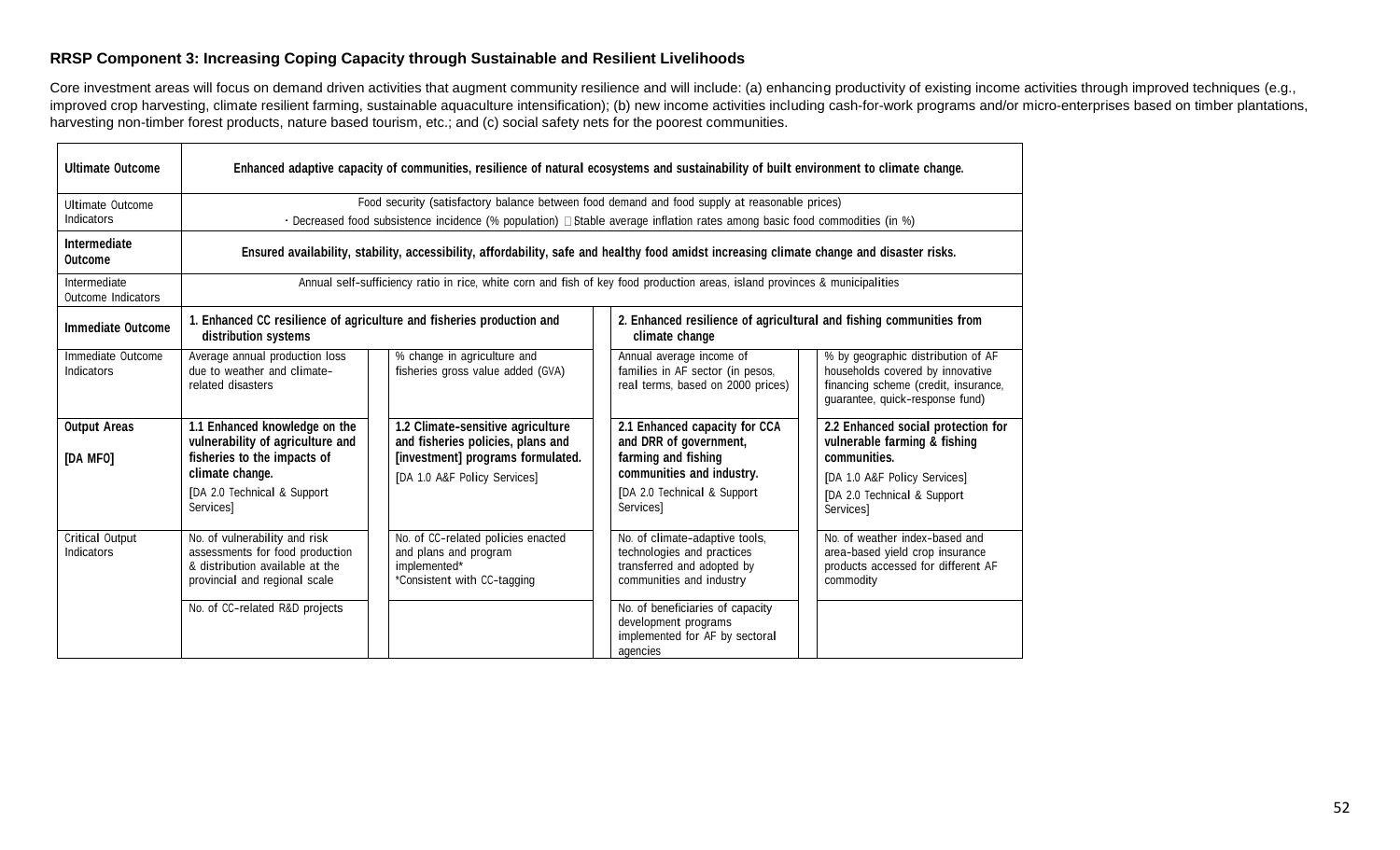#### **RRSP Component 4: Increasing Knowledge, Information and Institutional Capacities to Respond to Risks**

Core investment areas include: (a) data systems including a collection of climate data; (b) analytical tools (e.g, vulnerability assessments, climate and ecosystem modelling, risk screening and measurement, economic valuation of risks and costing of risk reducing options); (c) climate information services; (d) trainings and programs for risk-informed planning (including training for the revision, updates of legislations regarding infrastructure and housing standards, flood plain management, integrated coastal zone management, and risk informed land use planning); (e) risk-informed development plans and strategies; and (f) improved planning, budgeting, execution and monitoring and evaluation of resilient investments.

| <b>Water Sufficiency</b>             |                                                                                                                                                                                                                                                                                         |                                     |  |  |  |  |
|--------------------------------------|-----------------------------------------------------------------------------------------------------------------------------------------------------------------------------------------------------------------------------------------------------------------------------------------|-------------------------------------|--|--|--|--|
| <b>Ultimate Outcome</b>              | Enhanced adaptive capacity of<br>communities, resilience of natural<br>ecosystems and sustainability of built<br>environment to climate change.                                                                                                                                         |                                     |  |  |  |  |
| Ultimate Outcome<br>Indicators       | Water availability<br>Disaster Risk Index<br>per capita<br>(WAPC) ratio                                                                                                                                                                                                                 |                                     |  |  |  |  |
| Intermediate Outcome                 | and equitable access ensured.                                                                                                                                                                                                                                                           | Water resources sustainably managed |  |  |  |  |
| Intermediate<br>Outcome Indicators   | Change in institutional adaptive<br>capacity                                                                                                                                                                                                                                            |                                     |  |  |  |  |
| <b>Immediate Outcome</b>             | Knowledge and capacity for CCA in the<br>water sector enhanced.                                                                                                                                                                                                                         |                                     |  |  |  |  |
| Immediate Outcome<br>Indicators      | Institutional capacity of key agencies in<br>the water sector for water allocation<br>and regulation improved                                                                                                                                                                           |                                     |  |  |  |  |
| <b>Output Areas</b><br>[Agency MFO]  | Knowledge and capacity for IWRM and<br>adaptation planning improved.<br>[DENR, NWRB MFOs]                                                                                                                                                                                               |                                     |  |  |  |  |
| <b>Critical Output</b><br>Indicators | No. of staff from key institutions<br>trained on IWRM and climate<br>change adaptation and mitigation<br>No. of KM products produced<br>and accessed by IWRM<br>practitioners at the national<br>and local levels<br>Updated water resources<br>database accessible to<br>various users |                                     |  |  |  |  |

| <b>Environment &amp; Ecological Stability</b> |                                                                                                                                        |                                                                                                                                                                                                                           |             |                                                        |                                                                                                                                                                                                                                                   |  |  |  |  |
|-----------------------------------------------|----------------------------------------------------------------------------------------------------------------------------------------|---------------------------------------------------------------------------------------------------------------------------------------------------------------------------------------------------------------------------|-------------|--------------------------------------------------------|---------------------------------------------------------------------------------------------------------------------------------------------------------------------------------------------------------------------------------------------------|--|--|--|--|
| <b>Ultimate Outcome</b>                       | Enhanced adaptive capacity of communities, resilience of natural ecosystems and sustainability of built environment to climate change. |                                                                                                                                                                                                                           |             |                                                        |                                                                                                                                                                                                                                                   |  |  |  |  |
| Ultimate<br>Outcome<br>Indicators             | Trends in abundance and distribution of selected species<br>Amount of damage caused by major natural disasters (in Peso)               |                                                                                                                                                                                                                           |             |                                                        |                                                                                                                                                                                                                                                   |  |  |  |  |
| Intermediate Outcome                          | Enhanced resilience and stability of natural systems and communities.                                                                  |                                                                                                                                                                                                                           |             |                                                        |                                                                                                                                                                                                                                                   |  |  |  |  |
| Intermediate<br>Outcome<br>Indicators         | i) Change in status of threatened and/or protected species<br>ii) % change in water quality<br>iii) % change forest cover              |                                                                                                                                                                                                                           |             |                                                        |                                                                                                                                                                                                                                                   |  |  |  |  |
| <b>Immediate Outcome</b>                      |                                                                                                                                        |                                                                                                                                                                                                                           |             |                                                        | Ecosystems protected, rehabilitated and ecological services restored                                                                                                                                                                              |  |  |  |  |
| Immediate<br>Outcome Indicators               | Area of forest.<br>agricultural, fishery and<br>aquaculture ecosystems<br>under sustainable<br>management                              | Extinction of threatened<br>species of wild flora &<br>fauna prevented                                                                                                                                                    | 30% in 2016 | % land area covered by<br>forest from 23.8% in 2003 to | % of critical coastal and marine habitats effectively and<br>equitably managed                                                                                                                                                                    |  |  |  |  |
| Output<br>Areas [DENR                         |                                                                                                                                        | Management and<br>Capacity for integrated ecosystem-based management<br>conservation of protected<br>approach in protected areas and key biodiversity areas<br>areas and key biodiversity<br>enhanced.<br>areas improved. |             |                                                        |                                                                                                                                                                                                                                                   |  |  |  |  |
| Critical<br>Output<br>Indicators              |                                                                                                                                        | No. of staff<br>trained in<br>ecosystem-<br>based<br>management<br>approaches                                                                                                                                             |             |                                                        | No. of communicated best practices<br>CC information management system established at the<br>national level (CC Act)<br>No. of gender-sensitive KM products developed and<br>disseminated<br>% staff trained ad implementing EBAs (NGAs and LGUs) |  |  |  |  |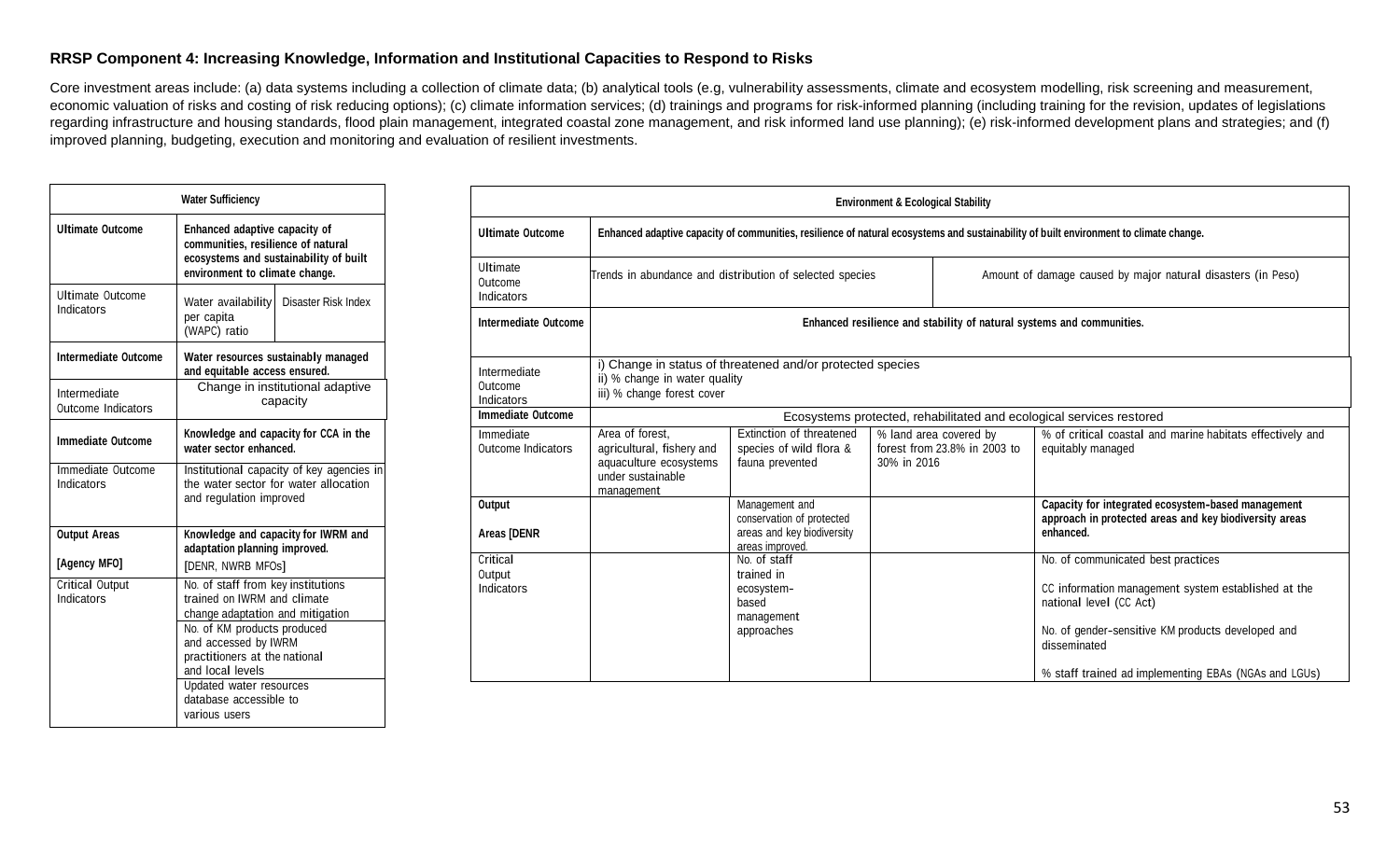### **RRSP Component 4: Increasing Knowledge, Information and Institutional Capacities to Respond to Risks (cont'd)**

| <b>Human Security</b>                         |                                                                                                                                                         |          |                                                                                                             |                                                                                                                                           |  |  |  |
|-----------------------------------------------|---------------------------------------------------------------------------------------------------------------------------------------------------------|----------|-------------------------------------------------------------------------------------------------------------|-------------------------------------------------------------------------------------------------------------------------------------------|--|--|--|
| <b>Ultimate Outcome</b>                       | Enhanced adaptive capacity of communities, resilience of natural<br>ecosystems and sustainability of built environment to climate change.               |          |                                                                                                             |                                                                                                                                           |  |  |  |
| <b>Ultimate Outome</b><br><b>Indicators</b>   | Disaster Risk Index<br>No. of lives lost due to emerging and re-<br>emerging climate-sensitive diseases                                                 |          |                                                                                                             |                                                                                                                                           |  |  |  |
| Intermediate<br>Outcome                       | Reduced risks of the population from climate change and disasters.                                                                                      |          |                                                                                                             |                                                                                                                                           |  |  |  |
| Intermediate Outome<br><b>Indicators</b>      | Incidence of emerging and<br>re-emerging climate-<br>sensitive diseases in<br>vulnerable areas<br>(Dengue, Leptospirosis, Malaria,<br>Cholera, Typhoid) | diseases | No. of beneficiaries of<br>health services<br>rendered for emerging<br>and re-emerging<br>climate-sensitive | Amount of damage caused<br>by major natural disasters<br>(in Peso)<br>No. of lives lost due to<br>extreme hydro-<br>meteorological events |  |  |  |
| <b>Immediate Outcome</b>                      | CCA and DRR practiced by all sectors at the national and local levels                                                                                   |          |                                                                                                             |                                                                                                                                           |  |  |  |
| <b>Immediate Outcome</b><br><b>Indicators</b> | No. of early warning system for emerging and re-emerging climate-sensitive diseases<br>established in vulnerable areas                                  |          |                                                                                                             |                                                                                                                                           |  |  |  |
| <b>Output Areas</b>                           | 1.1 CCA-DRRM integrated in local<br>1.2 Knowledge and capacity for CCA-DRRM<br>developed and enhanced.<br>plans.                                        |          |                                                                                                             |                                                                                                                                           |  |  |  |
| <b>Critical Output</b><br><b>Indicators</b>   | Percentage of CC- DRRM sensitive<br>CLUPs and CDPs formulated                                                                                           |          |                                                                                                             |                                                                                                                                           |  |  |  |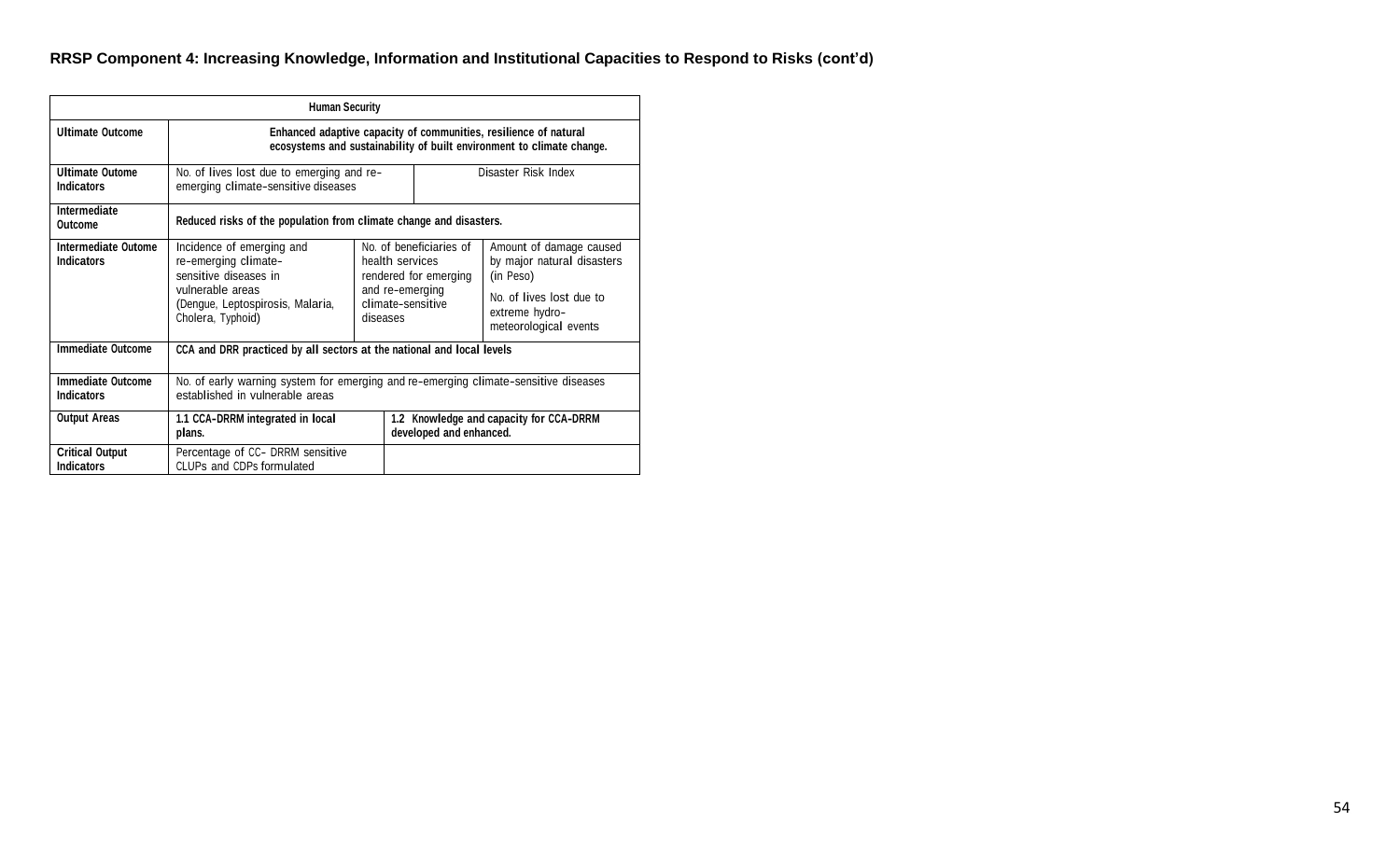|                                    |                                                                                                                         |                                                                                                                               |                                                                                                                                                                                                   | <b>Knowledge and Capacity Development</b>                                                                                              |                                                                                                                                                                 |                                                                                                                                           |  |  |
|------------------------------------|-------------------------------------------------------------------------------------------------------------------------|-------------------------------------------------------------------------------------------------------------------------------|---------------------------------------------------------------------------------------------------------------------------------------------------------------------------------------------------|----------------------------------------------------------------------------------------------------------------------------------------|-----------------------------------------------------------------------------------------------------------------------------------------------------------------|-------------------------------------------------------------------------------------------------------------------------------------------|--|--|
| <b>Ultimate Outcome</b>            |                                                                                                                         | Successful transition towards climate smart development                                                                       |                                                                                                                                                                                                   |                                                                                                                                        |                                                                                                                                                                 |                                                                                                                                           |  |  |
| Ultimate Outcome Indicators        |                                                                                                                         |                                                                                                                               |                                                                                                                                                                                                   |                                                                                                                                        |                                                                                                                                                                 |                                                                                                                                           |  |  |
| Intermediate Outcome               | Enhanced knowledge on and capacity to address climate change                                                            |                                                                                                                               |                                                                                                                                                                                                   |                                                                                                                                        |                                                                                                                                                                 |                                                                                                                                           |  |  |
| Intermediate Outcome<br>Indicators | Knowledge gain on climate change<br>science $(\Delta K)$                                                                |                                                                                                                               | Attitude change on each priority<br>No. of climate and disaster risk reduction measures / practices<br>area per vulnerable group $(∆A)$<br>adopted by vulnerable groups $(\Delta P_{Adaptation})$ |                                                                                                                                        |                                                                                                                                                                 | No.<br>of<br>climate change<br>mitigation<br>measures adopted by industry or sector<br>$(\Delta P_{\text{Mitigation}})$                   |  |  |
| <b>Immediate Outcome</b>           | Knowledge on the science of CC enhanced                                                                                 |                                                                                                                               | enhanced                                                                                                                                                                                          |                                                                                                                                        | Capacity for CC adaptation and mitigation at the national and local levels                                                                                      | CC KM established and accessible to all<br>sectors at the national and local level <sup>3</sup>                                           |  |  |
| Immediate Outcome<br>Indicators    | Degree of maturity of climate change science (body of knowledge) in<br>the Philippines                                  |                                                                                                                               |                                                                                                                                                                                                   | Degree of participation of<br>Variety of CC adaptation and mitigation<br>various stakeholders in CC<br>projects<br>projects / programs |                                                                                                                                                                 | % increase in CC adaptation best practices<br>documented and disseminated at national<br>and sub- national levels                         |  |  |
|                                    | No. of climate information<br>products generated and services<br>rendered by the CC Centers of<br>Excellence            | No. of research and publications<br>related to climate change                                                                 | Preparedness"                                                                                                                                                                                     | Proportion of LGUs with<br>"Seal of Disaster                                                                                           | Rate of increase in number of CC<br>instructional materials<br>Percentage of correct answers for CC<br>related questions in civil service, PRC<br>and NAT exams | % increase in activity of CC COPs<br>Level of activity in CC centers of private<br>sector                                                 |  |  |
| <b>Output Areas</b>                | 1.1 R&D Programs on CC science<br>including scenario modelling &<br>forecasting                                         | 1.2 Government capacity for CCAM<br>planning and implementation                                                               |                                                                                                                                                                                                   | 2.1. CC resource centers<br>identified and established.                                                                                | 2.2. Formal and non-formal capacity<br>development program for climate change<br>science, adaptation and mitigation<br>developed.                               | 3.1. Gendered CC knowledge<br>management established and accessible<br>to all sectors at all levels.                                      |  |  |
| Critical Output Indicators         | No. of centers of excellence on<br>CC science (scenario modelling,<br>downscaling, etc.) designated and<br>capacitated. | No. of vulnerability and risk<br>assessments conducted.                                                                       |                                                                                                                                                                                                   | No. of resource centers<br>identified and networked                                                                                    | No. of textbooks for pre- elementary,<br>elementary, high school and alternative<br>learning system with CC concepts<br>integrated.                             | No. of government institutions, centers<br>of excellence and CC resource centers<br>linked to a national web-based CC<br>information hub. |  |  |
|                                    |                                                                                                                         | Percentage increase in budget<br>allocation and spending for CCAM<br>programs, projects and activities                        | communities                                                                                                                                                                                       | No. of CC resource networks<br>accessed by LGUs and local                                                                              |                                                                                                                                                                 | No. of gendered knowledge products for<br>various audience and vulnerable groups<br>accessible                                            |  |  |
|                                    |                                                                                                                         | Percentage increase in the no. of<br>trained personnel on CCAM in key<br>agencies at the national and<br>sub- national levels |                                                                                                                                                                                                   |                                                                                                                                        |                                                                                                                                                                 | No. of local institutions and communities<br>accessing gendered knowledge products.                                                       |  |  |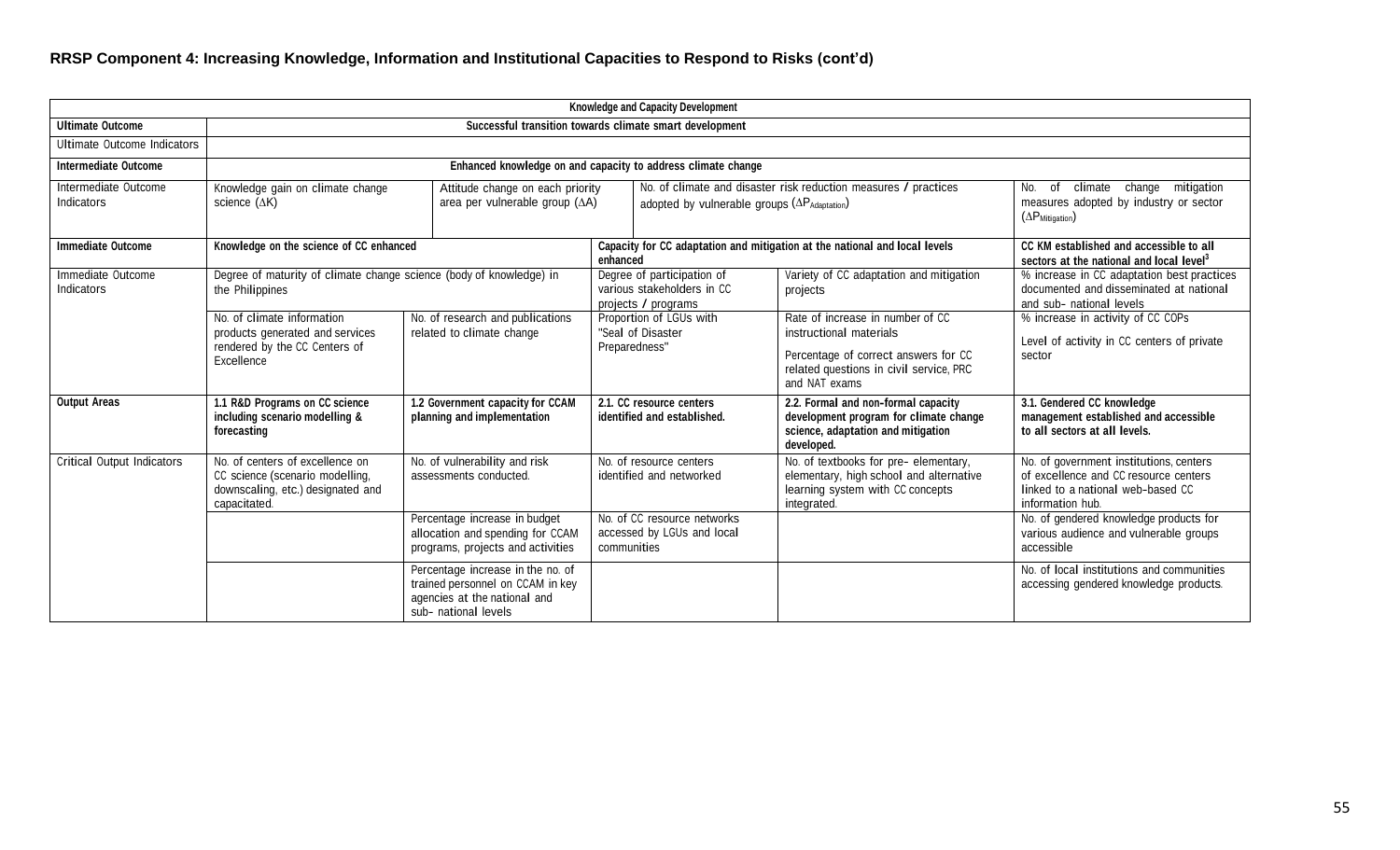## **Indicators related to resilience in the PDP (2017 – 2022)**

**Table 3.** PDP 2017 – 2022 Indicators Related to Resilience.

| <b>Theme</b>                                                               |                                                                                        |                                                                                                                                                                | <b>Plan targets</b>       |      |      |      |      |                                   |
|----------------------------------------------------------------------------|----------------------------------------------------------------------------------------|----------------------------------------------------------------------------------------------------------------------------------------------------------------|---------------------------|------|------|------|------|-----------------------------------|
|                                                                            |                                                                                        | <b>Indicators</b>                                                                                                                                              | 2017                      | 2018 | 2019 | 2020 | 2021 | 2022                              |
|                                                                            |                                                                                        | Percentage of population covered by social health<br>insurance                                                                                                 | 100%                      | 100% | 100% | 100% | 100% | 100%                              |
|                                                                            |                                                                                        | Percentage of poor families covered by PhilHealth as<br>identified under the Listahanan and LGU Sponsored<br>Program (in %)                                    | 100%                      | 100% | 100% | 100% | 100% | 100%                              |
|                                                                            |                                                                                        | Proportion of poor senior citizens covered by social<br>pension                                                                                                | 100%                      | 100% | 100% | 100% | 100% | 100%                              |
|                                                                            |                                                                                        | Coverage of emergency employment programs during<br>crisis (economic, financial, disaster-related)                                                             |                           |      |      |      |      |                                   |
| Individuals and Families                                                   | Building Socioeconomic Resiliency of                                                   | Proportion of individuals affected by natural and man-<br>made calamities provided relief assistance                                                           | 65%                       | 65%  | 65%  | 65%  | 65%  | 65%                               |
|                                                                            |                                                                                        | Coverage of Community-Based Employment Program<br>(CBEP)                                                                                                       |                           |      |      |      |      |                                   |
|                                                                            |                                                                                        | OFW membership to OWWAs, disability, and death<br>benefits                                                                                                     |                           |      |      |      |      |                                   |
|                                                                            |                                                                                        | Total government spending in social protection and<br>employment programs as a proportion of the national<br>budget and GDP                                    |                           |      |      |      |      |                                   |
|                                                                            |                                                                                        | Labor share of GDP, comprising wages and social<br>protection transfers                                                                                        |                           |      |      |      |      |                                   |
|                                                                            | Increased adaptive<br>capacities and<br>resiliency of<br>ecosystems and<br>communities | Annual damages and losses (crops and properties) due<br>to disasters caused by environmental and geological and<br>hydrometeorological hazards (PDP 2011-2016) |                           |      |      |      |      |                                   |
| <b>Ensure Ecological</b><br>Integrity, Clean and<br>Healthy<br>Environment |                                                                                        | Number of deaths, missing persons and persons affected<br>by disaster per 100,000 peoples (SDG 13)                                                             |                           |      |      |      |      |                                   |
|                                                                            |                                                                                        | Number of LGUs with completed vulnerability<br>assessments and climate and disaster risk assessment<br>(CDRA)                                                  | 486 CLUP (as of Oct 2016) |      |      |      |      | 1458 cities and<br>municipalities |
|                                                                            |                                                                                        |                                                                                                                                                                | Watershed VA (c/o ERDB)   |      |      |      |      |                                   |
|                                                                            |                                                                                        |                                                                                                                                                                |                           |      |      |      |      |                                   |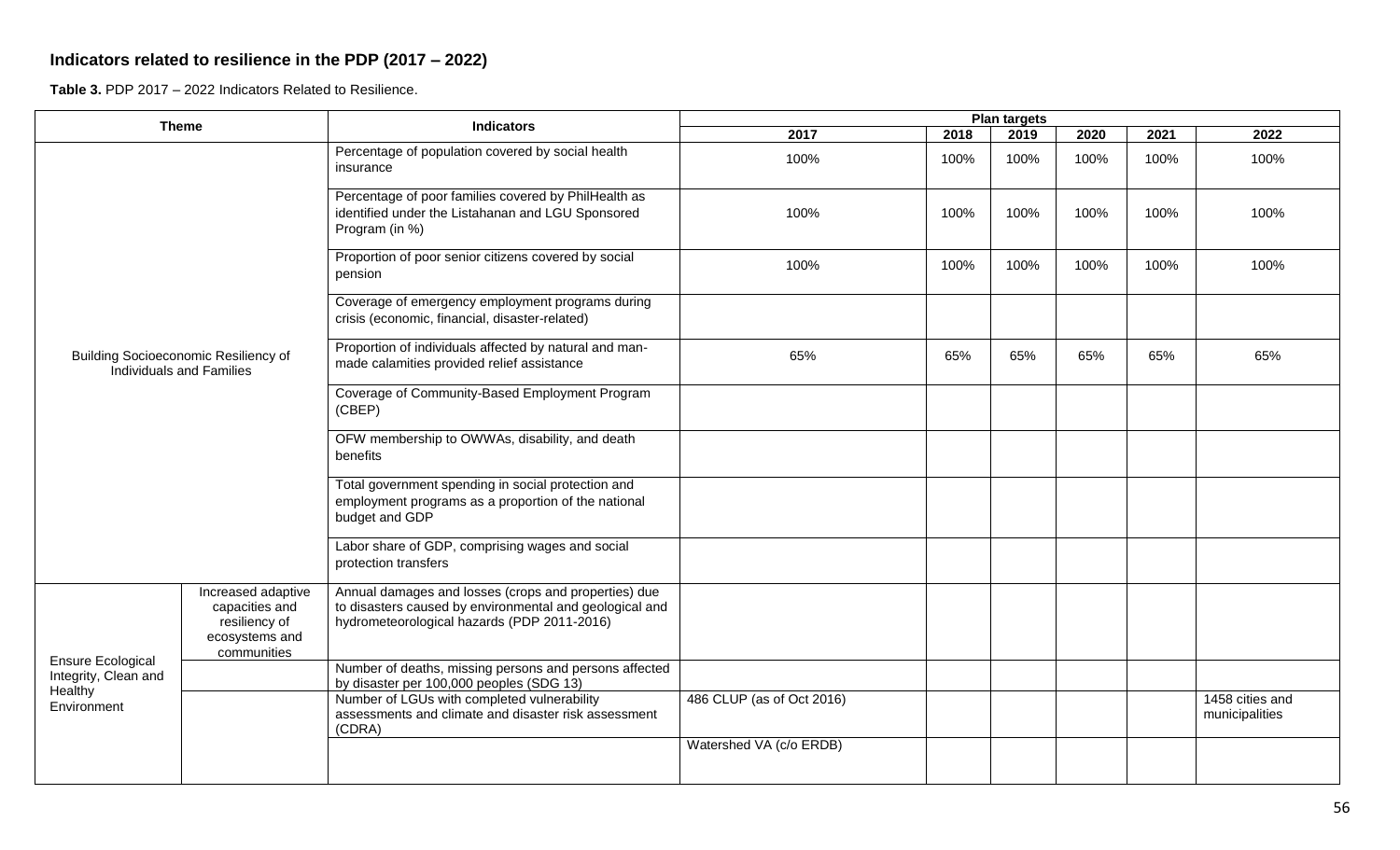|  | Number of approved CC/DRRM-enhanced plans:                                                             | 552 CLUPs                                                         | <b>All LGUs</b>                         |
|--|--------------------------------------------------------------------------------------------------------|-------------------------------------------------------------------|-----------------------------------------|
|  |                                                                                                        | 37 CDPs                                                           |                                         |
|  |                                                                                                        | 1522 LDRRMPs                                                      |                                         |
|  |                                                                                                        | 1114 LCCAPs                                                       |                                         |
|  | Number of schools and universities with CC and DRRM<br>curricula                                       | Higher education curricula                                        | To be determined                        |
|  |                                                                                                        | Primary and secondary education<br>curricula                      | To be determined                        |
|  |                                                                                                        | Technical education curricula                                     | To be determined                        |
|  | Number of climate-smart public infrastructure facilities<br>established                                | # of climate-proofed school buildings                             | To be determined                        |
|  |                                                                                                        | # of climate-proofed hospitals                                    | To be determined                        |
|  |                                                                                                        | Length of climate-proofed FMRs (km)                               | To be determined                        |
|  | Number of LGUs with operating early warning systems<br>(EWS) in place                                  | <b>1180 LGUs</b>                                                  | Increasing annually                     |
|  | Number of fully-functional NDRRM operations centers                                                    | Permanent:<br><b>775 LGUs</b>                                     | Increasing annually                     |
|  |                                                                                                        | Temporary:<br>1038 LGUs                                           |                                         |
|  | Amount of funds accessed from PSF and GCF                                                              | $PSF = 0$                                                         | Full utilization of<br>annual budget    |
|  |                                                                                                        | $GCF = 0$                                                         | Increasing amounts<br>of funds accessed |
|  | Number of beneficiaries of risk insurance or<br>microfinancing mechanisms offered by the public sector | 1715 LGUs (i.e. cities, municipalities<br>and provinces) (97.14%) |                                         |
|  |                                                                                                        | 458 NGAs (i.e. GOCCs, national<br>offices and SUCs) (92.14%)      |                                         |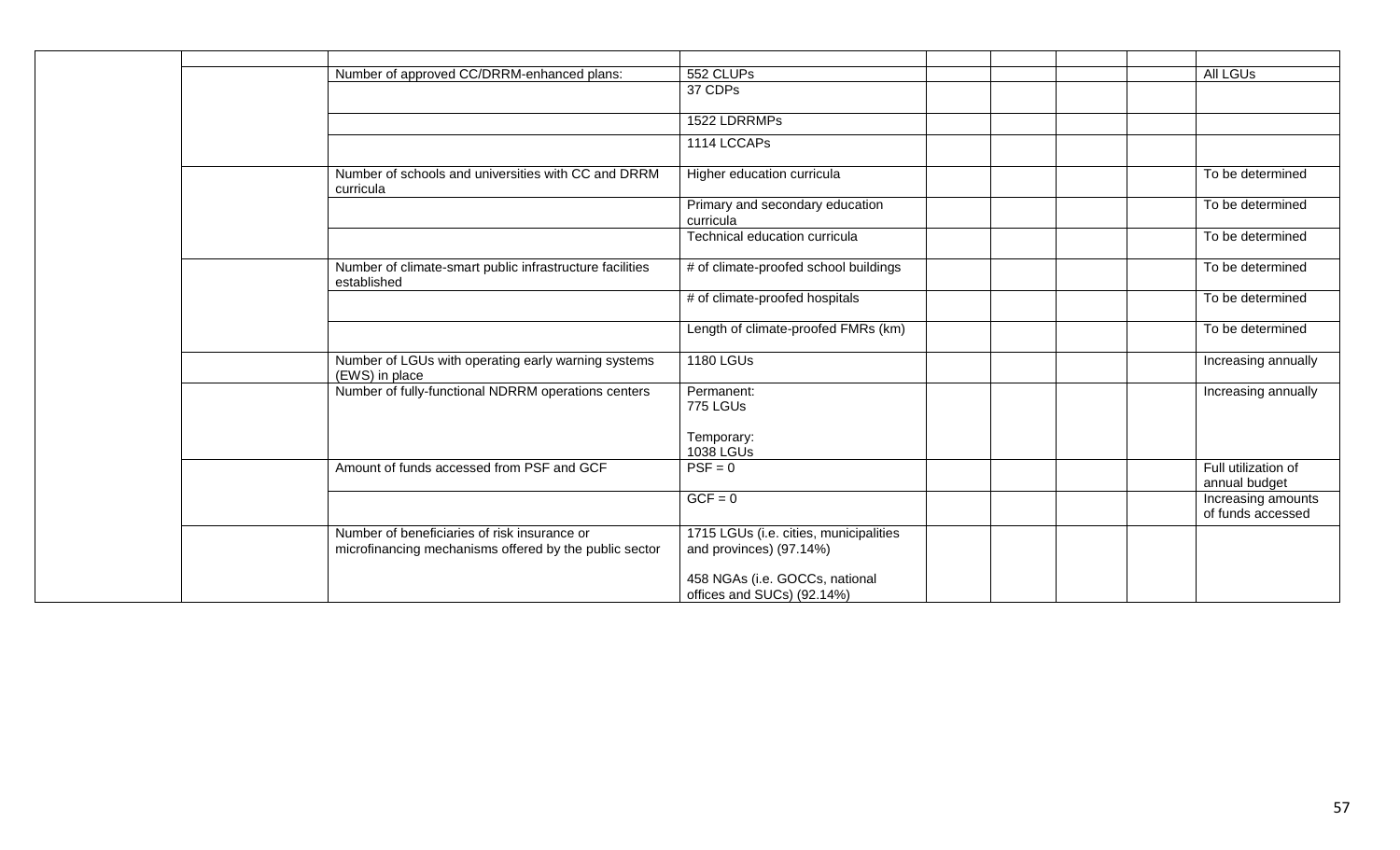## **Comparative indicator mapping between RRSP and RBMES**

**Table 4.** RRSP and RBMES comparative mapping.

| <b>RRSP Component</b>                                                                           |                                              | <b>RBMES</b>                                                                                                                                                          | Key gaps                                                                                                                                                                                                                                                                                                                                                                                                                                                                                                                                                                                                                                                                                                                                                                                                                                                                                                                                                                                                                                                                                                                                                                                                                                                                                                                                                        | <b>Suggested Indicators</b>                                                                                                                                                                                                                                                                                                                                                                                    |  |  |
|-------------------------------------------------------------------------------------------------|----------------------------------------------|-----------------------------------------------------------------------------------------------------------------------------------------------------------------------|-----------------------------------------------------------------------------------------------------------------------------------------------------------------------------------------------------------------------------------------------------------------------------------------------------------------------------------------------------------------------------------------------------------------------------------------------------------------------------------------------------------------------------------------------------------------------------------------------------------------------------------------------------------------------------------------------------------------------------------------------------------------------------------------------------------------------------------------------------------------------------------------------------------------------------------------------------------------------------------------------------------------------------------------------------------------------------------------------------------------------------------------------------------------------------------------------------------------------------------------------------------------------------------------------------------------------------------------------------------------|----------------------------------------------------------------------------------------------------------------------------------------------------------------------------------------------------------------------------------------------------------------------------------------------------------------------------------------------------------------------------------------------------------------|--|--|
|                                                                                                 | Theme(s)<br>Indicator(s)                     |                                                                                                                                                                       |                                                                                                                                                                                                                                                                                                                                                                                                                                                                                                                                                                                                                                                                                                                                                                                                                                                                                                                                                                                                                                                                                                                                                                                                                                                                                                                                                                 |                                                                                                                                                                                                                                                                                                                                                                                                                |  |  |
| Reducing Exposure to<br>Hazards through<br><b>Ecosystem Stability</b><br>and Resilience         | <b>Water Sufficiency</b>                     | Enhanced adaptive capacity of<br>communities, resilience of natural<br>ecosystems and sustainability of<br>built environment to climate<br>change. [Ultimate Outcome] | Watershed protection, rehabilitation and effective management is largely limited<br>to water governance and is very river-focused. There is not much in the way of<br>wetland rehabilitation and soil quality (see table 16) nor on groundwater<br>withdrawal/recharge                                                                                                                                                                                                                                                                                                                                                                                                                                                                                                                                                                                                                                                                                                                                                                                                                                                                                                                                                                                                                                                                                          | Groundwater recharge rates increased from X to X<br>[immediate outcome indicator]<br>% change in groundwater withdrawal from XXXX<br>$\bullet$<br>[Year] to XXXX [Year] [critical output indicator]<br>% change in groundwater recharge from XXXX<br>$\bullet$<br>[Year] to XXXX [Year] [critical output indicator]                                                                                            |  |  |
|                                                                                                 | Environment &<br><b>Ecological Stability</b> | Enhanced adaptive capacity of<br>communities, resilience of natural<br>ecosystems and sustainability of<br>built environment to climate<br>change. [Ultimate Outcome] | Forest development and rehabilitation are limited to percentage change in forest<br>$\bullet$<br>cover which does not tell anything about rehabilitation. Further, there is not<br>much in the way of agroforestry and orchard development (see table 18)<br>Coastal indicators are largely focused on management (primarily vis-a-vie<br>valuation/accounting), and not rehabilitation. There is no specific mention of reef<br>rehabilitation, mangrove plantation, or buffer zones. (see table 18)<br>$\bullet$<br>Critical habitats and protected areas are biodiversity-centered (see table 18)                                                                                                                                                                                                                                                                                                                                                                                                                                                                                                                                                                                                                                                                                                                                                            | No. of hectares of forest rehabilitated [critical output<br>$\bullet$<br>indicator]<br>% of LGUs developing forest rehabilitation plans<br>$\bullet$<br>[critical output indicator]<br>No. of CC-enhanced wetland management plans<br>$\bullet$<br>[critical output indicator]<br>No. of CC-enhanced MPA management plans<br>$\bullet$<br>[critical output indicator]                                          |  |  |
|                                                                                                 | <b>Water Sufficiency</b>                     | Enhanced adaptive capacity of<br>communities, resilience of natural<br>ecosystems and sustainability of<br>built environment to climate<br>change. [Ultimate Outcome] | Resilient service supply largely focuses on water, power and transport. Sewage<br>$\bullet$<br>and sanitation were not explicitly mentioned in the RBMES (see tables 21 and<br>16)<br>$\bullet$<br>While there is reference to resilient transport facilities, it's explicitly rural<br>connectivity focused - however, one could assume that the RBMES is implicitly                                                                                                                                                                                                                                                                                                                                                                                                                                                                                                                                                                                                                                                                                                                                                                                                                                                                                                                                                                                           | % of infrastructure protected via soil and/or water<br>$\bullet$<br>impoundment [critical output indicator]<br>% of LGUs with coastal protection measures in place<br>$\bullet$<br>[critical output indicator]<br>Hazard-resilience standards developed and<br>$\bullet$                                                                                                                                       |  |  |
| <b>Reducing Assets</b><br>Vulnerability through<br>Protective and<br>Resilient Infrastructure   | Sustainable Energy                           | Successful transition towards<br>climate smart development<br>[Ultimate Outcome]                                                                                      | considering this (see table 21).<br>The transport outcomes and indicators are in the Sustainable Energy Results<br>Matrix. In other cases, rural connectivity may be poor in which case the priority<br>would be improving connectivity before making transport facilities resilient.<br>The only mention of early warning systems is in Table 19, and it's with regards<br>to emerging and re-emerging climate sensitive diseases. There is no mention of<br>evacuation roads and shelters.<br>There is little in the RBMES with regards to soil and water impounding<br>$\bullet$<br>structures, or protective infrastructures and housing and public building; RBMES<br>is more planning focused in this respect, with reference to climate integrated<br>land use plans and the like; there is little on hazard-resilience standards.<br>There is an impression, overall, that the RBMES is more systems-level than the<br>RRSP.<br>There is no mention of resilient post-disaster recovery and reconstruction. Also,<br>the problem with including this under this component is that the World Bank is<br>taking a very infrastructure-focused perspective of recovery. Infrastructure is<br>only one part of the recovery issue - there are social, environmental, political,<br>etc. factors at play as well (this could be part of an overall DRR plan) | implemented [output area]<br>Rural connectivity improved [immediate outcome]<br>$\bullet$<br>Increased percentage of rural areas with resilient<br>transport facilities [critical output indicator]<br>No. of sewage treatment facilities climate-proofed<br>$\bullet$<br>[critical output indicator]<br>% of LGUs with evacuation shelter infrastructure in<br>$\bullet$<br>place [critical output indicator] |  |  |
| <b>Increasing Coping</b><br>Capacity through<br>Sustainable and<br><b>Resilient Livelihoods</b> | Food security                                | Enhanced adaptive capacity of<br>communities, resilience of natural<br>ecosystems and sustainability of<br>built environment to climate<br>change. [Ultimate Outcome] | This component is too rural-focused. There is little room to integrate urban. For<br>example, RBMES' Table 20 is focused on climate smart industries and services<br>- it looks to promote green growth and sustainable livelihoods created by new,<br>climate-smart industries. This conception of sustainability and resilience<br>livelihoods should be integrated into this component of the RRSP<br>$\bullet$<br>The ultimate outcome here refers to the 'built environment' i.e. buildings,<br>bridges, infrastructure, yet virtually all of the different level outcomes and<br>indicators focus on agriculture/farming/fishing.                                                                                                                                                                                                                                                                                                                                                                                                                                                                                                                                                                                                                                                                                                                         | No. of ecotourism projects developed [critical<br>output indicator]<br>No. of community funds developed for social<br>$\bullet$<br>protection [critical output indicator]<br>No. of sustainable aquaculture projects<br>$\bullet$<br>developed [critical output indicator]<br>Enhanced capacity for livelihood diversification<br>$\bullet$<br>[output area]                                                   |  |  |